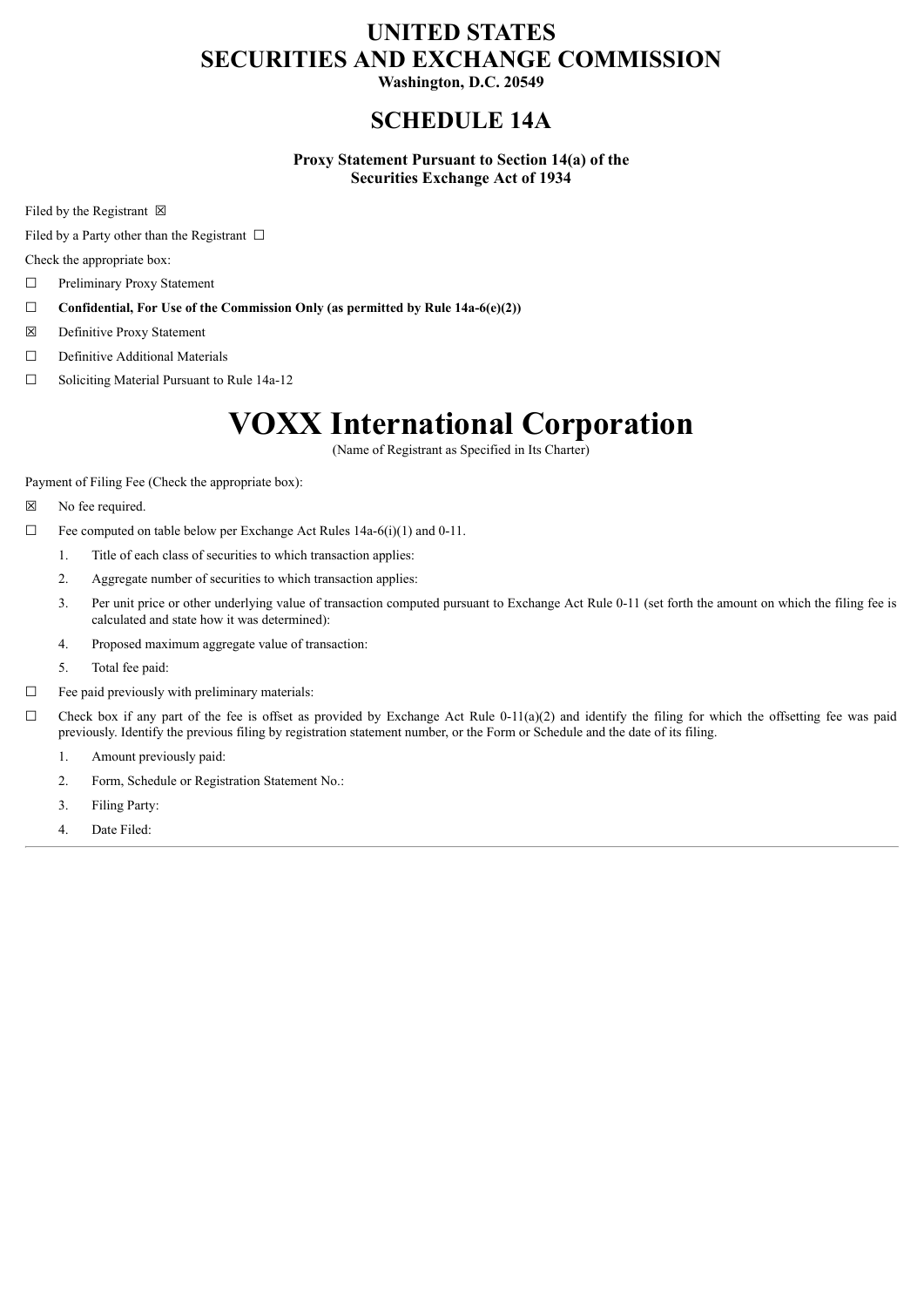

# **2351 J Lawson Blvd. Orlando, FL 32824**

# **NOTICE OF ANNUAL MEETING OF SHAREHOLDERS TO BE HELD ON JULY 21, 2022**

Dear Stockholder:

The Annual Meeting of Shareholders of VOXX International Corporation ("Voxx" or the "Company") will be held on Thursday, July 21, 2022, at 10:00 a.m. Eastern Time. The Annual Meeting will be a completely virtual meeting of stockholders. You can attend the Annual Meeting by visiting www.virtualshareholdermeeting.com/VOXX2022, where you will be able to listen to the meeting live, submit questions, and vote online. You are cordially invited to attend.

The Annual Meeting will be held for the following purposes:

- 1. to elect eight directors to serve until the 2023 Annual Meeting of Shareholders or until their successors are elected and qualified;
- 2. to consider and ratify the appointment of Grant Thornton LLP as the Company's independent registered public accounting firm for the fiscal year ending February 28, 2023.

In their discretion, the proxies are authorized to vote, as described in the accompanying Proxy Statement, upon any other business as may properly come before the meeting or any adjournment thereof.

Only shareholders of record as of the close of business on May 26, 2022 (the "Record Date") are authorized to receive notice of, and to vote their shares at, the Annual Meeting or any adjournment thereof. As detailed in the Proxy Statement, you may vote your shares via the internet, by telephone, or by mail. Voting your shares via the internet is the most cost-effective method. If your shares are held for your account by a broker or other nominee, you will receive instructions from the holder of record that you must follow for your shares to be voted.

We encourage you to vote your shares promptly using one of the methods discussed above.

By order of the Board of Directors,

/s/ Janine Russo

JANINE RUSSO *Corporate Secretary*

Hauppauge, New York June 7, 2022

**IMPORTANT NOTICE REGARDING AVAILABILITY OF PROXY MATERIAL FOR THE ANNUAL MEETING OF SHAREHOLDERS TO BE HELD ON JULY 21, 2022. THE PROXY STATEMENT AND THE FORM 10-K OF THE COMPANY ARE AVAILABLE AT http://www.proxyvote.com.**

**PLEASE VOTE YOUR SHARES PROMPTLY**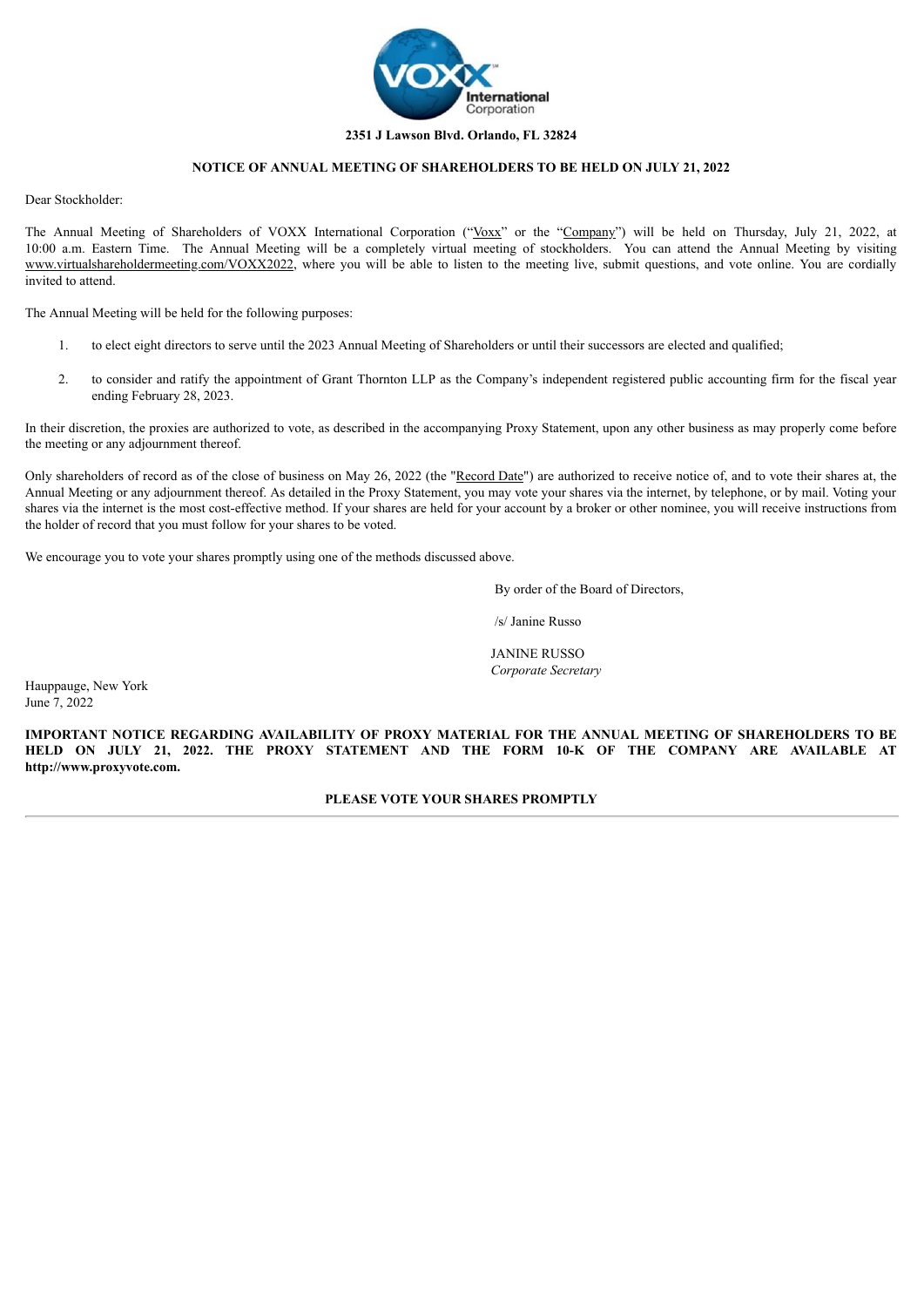# **TABLE OF CONTENTS**

| <b>ANNUAL MEETING OF SHAREHOLDERS</b>                                                   |    |
|-----------------------------------------------------------------------------------------|----|
| <b>PROPOSAL 1 - ELECTION OF DIRECTORS</b>                                               | 4  |
| <b>CORPORATE GOVERNANCE</b>                                                             | 7  |
| PROPOSAL 2 - RATIFICATION OF SELECTION OF INDEPENDENT REGISTERED PUBLIC ACCOUNTING FIRM | 11 |
| REPORT OF THE AUDIT COMMITTEE OF THE BOARD OF DIRECTORS                                 | 13 |
| <b>CERTAIN RELATIONSHIPS AND RELATED TRANSACTIONS</b>                                   | 14 |
| SECURITY OWNERSHIP OF CERTAIN BENEFICIAL OWNERS AND MANAGEMENT                          | 15 |
| <b>EXECUTIVE OFFICERS OF THE COMPANY</b>                                                | 17 |
| <b>EXECUTIVE COMPENSATION</b>                                                           | 20 |
| SECTION 16(A) BENEFICIAL OWNERSHIP REPORTING COMPLIANCE                                 | 35 |
| <b>OTHER MATTERS</b>                                                                    | 36 |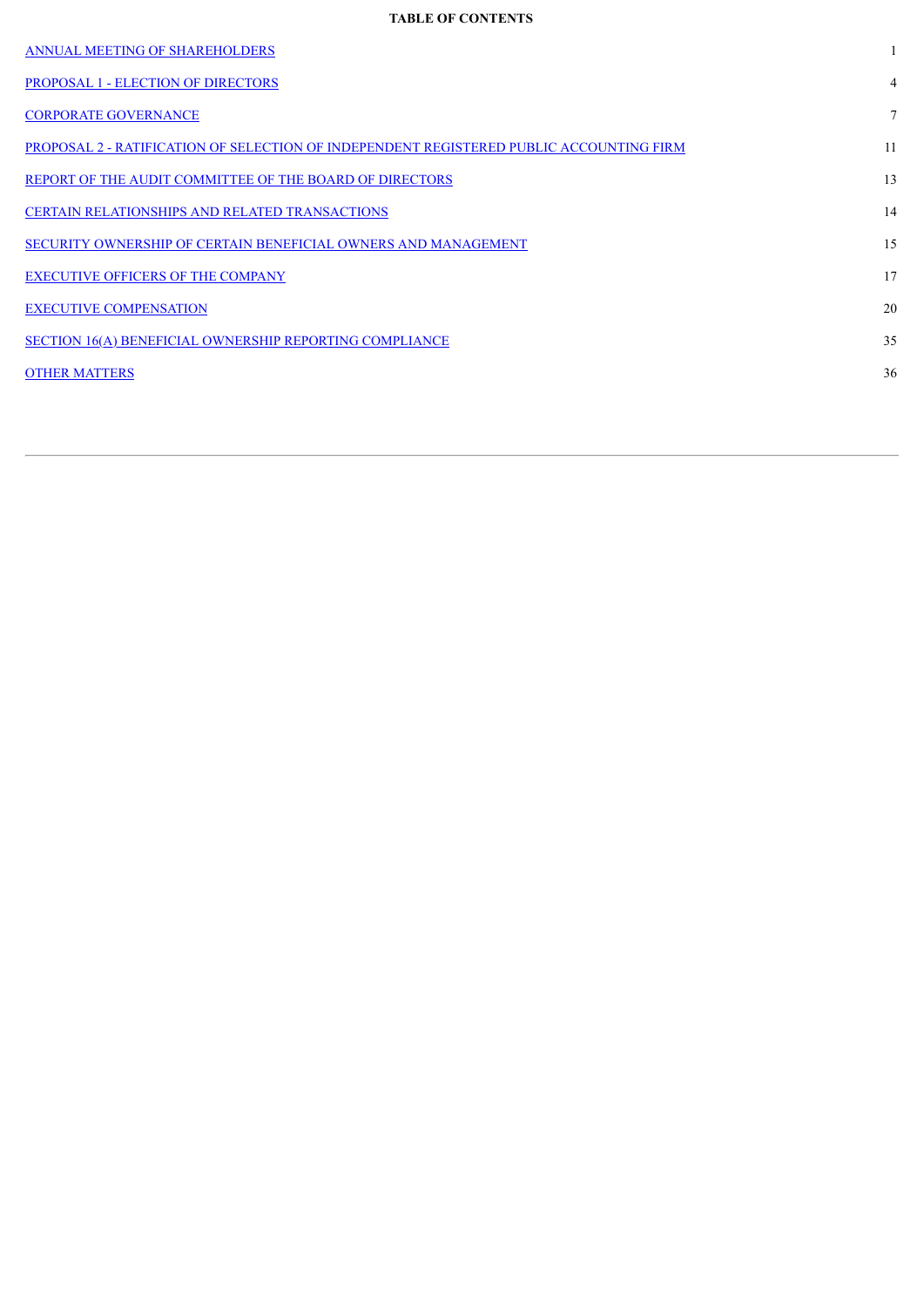# **VOXX INTERNATIONAL CORPORATION 2351 J LAWSON BLVD. ORLANDO, FL 32824 800-645-7750**

# **ANNUAL MEETING OF SHAREHOLDERS Thursday, July 21, 2022**

#### **PROXY STATEMENT**

<span id="page-3-0"></span>This Proxy Statement contains information about the Annual Meeting of Shareholders of VOXX International Corporation ("Voxx" or the "Company"). The accompanying proxy is solicited by the Board of Directors of the Company (the "Board") on behalf of the Company, which is paying **the full costs of the solicitation.**

# **2022 Annual Meeting**

The Annual Meeting of Shareholders of VOXX International Corporation (the "Annual Meeting") will be held at 10:00 a.m. Eastern Time on July 21, 2022. The Annual Meeting will be a completely virtual meeting of stockholders.

You can attend the Annual Meeting by visiting www.virtualshareholdermeeting.com/VOXX2022, where you will be able to listen to the meeting live, submit questions, and vote online.

At the Annual Meeting, you will be asked:

- 1. to elect the eight nominees as directors of the Company's Board of Directors, each to hold office until the next annual meeting of shareholders or until respective successors are duly elected and qualified;
- 2. to ratify the appointment of Grant Thornton LLP as the Company's independent registered public accounting firm for the fiscal year ending February 28, 2023.

The Board of Directors knows of no other matters to be presented for action at the Annual Meeting. If any other matters properly come before the Annual Meeting, however, the persons named in the proxy will vote on such other matters in accordance with their best judgment.

# **Internet Availability of Proxy Materials**

Proxy materials are being furnished by the Company to shareholders via the internet on or about June 7, 2022, rather than by mailing printed copies of those materials to each stockholder. If you received a Notice of Internet Availability of Proxy Materials by mail, you will not receive a printed copy of the proxy materials unless you request one. The Notice of Internet Availability of Proxy Materials will instruct you as to how you may access and review the proxy materials and cast your vote on the internet. If you would like to receive a printed copy of our proxy materials, please follow the instructions included in the Notice of Internet Availability of Proxy Materials. This Proxy Statement and the Company's 2022 Annual Report on Form 10-K are available at www.proxyvote.com. Internet distribution of proxy materials is designed to expedite receipt by shareholders, lower the cost of the Annual Meeting, and conserve natural resources. However, if you would like to receive proxy materials for the Annual Meeting or for future shareholder meetings, you may request printed copies as follows:

- By telephone: call 1-800-579-1639 free of charge and follow the instructions;
- By internet: go to www.proxyvote.com and follow the instructions; or
- By e-mail: send an e-mail message to sendmaterial@proxyvote.com. Please send a blank e-mail and put the 16 digit control number located in your Notice of Internet Availability of Proxy Materials in the subject line.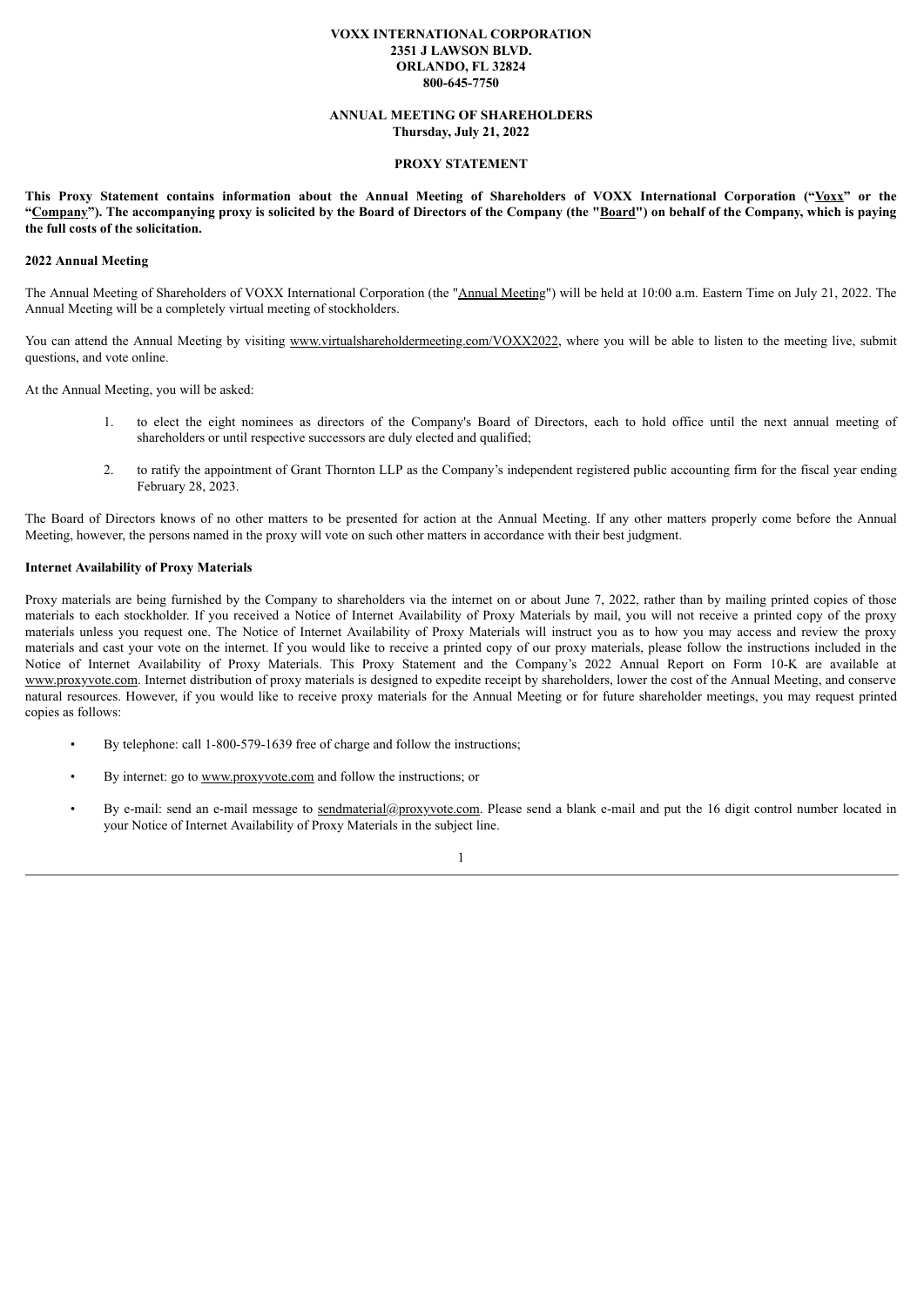# **Solicitation and Voting of Proxies**

Only shareholders of record at the close of business on May 26, 2022 (the "Record Date") will be entitled to notice of, and to vote at, the Annual Meeting or any adjournment thereof. At the close of business on the Record Date, there were 21,614,629 outstanding shares of our Class A Common Stock, par value \$.01 per share, and 2,260,954 outstanding shares of our Class B Common Stock, par value \$.01 per share. At the Annual Meeting, each share of Class A Common Stock is entitled to one (1) vote (whether by proxy or pursuant to a shareholders' consent) and each share of Class B Common Stock is entitled to ten (10) votes (whether by proxy or pursuant to a shareholders' consent). Class A directors are elected by the affirmative vote of a plurality of the votes of the Class A shares present or represented by proxy at the Annual Meeting and entitled to vote on the election of the Class A directors. The Class A and Class B directors are elected by the affirmative vote of a plurality of the votes of the Class A and Class B shareholders cumulatively present or represented by proxy at the Annual Meeting and entitled to vote on the election of the Class A and Class B directors.

The ratification of the appointment of the independent registered public accounting firm must be approved by holders of a majority of the shares of Class A and Class B Common Stock present or represented by proxy at the Annual Meeting and entitled to vote thereon.

Mr. John J. Shalam, our Chairman of the Board, controls in excess of 50% of the combined Class A and B votes and he intends to vote his shares to approve all of the matters to be voted upon at the meeting that are described in this Proxy Statement.

The Company will bear the entire cost of solicitation of proxies, including preparation, assembly, printing and mailing of this Proxy Statement, the proxy, and any additional information furnished to shareholders. Copies of solicitation materials will be furnished to banks, brokerage houses, fiduciaries, and custodians holding in their name shares of common stock beneficially owned by others to forward to such beneficial owners. In addition, the Company may reimburse persons representing beneficial owners of common stock for their costs of forwarding solicitation materials to such beneficial owners.

# **Quorum Requirement and Votes Required**

The presence by proxy of the holders of a majority of the issued and outstanding shares of common stock entitled to vote as of the Record Date is necessary to constitute a quorum at the Annual Meeting. If your shares of Class A Common Stock are held by a broker, bank, or other nominee, you will receive instruction from them on how to vote your shares. Abstentions and broker non-votes are treated as present at the meeting and are therefore counted to determine a quorum. The Annual Meeting may be adjourned by a majority of the votes cast upon the question, whether or not a quorum is present. If a quorum is not present, the Chairman of the meeting may adjourn the meeting to another place, date, or time, without notice other than announcement at the meeting. At any adjourned meeting, any business may be transacted that might have been transacted at the Annual Meeting as originally notified.

If you hold shares of Class A Common Stock in your own name, you may give instructions on how your shares are to be voted by following the telephone or internet voting procedures described on the proxy card, or, if you received a printed copy of the proxy materials, by marking, signing, dating, and returning the enclosed proxy card in the accompanying postage paid envelope.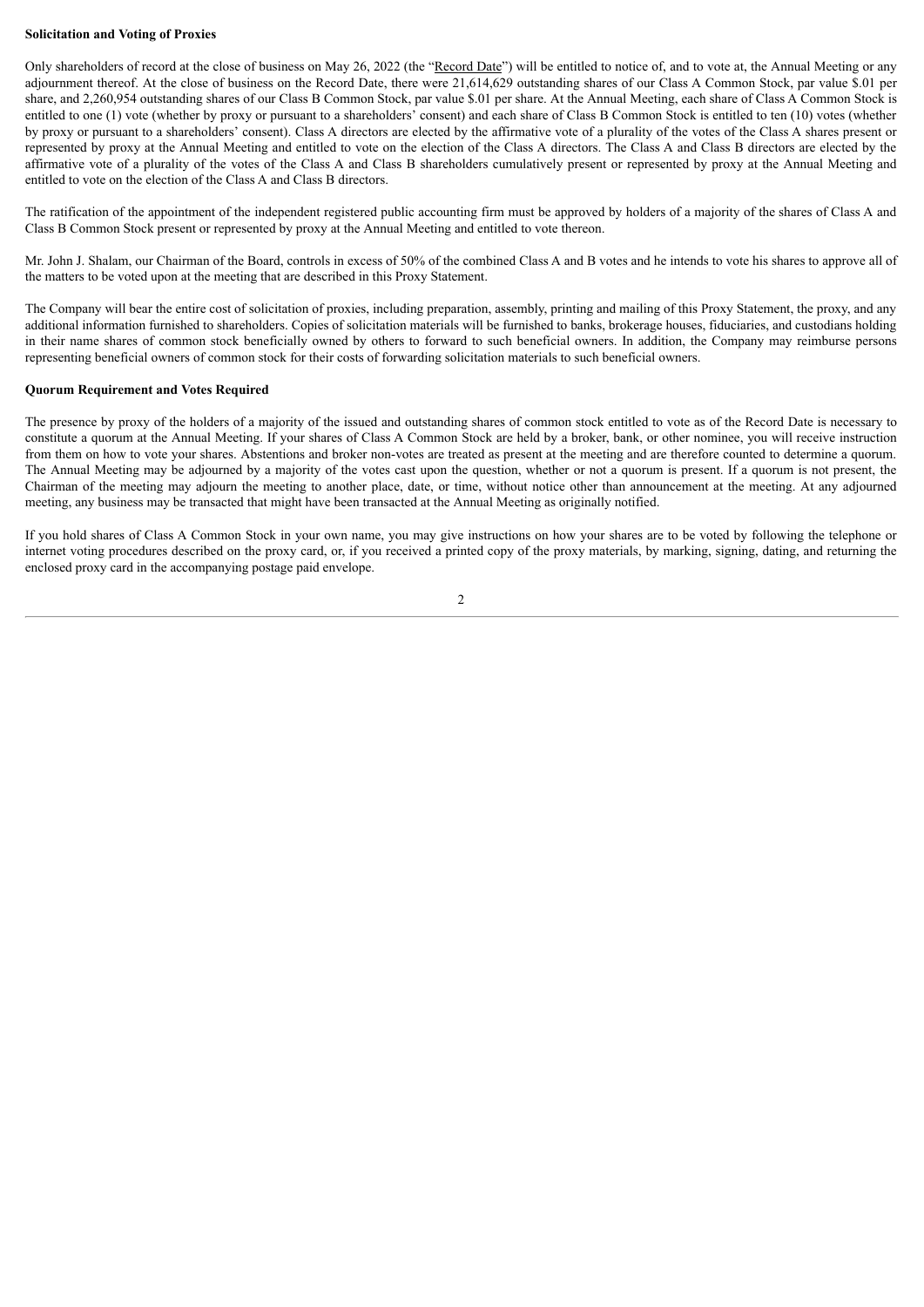A proxy, when properly completed and not revoked, will be voted in accordance with its instructions. If no voting instructions on a particular matter are given on a properly submitted and unrevoked proxy, the shares represented by the proxy will be voted on that particular matter as follows:

- FOR the election of each director nominee set forth below under the caption "Nominees";
- FOR the ratification of the appointment of Grant Thornton LLP as the Company's independent registered public accounting firm for the fiscal year ending February 28, 2023.

# **Board Recommendation**

The Board of Directors recommends that an affirmative vote be cast in favor of each of the proposals listed in the proxy card and described in this Proxy Statement.

# **Voting Your Shares**

The Board of Directors is soliciting proxies from our shareholders. By completing and returning the accompanying proxy, you will be authorizing Patrick M. Lavelle, the Company's President and Chief Executive Officer and a member of its Board of Directors, and Charles M. Stoehr, the Company's Chief Financial Officer and a member of its Board of Directors, to vote your shares, each of them with full authority to act without the other. If your proxy is properly signed and dated and not revoked, it will be voted as you direct. You may also vote your shares by mail, telephone, or by the internet, as described on your proxy card. Even if you have voted by proxy, you may still vote live online at the meeting if you attend the meeting via the internet. Please note, however, that if your shares are held of record by a broker, bank, or other nominee and you wish to vote at the meeting, you must obtain a proxy issued in your name from that record holder.

# **Changing Your Vote by Revoking Your Proxy**

Your proxy may be revoked at any time before it is voted at the Annual Meeting by giving notice of revocation to us, in writing, by execution of a later dated proxy, or by attending and voting at the Annual Meeting. Simply attending the Annual Meeting via the internet, however, will not revoke your proxy; you must still vote online at the Annual Meeting.

#### **Shareholder Proposals and Director Nominations at Future Meetings**

Proposals intended to be presented by shareholders at the Company's 2023 annual meeting must be received by the Corporate Secretary of the Company at its New York offices no later than February 7, 2023, which is 120 calendar days prior to the anniversary of this year's mailing date. The proposals must comply with all applicable statutes and regulations.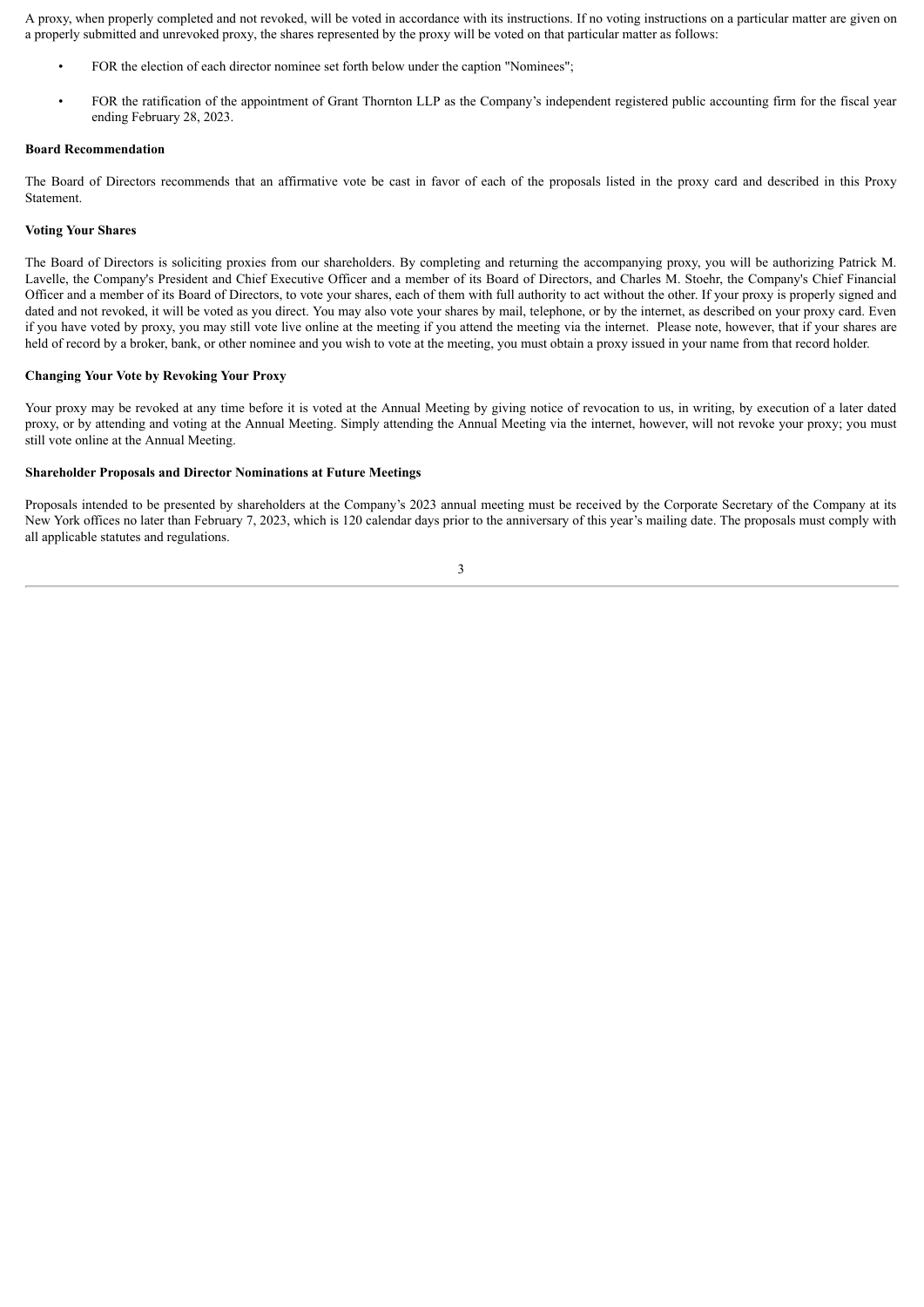# **PROPOSAL 1**

# **ELECTION OF DIRECTORS**

# <span id="page-6-0"></span>**Nominees**

Our Board of Directors is currently comprised of Peter A. Lesser, Denise Waund Gibson, John Adamovich, Jr., John J. Shalam, Patrick M. Lavelle, Charles M. Stoehr, Ari M. Shalam, and Beat Kahli all with terms ending at the 2022 Annual Meeting of Shareholders. Under the Company's restated bylaws, all directors are elected at each annual meeting of shareholders, to hold office until the expiration of their term or until their respective successors are elected and shall qualify. The Board has nominated eight directors to be elected at the Annual Meeting to serve until the next annual meeting, or until a successor is elected and has qualified, or until his/her earlier death, resignation, or removal.

The ages, principal occupations, other directorships held (including all directorships held within the past five years), specific experience, qualifications, attributes, and skills that led to the conclusion that the nominee should serve as a director, and other information as of June 2, 2022, with respect to each nominee are shown below. Diversity is one of the factors that the Board considers in identifying nominees for director. This means that the Board seeks nominees who bring a variety of business backgrounds, experiences, and perspectives to the Board. We believe that the backgrounds and qualifications of the directors, considered as a group, should provide a broad diversity of experience, professions, skills, knowledge, and abilities that will allow the Board to fulfill its responsibilities. In selecting director nominees, the Board of Directors considers all aspects of a potential nominee's background, including leadership skills, integrity, educational background, business and professional experience, business acumen, diversity of viewpoints, and other qualities. The Board's goal is to identify individuals who will enhance and add valuable perspective to the Board and who will help the Company capitalize on business opportunities in a challenging and highly competitive market. The Board of Directors has not adopted a formal diversity policy with regard to the selection of director nominees.

### **DIRECTOR NOMINEES TO BE ELECTED BY CLASS A STOCKHOLDERS**

*Peter A. Lesser*, *87*, was elected to the Board of Directors in 2003. Mr. Lesser was the President of X-10 (USA) Inc., a manufacturer and wholesaler of electronic home control and security systems from 1984 through 2009. Mr. Lesser was also a founder and shareholder of, and served as a director of, X-10 Limited, the Hong Kong based parent company of X-10 (USA) Inc. X-10 Limited was a Bermuda corporation with its headquarters in Hong Kong and had a manufacturing facility in China from 1987 to 2011. Mr. Lesser was a Member of the Executive Board of the Consumer Technology Association ("CTA") from 1999 to 2010, and was its Industry Executive Advisor from 2005 to 2010. From 1997 through 1999, Mr. Lesser served as the President of the (electronic) Security Industry Association ("SIA"). Mr. Lesser's qualifications to serve on the Board include his demonstrated leadership and knowledge of marketing, operational, and strategic issues facing the consumer electronics business gained through his experience as a chief executive officer and director of a leading electronic home control and security system business. In addition, Mr. Lesser's years of service on the boards of the CTA and SIA provide the Board with diverse and valuable expertise.

*Denise Waund Gibson, 62*, was elected to the Board of Directors in 2015. Ms. Gibson is a seasoned senior executive and board member with over 30 years of experience in consumer electronics design and manufacturing, logistics and supply chain, distribution, and retail services. Ms. Gibson currently serves as the cofounder and Chair of Ice Mobility, launched in 2014, a national provider and distributor of wireless products and supply chain logistics solutions. Prior thereto, Ms. Gibson served as the founder and former President/CEO of Brightstar US and as a director of Brightstar Corp. from 2001 to 2011. Brightstar is a leading services provider to the global wireless industry. Prior to joining Brightstar, Ms. Gibson spent 17 years at Motorola. Ms. Gibson serves as an independent director on the board of Orica Limited, where she also chairs the Innovation and Technology Committee and serves on the Human Resources and Compensation Committee; ORBCOMM, where she serves on the Audit and Compensation Committees; and Aerial Technologies. She also chairs the Foundation, serves on the Board of Industry Leaders, serves on the Audit Committee, and has also served as a member of the executive board and as Chairman of the Audit Committee of the Consumer Technology Association, and was former Vice Chair of CTIA's Wireless Foundation. Ms. Gibson's qualifications to serve on the Board include her demonstrated leadership ability, her knowledge of marketing, supply chain logistics, corporate finance, and the operational and strategic issues facing the consumer electronics business. Additionally, her current and prior board service at CTA, CTIA, and Brightstar gives her invaluable insight to the issues the Company's Board may consider.

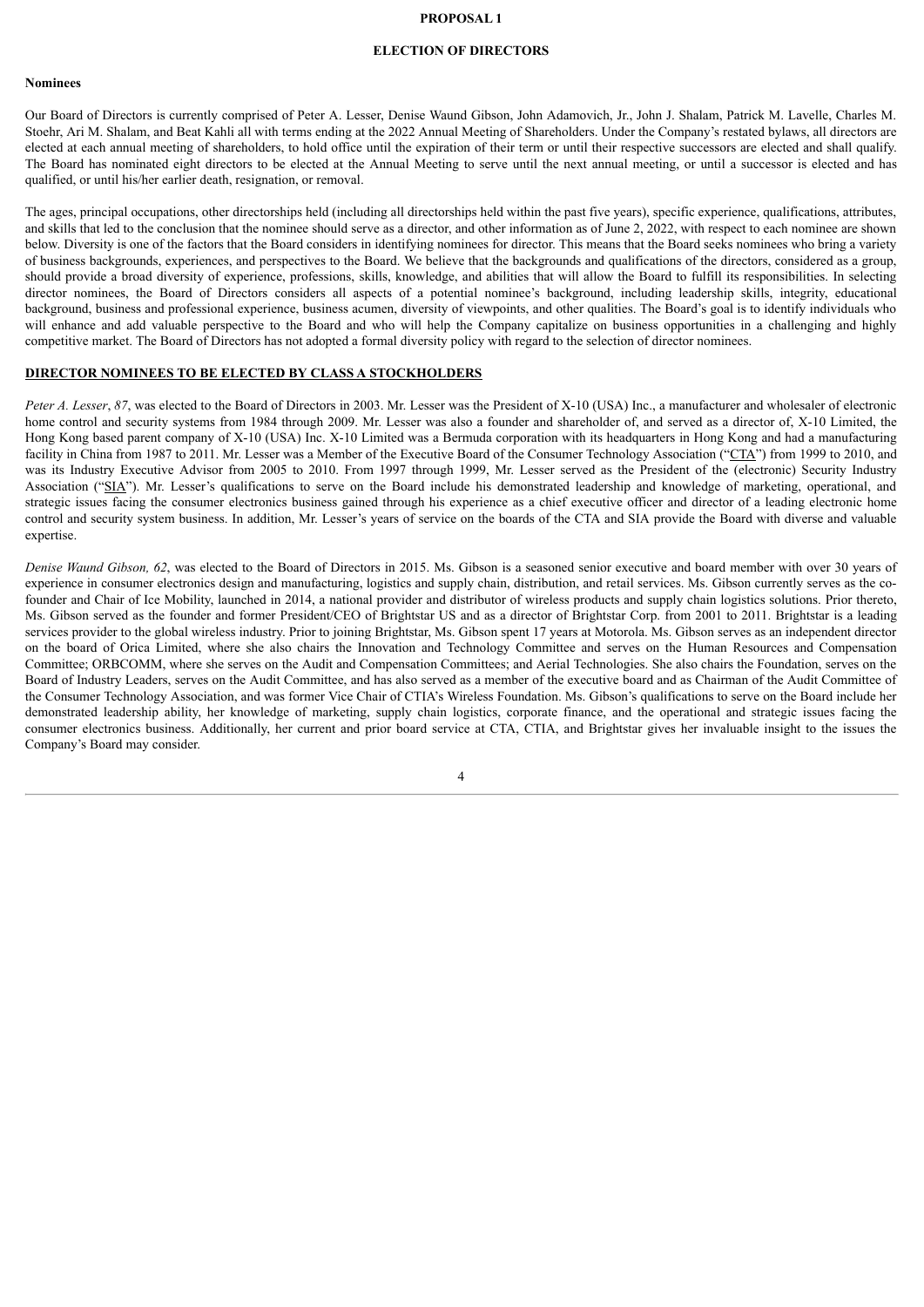*John Adamovich, Jr., 68*, has been a Director of the Company since November 1, 2016. Mr. Adamovich has over forty years of financial and management experience, and a wealth of expertise in corporate finance, corporate governance, mergers and acquisitions, and SEC and risk management compliance. In January 2021, Mr. Adamovich accepted a position as a Director of Now Vertical Group and from January 2021 to December 2021 served as its Chief Financial Officer. Previously, Mr. Adamovich served as Chief Financial Officer of Aeroflex Holding Corp., a NYSE-listed aerospace and test and measurement company focused on wireless communications, or its predecessor, for almost ten years. He was responsible for all financial functions, including corporate reporting, financial planning, accounting, tax, treasury, insurance, internal audit, IT and risk management. Prior to Aeroflex, Mr. Adamovich served as Executive Vice President and Chief Financial Officer of Rainbow Media Enterprises, a subsidiary of Cablevision Systems Corporation, where he oversaw finance functions for the Company's direct broadcast satellite business, three national cable television networks and a regional movie chain. Previously thereto, he served as Group Vice President and Chief Financial Officer and Treasurer of NYSE listed Pall Corporation, a leading manufacturer of filtration, separation and purification solutions. Earlier in his career, Mr. Adamovich held a number of roles over a more than 20-year period with KPMG, ultimately as an SEC Reviewing Partner and Professional Practice Partner. Mr. Adamovich's qualifications to serve on the Board include his vast knowledge of and experience with corporate reporting, mergers and acquisitions, financial planning, accounting, and tax throughout his career as both a corporate executive/CFO and an SEC Reviewing Partner and Professional Practice Partner at KPMG.

# **DIRECTOR NOMINEES TO BE ELECTED BY CLASS A AND CLASS B STOCKHOLDERS**

*John J. Shalam, 88*, was elected Chairman of the Board of the Company on May 1, 2005. He has served as President, Chief Executive Officer, and as a Director of Voxx or its predecessor from 1960 through May of 2005. Since then, he has served as Chairman of the Board of Directors. Mr. Shalam is on the Board of Industry Leaders of the Consumer Technology Association ("CTA"). Mr. Shalam's qualifications to serve on the Board include his knowledge of, and decades of leadership experience in, the consumer electronics industry, as well as his in-depth knowledge of the Company and its history gained through his years of service to the Company, formerly leading the Company as its President, Chief Executive Officer, and a Director from 1960 through 2005. Mr. Shalam is also uniquely qualified to provide the Board with the benefits of the leadership skills and strategic expertise he has gained through his many years of service on various boards, including the JPMorgan Chase Regulatory Advisory Board and various boards of the CTA, including its Executive Board.

*Patrick M. Lavelle*, *70*, was elected President and Chief Executive Officer of the Company on May 1, 2005. He had previously been Vice President of the Company since 1980, and was appointed Senior Vice President in 1991. In 1998, Mr. Lavelle was appointed President of VOXX Electronics Corp., the Company's Mobile and Consumer Electronics Division. He was elected to the Board of Directors in 1993 and serves as a Director of most of Voxx's operating subsidiaries. Mr. Lavelle is a past Chairman of the Consumer Technology Association's Board of Directors. He is currently a member of the CTA's Executive Board and Chair of its Compensation Committee. Mr. Lavelle is also a member of the Board of Trustees and Chairman of the Advancement Committee of Marist College, located in Poughkeepsie, New York. Mr. Lavelle's qualifications to serve on the Board include his expertise in marketing, sales, finance, and strategy in the consumer electronics industry gained through his experience as an executive of the Company for over 30 years. In addition, through his years of service on the Board of the Company and other boards, such as the CTA and Marist College, Mr. Lavelle is able to provide diverse and valuable financial and operational expertise to the Board.

*Charles M. Stoehr*, *76*, has been the Company's Chief Financial Officer since 1978 and was elected Senior Vice President in 1990. Mr. Stoehr has been a Director of the Company since 1987 and also serves as a Director of most of the Company's operating subsidiaries. Mr. Stoehr's qualifications to serve on the Board include his extensive financial, executive leadership and organizational experience, including over six years of experience in the commercial banking industry and 44 years of experience as Chief Financial Officer of the Company. His insight into the Company's financial performance and the banking and consumer electronics businesses are critical to Board discussions.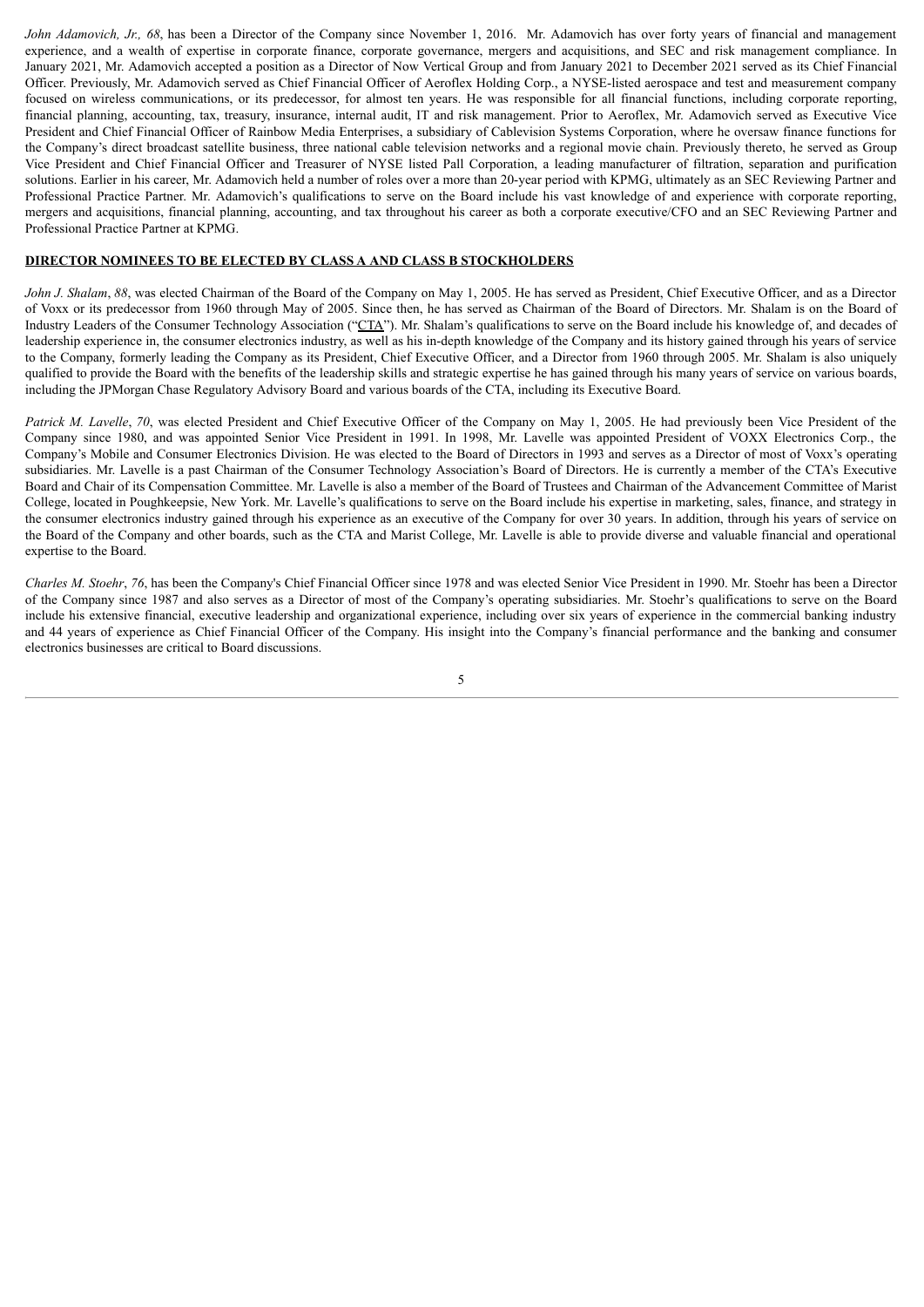*Ari M. Shalam, 52*, has over 20 years of experience in the real estate investment business in sourcing, finance, acquisition, development, and management of commercial, retail, industrial and residential properties and has been a Director of Voxx since July 2011. Presently, Mr. Shalam is Managing Partner of RWN Real Estate Partners LLC, a NYC based real estate private equity investment platform. From September 2009 to April 2011, Mr. Shalam was the President and CEO of Enterprise Asset Management, Inc. From December 2003 to September 2009, Mr. Shalam was a senior partner and director of acquisitions for Taconic Investment Partners, a fully integrated real estate investment and development company. From April 2001 to December 2003, Mr. Shalam was director of acquisitions for the Kaufman Organization. From 1992-1996 and 1998-2000, Mr. Shalam was employed by the Company, most recently as VP for Strategic Planning. Mr. Shalam is a member of the Advisory Board of the Institute of Urban Research at the University of Pennsylvania where he is also the professor of Real Estate Entrepreneurship at the Wharton School. He is a former trustee for the Trinity School in New York City and a former member of the board of directors of Good+ Foundation, a not-for-profit entity. Mr. Shalam received his BS-Economics from the Wharton School of the University of Pennsylvania and his MBA from the Harvard Business School. Mr. Shalam's qualifications to serve on the Board include his extensive leadership experience and knowledge of real estate, corporate finance, and investment strategy gained throughout his real estate investment career.

*Beat Kahli, 58*, was elected to the Board of Directors in 2021. Mr. Kahli is a seasoned entrepreneur with decades of experience investing in and building successful businesses, with a focus on real estate and related businesses. Mr. Kahli currently serves as the founder and CEO of Avalon Park Group Holding AG, a real estate development company based in Orlando, Florida. He also serves as the CEO and as a member of the Board of Directors of sitEX Properties Holding AG, an owner managed real estate company with activities in Switzerland and the United States. Mr. Kahli serves as a Managing Member and holds a 66.67% membership interest in GalvanEyes LLC. Mr. Kahli currently serves on the board of directors of Advent Health Orlando, one of the largest non-profit health systems in the U.S. He has also served on the boards of many community not-for-profit organizations, including the Red Cross of Florida, the Central Florida YMCA, the University of Central Florida's Health and Public Affairs and the Florida Hospital Orlando. Mr. Kahli's qualifications to serve on the Board include his demonstrated entrepreneurial success, his leadership ability, and his over 30 years of experience in the real estate, investment banking, and financial consulting industries. His ability to develop strategic alliances and joint venture relationships will benefit the Company's businesses and his current and prior board service will give him an understanding of the issues facing the Company and its board of directors, allowing him to provide valuable advice and direction.

#### **MANAGEMENT RECOMMENDS A VOTE "FOR" EACH NOMINEE FOR DIRECTOR**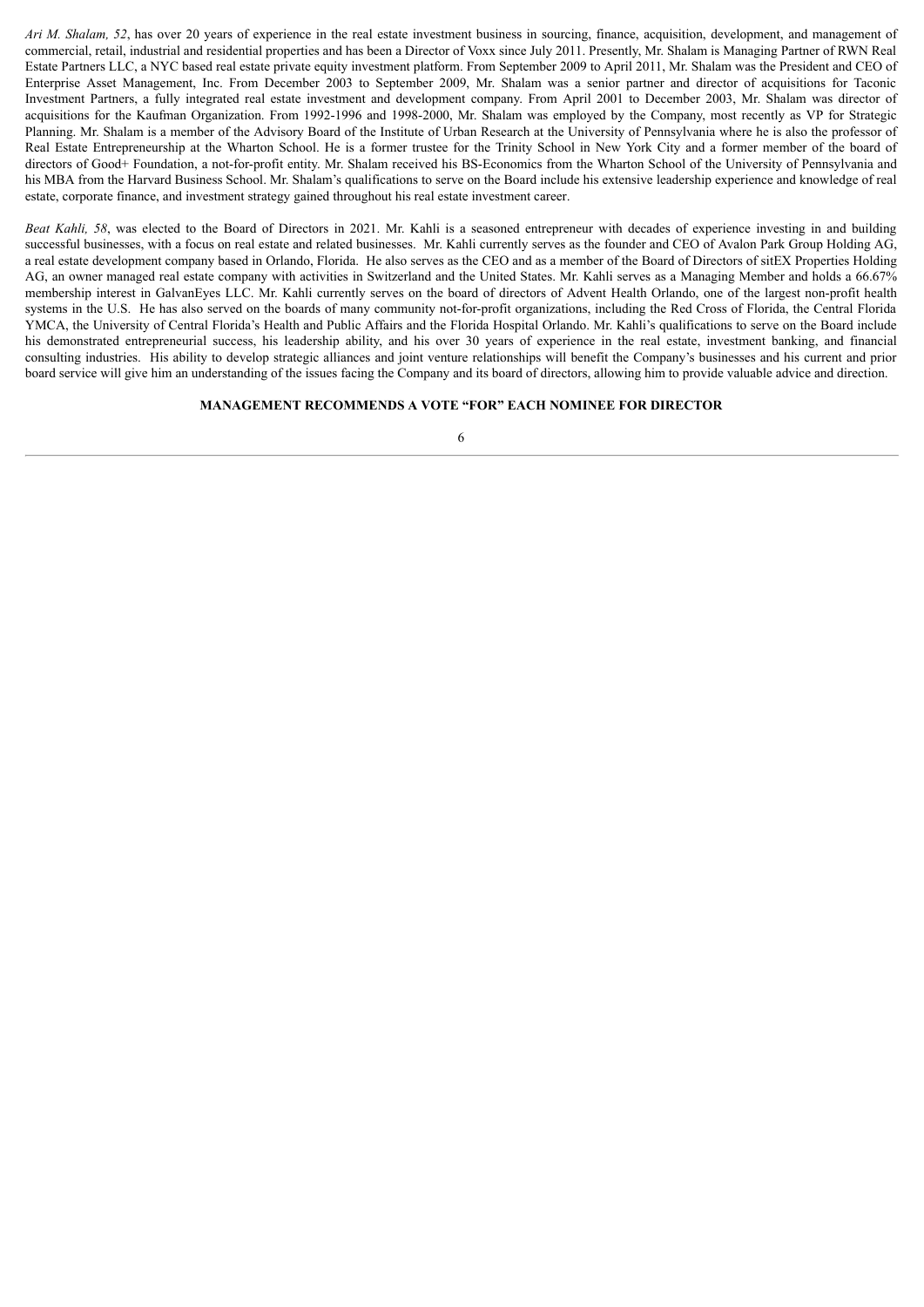# **CORPORATE GOVERNANCE**

#### <span id="page-9-0"></span>**Corporate Governance Guidelines and Code of Business Conduct**

The Company operates in accordance with a plan of corporate governance that is designed to define responsibilities, set high standards of professionalism and personal conduct, and assure compliance with such responsibilities and standards. The Company regularly monitors developments in the area of corporate governance and modifies its corporate governance plan accordingly.

It is the policy of the Company that it maintains a standard Code of Business Conduct, Ethics and a Whistleblower or Complaint Procedure that clearly define the organization's expectations of its employees regarding ethical and honest business conduct. The aforementioned Code of Business Conduct and Whistleblower Policy aids management in preventing and identifying possible fraudulent acts within the Company. The Company's Code of Business Conduct and Ethics for Officers and Directors (the "Code of Ethics") prohibits our directors, named executive officers (collectively, the "Named Executive Officers" each, a "Named Executive Officer"), other officers, and key accounting and finance personnel from buying or selling our common stock for at least three business days after material nonpublic information is released to the public and fifteen days prior to the end of each fiscal quarter through three business days after the Company's quarterly and annual earnings releases. The Company communicates its Code of Ethics to all of its employees and posts it on its corporate website. The Company does not have a formal written compensation recovery policy. However, it reserves the right to create such a policy in the future.

#### **Board Leadership Structure**

The positions of Chairman of the Board and Chief Executive Officer are currently separate. Mr. John J. Shalam serves as the Company's Chairman and Mr. Lavelle serves as the Company's Chief Executive Officer. The Board believes that this structure is the most appropriate structure at this time. Mr. Shalam is not an independent director and is the former President and Chief Executive Officer of the Company. The directors of the Board believe that Mr. Shalam's indepth knowledge of, and former management responsibility for, the Company's business make him the best qualified director to serve as our Chairman.

#### **Board's Role in Risk Oversight**

Our Board of Directors is responsible for consideration and oversight of risks facing the Company. In order to ensure that material risks are identified and managed appropriately, the Board and its committees regularly review material financial and other risks with management. The Audit Committee discusses major areas of financial risks with our independent registered accounting firm. In addition, the Company's risk oversight process involves the Board receiving information from management on a variety of matters, including operations, finance, regulatory, and strategic, as well as information regarding any material risks associated with each. The full Board, or the appropriate Board committee, receives this information through updates from management which enable it to understand and monitor the Company's risk management practices.

# **Board of Directors**

The Board of Directors currently has four standing committees (the Audit Committee, Compensation Committee, Affiliate Transaction Committee, and the Nominating and Governance Committee), and may also, in accordance with the Company's By-laws, appoint other committees from time to time. The members and functions of these committees are described below. The Board of Directors has adopted written charters for the Audit Committee, Compensation Committee, and the Affiliate Transaction Committee, current versions of which are available in print to any shareholder who submits a request in writing to the Company's Corporate Secretary at its New York office located at 180 Marcus Blvd., Hauppauge, NY 11788.

The Company's Board of Directors held ten (10) meetings and acted by consent two (2) times during the fiscal year ended February 28, 2022. Each member of the Board is expected to make a reasonable effort to attend all meetings of the Board, and all committee meetings of each committee on which he or she is a member, as well as the Company's annual meetings of shareholders. All board members attended last year's annual meeting of shareholders. Each director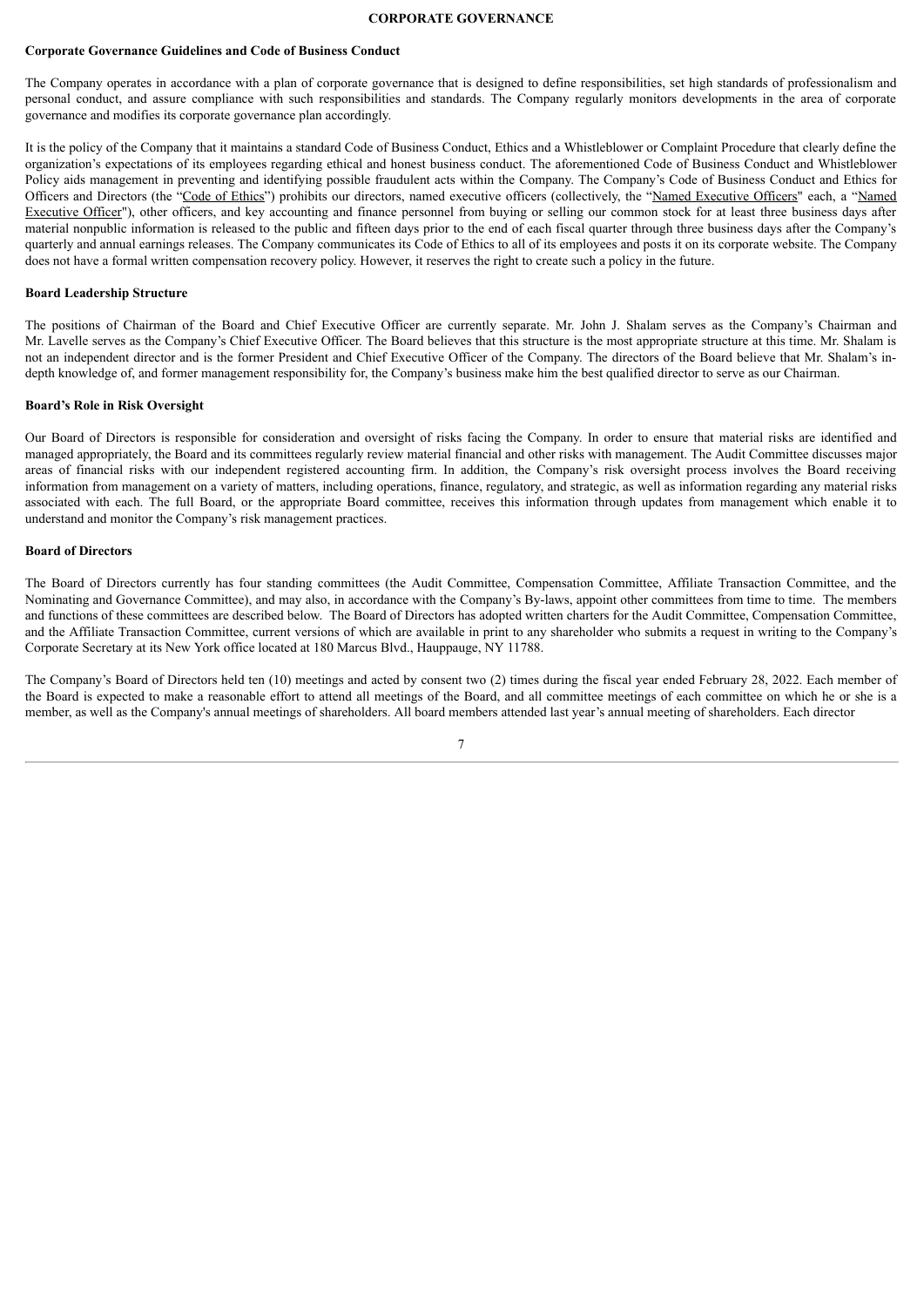attended 75% or more of the aggregate number of Board and related committee meetings held during the fiscal year ended February 28, 2022.

#### **Audit Committee**

The Audit Committee of the Board of Directors, which held four (4) meetings and acted by consent once during the fiscal year ended February 28, 2022, currently consists of three members, namely, John Adamovich, Jr., Chairman, Peter A. Lesser, and Denise Waund Gibson, all of whom qualify as "independent directors" and as Audit Committee Members under the Nasdaq Stock Market ("Nasdaq") corporate governance rules. All members of the Audit Committee possess the required level of financial literacy and the Board has determined that at least one member, Mr. Adamovich, meets the current standard of "audit committee financial expert", as defined in Item 407 of Regulation S-K.

The Audit Committee operates pursuant to the VOXX International Corporation Audit Committee Charter. The Company's independent auditors report directly to the Audit Committee. The Audit Committee, consistent with SEC rules, meets with management and the Company's independent external auditors prior to the filing of officer certifications with the SEC for the purpose of receiving information concerning, among other things, any significant deficiencies in the design or operation of the Company's internal controls.

#### **Compensation Committee**

The Compensation Committee of the Board of Directors, which held one (1) meeting and acted by consent once during the fiscal year ended February 28, 2022, currently consists of three members, namely, Messrs. Lesser, Chairman, and Adamovich, and Ms. Gibson, each of whom qualify as "independent directors" under the Nasdaq corporate governance rules and as "outside directors" under the Internal Revenue Code of 1986, as amended (the "Code"). The Compensation Committee has the responsibility of establishing, implementing, and monitoring adherence to the Company's executive compensation policies and practices, overseeing and administering the Company's stock option plan and restricted stock plan, and approving equity awards and non-equity awards for all employees. The Committee's responsibilities are further defined in the Committee's Charter.

#### **Affiliate Transaction Committee**

The Affiliate Transaction Committee of the Board of Directors, which did not meet nor act by consent during the fiscal year ended February 28, 2022, currently consists of three members, namely, Ms. Gibson, Chairwoman, and Messrs. Lesser and Adamovich.

The Affiliate Transaction Committee has the authority to negotiate, review, and approve any and all transactions involving consideration of more than \$1 million between the Company and any director, officer, or controlling shareholder of the Company.

#### **Nominating and Governance Committee**

The Nominating and Governance Committee of the Board of Directors, which met one (1) time and did not act by consent during the fiscal year ended February 28, 2022, was formed on April 10, 2019, and consists of Ari Shalam, as well as three outside directors, including Ms. Gibson, Chairwoman, and Messrs. Lesser and Adamovich.

The Nominating and Governance Committee was established to coordinate and engender more effective communication among members of the Board, manage expectations at meetings of the Board and its committees, and provide oversight of the Company's governance process.

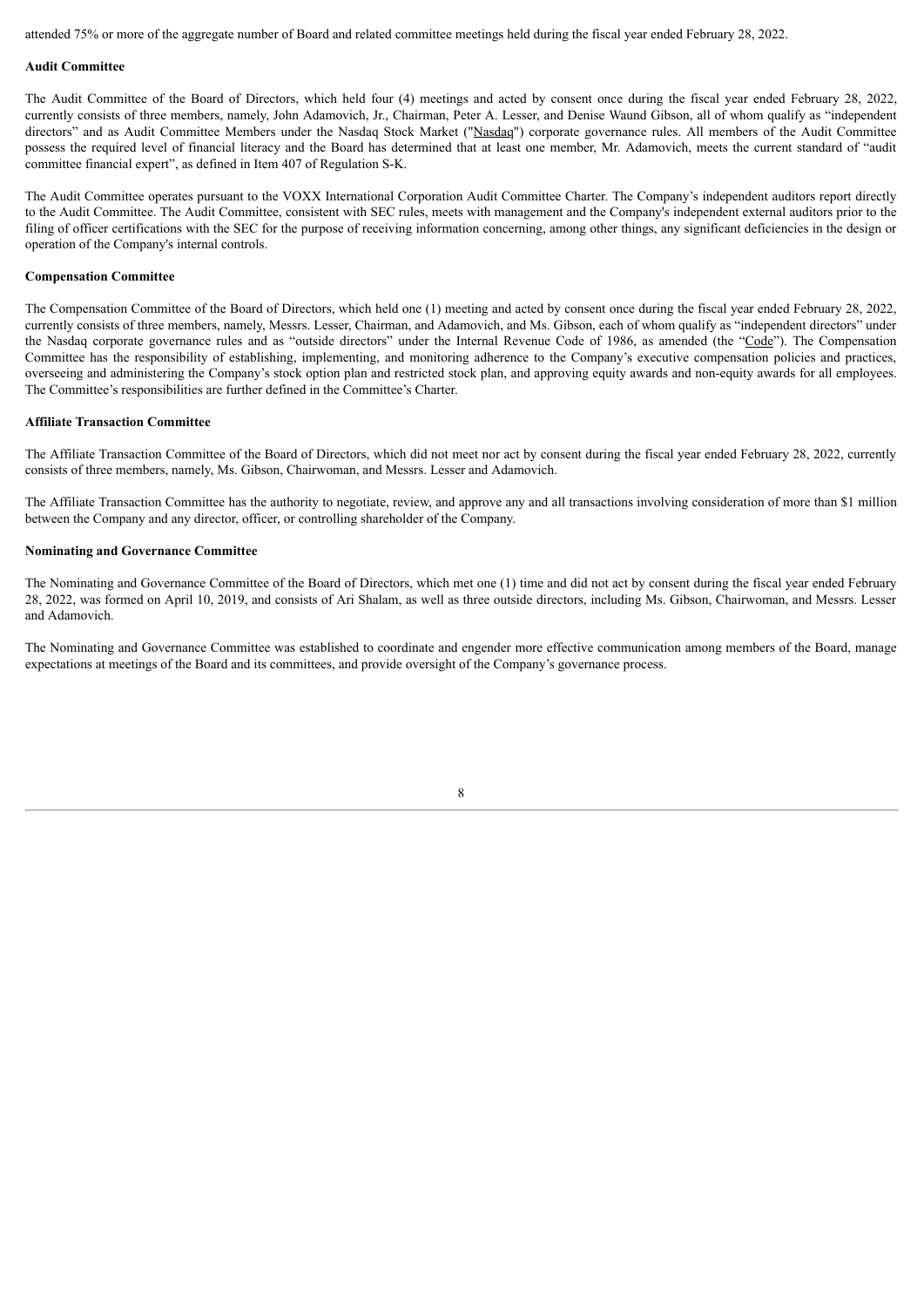# **Board Diversity Matrix**

The table below provides self-identified diversity statistics for our Board members as of June 1, 2022. Each of the categories listed in the table below has the meaning as it is used in Nasdaq Rule 5605(f). The composition of our board of directors currently includes one individual who is diverse under the Nasdaq listing rule regarding board diversity, as presented in the Board Diversity Matrix below. Under the Nasdaq listing rule, directors who self-identify as (i) female, (ii) an underrepresented minority, or (iii) LGBTQ+ are defined as being diverse.

# **Board Diversity Matrix (As of June 1, 2022)**

| <b>Total Number of Directors</b> |        |      |                   |                                |
|----------------------------------|--------|------|-------------------|--------------------------------|
|                                  | Female | Male | <b>Non-Binary</b> | <b>Did Not Disclose Gender</b> |
| Part 1: Gender Identity          |        |      |                   |                                |
| Directors                        |        |      |                   |                                |
| Part II: Demographic Background  |        |      |                   |                                |
| White                            |        |      |                   |                                |

# **Stock Ownership Guidelines**

The Company does not currently have equity ownership targets for its Named Executive Officers or other executives, except for the equity ownership target set forth in Mr. Lavelle's employment agreement (see discussion of Mr. Lavelle's employment agreement on page 24 of this Proxy Statement).

#### **Compensation Committee Interlocks and Insider Participation**

The Compensation Committee is currently comprised of three independent directors, Peter A. Lesser, Denise Waund Gibson and John Adamovich, Jr.

#### **Communications with Directors**

Shareholders who wish to communicate with our directors to report complaints or concerns may do so by writing to them at the Company's New York office location c/o Corporate Secretary, VOXX International Corporation, 180 Marcus Blvd., Hauppauge, NY 11788, or by sending an email to secretary@voxxintl.com. Any such communication should contain the security holder's name, number of shares owned, length of time held, evidence of ownership, current address, and an indication of the particular director or committee to which the security holder would like to have the written communication sent, if any. Such comments or questions will be referred to members of the Audit Committee. All other questions or comments will be referred to the appropriate director.

# **Compensation of Directors**

The Company's non-management directors receive an annual retainer of \$50,000 plus a \$5,000 yearly meeting fee, which such yearly meeting fee represents the total compensation paid to non-management directors for all Board, Compensation Committee, Audit Committee, Nominating and Governance Committee, and Affiliate Transaction Committee meetings held. Chairs of each of the Compensation Committee and the Nominating and Governance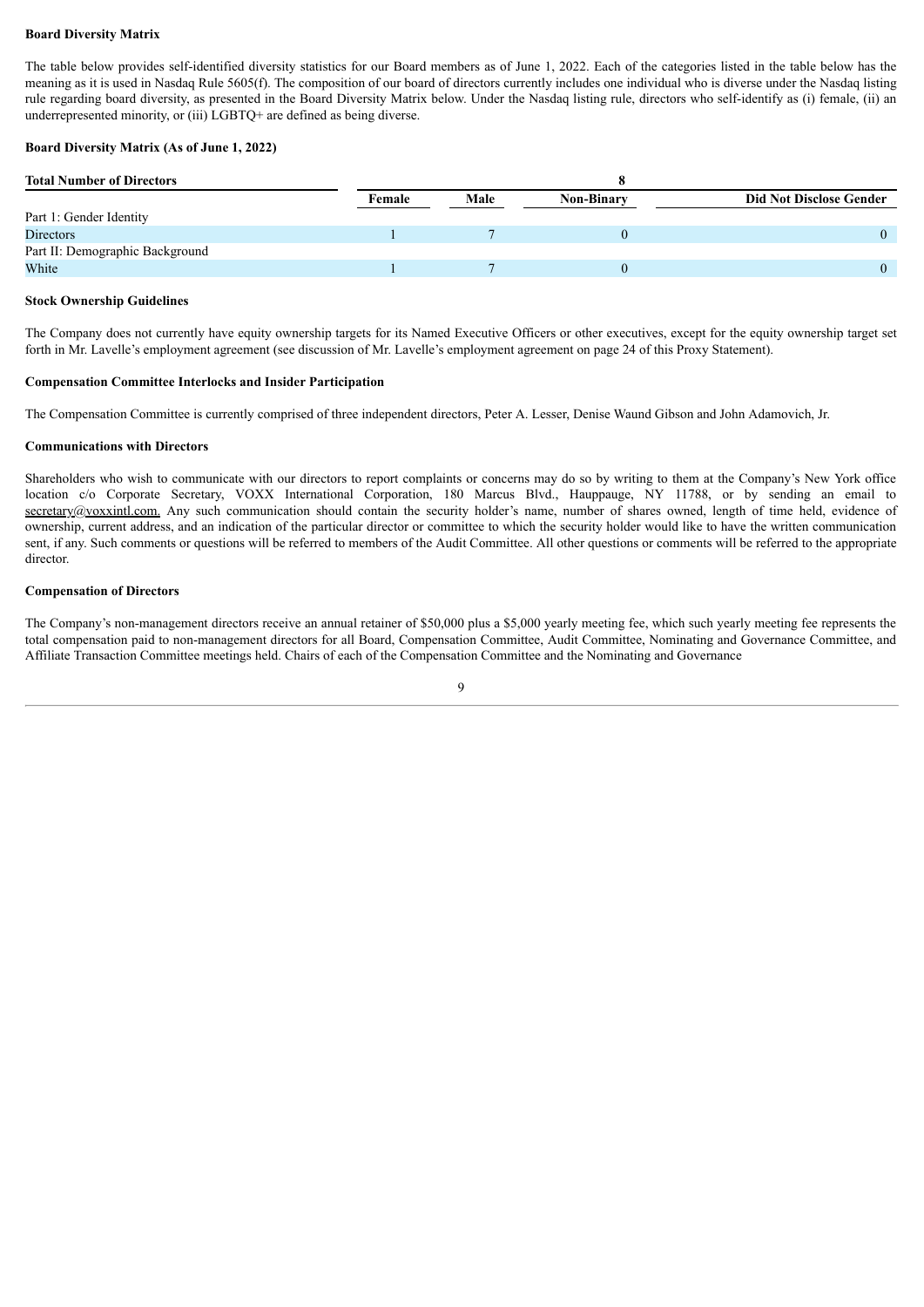Committee each received an additional \$10,000 per year, and the Chair of the Audit Committee receives an additional \$15,000 per year.

The following table discloses the cash, Restricted Stock Unit awards, and other compensation earned, paid, or awarded to each of the Company's nonmanagement directors during the fiscal year ended February 28, 2022.

| <b>Name</b>         | <b>Fees Earned</b><br>0r<br>Paid in Cash<br>(S) |               | <b>All Other</b><br>Compensation<br><b>(S)</b> | <b>Total</b><br>(S) |
|---------------------|-------------------------------------------------|---------------|------------------------------------------------|---------------------|
| Peter A. Lesser     | 65,000                                          | <sup>S</sup>  | $-$                                            | 65,000              |
| Denise Waund Gibson | 65,000                                          | S             | $\hspace{0.05cm}$                              | 65,000              |
| John Adamovich, Jr. | 70,000                                          | <sup>\$</sup> |                                                | 70,000              |
| Ari M. Shalam       | 55,000                                          | -S            | 645                                            | 55,645              |
| Beat Kahli          | 55,000                                          |               | $\qquad \qquad - \qquad$                       | 55,000              |

**Note:** The columns which present "Stock Awards", "Option Awards", "Non-Equity Incentive Plan Compensation", and "Change in Pension Value and Nonqualified Deferred Compensation Earnings" have been omitted, as there is no information to report in these columns for the fiscal year ended February 28, 2022.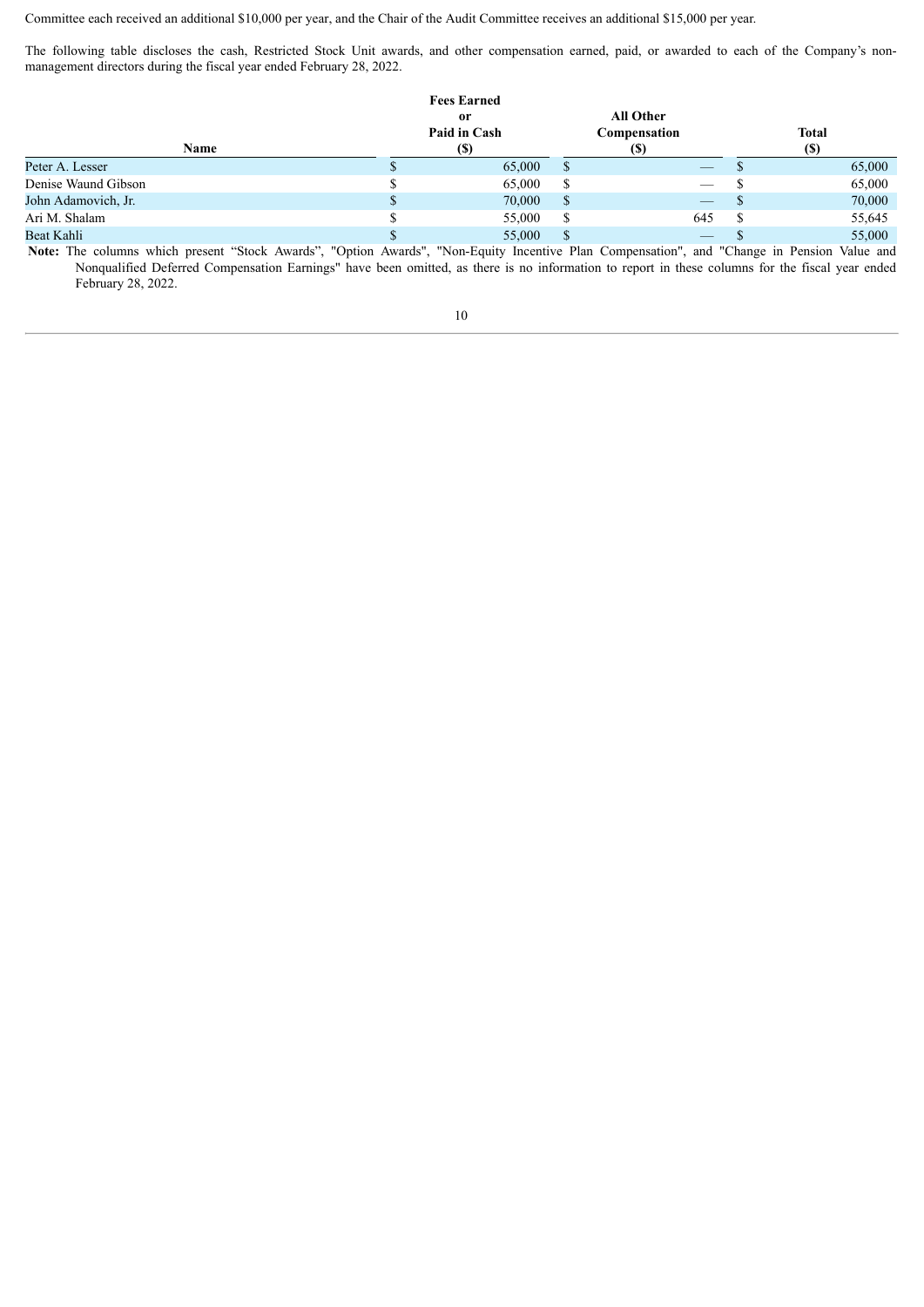# **PROPOSAL 2**

# **RATIFICATION OF SELECTION OF INDEPENDENT REGISTERED PUBLIC ACCOUNTING FIRM**

<span id="page-13-0"></span>Based upon the recommendation of the Audit Committee, the Board has selected Grant Thornton LLP as the Company's independent registered public accounting firm to examine the financial statements of the Company for the fiscal year ending February 28, 2023, and has further directed that management submit the selection of Grant Thornton LLP for ratification by our shareholders. Grant Thornton LLP has audited the Company's financial statements since Fiscal 2003. Representatives of Grant Thornton LLP are expected to be present at the Annual Meeting, will have an opportunity to make a statement if they so desire, and will be available to respond to appropriate questions from shareholders.

The Company has been informed by Grant Thornton LLP that, to the best of its knowledge, neither the firm, nor any member or associate thereof, has any direct financial interest, or any material indirect financial interest, in the Company or its affiliates.

Stockholder ratification of the selection of Grant Thornton LLP as the Company's independent registered public accounting firm is not required by the Company's By-laws or otherwise. However, the Board is submitting the selection of Grant Thornton LLP to the shareholders for ratification as a matter of good corporate practice. If the shareholders fail to ratify the selection, the Audit Committee and the Board will reconsider whether or not to retain the firm. Even if the selection is ratified, the Audit Committee and the Board in their discretion may direct the appointment of a different independent registered public accounting firm at any time during the year if they determine that such a change would be in the best interests of the Company and its shareholders.

# **Principal Accounting Fees and Services**

For the fiscal years ended February 28, 2022 and February 28, 2021, the Company was billed the following fees by Grant Thornton LLP (and its affiliates) for services rendered during the fiscal year or for the audit in respect of that fiscal year:

| Fee Type               | 2/28/2022         | 2/28/2021 |
|------------------------|-------------------|-----------|
|                        | (In thousands)    |           |
| Audit Fees (1)         | 2,249             | 1,810     |
| Audit-Related Fees (2) |                   |           |
| Tax Fees $(3)$         | 149               | 165       |
| All Other Fees (4)     | $\hspace{0.05cm}$ |           |
| Total                  | 2,401             | .975      |

(1) Audit Fees are comprised of fees for professional services necessary to perform an audit or review in accordance with the standards of the Public Company Accounting Oversight Board, including services rendered for the audit of the Company's annual financial statements (including services incurred with rendering an opinion under Section 404 of the Sarbanes-Oxley Act of 2002) and review of quarterly financial statements. It also includes fees for statutory audits of our international subsidiaries for the respective fiscal years.

(2) Audit-Related Fees are comprised of fees for services that reasonably relate to the performance of the audit or review of the Company's financial statements, including the support of business acquisitions.

(3) Tax Fees are comprised of fees for tax compliance, tax planning, and tax consulting.

(4) All Other Fees are comprised of fees for all other services not included within the specific categories listed above.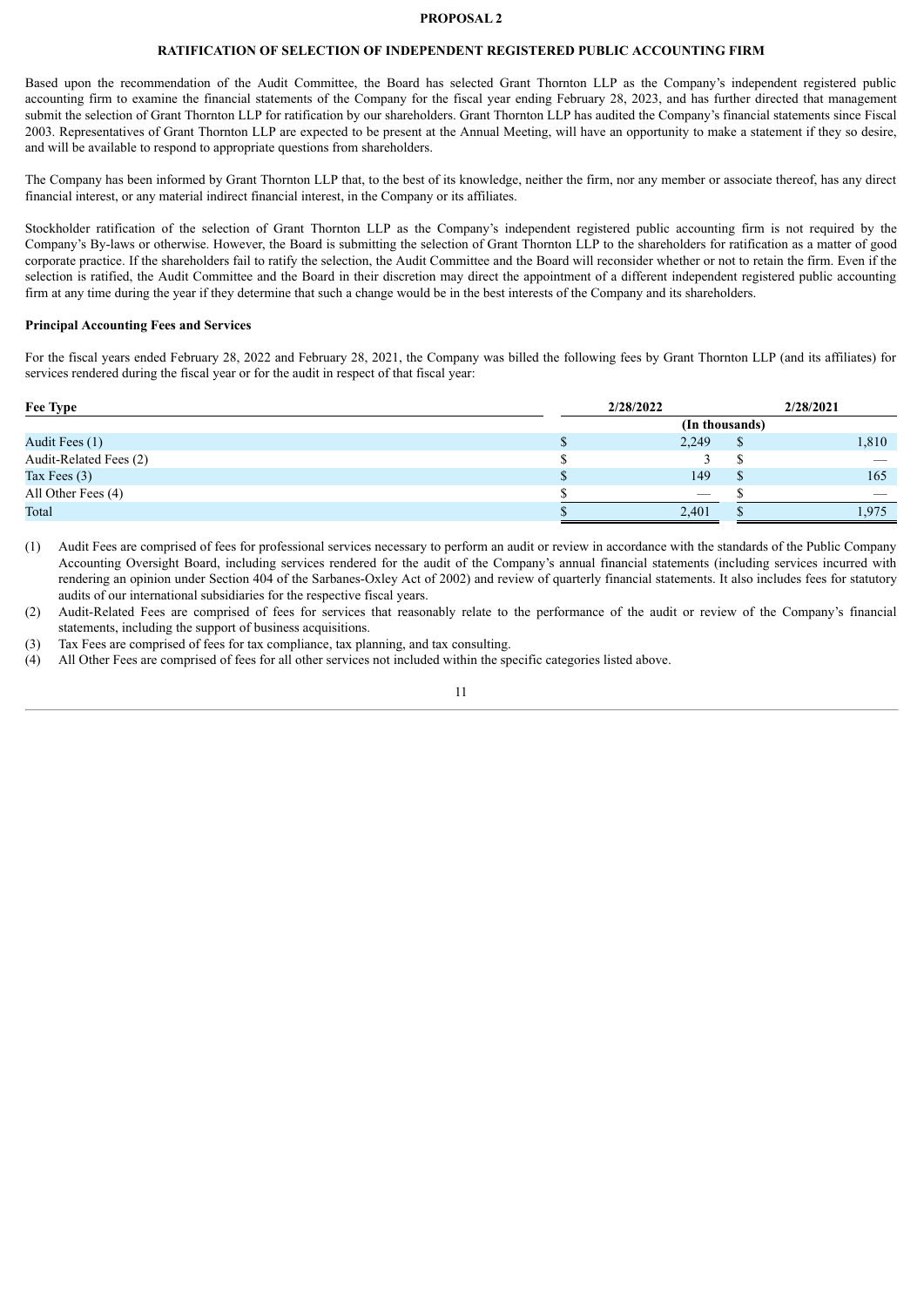The Audit Committee of the Board of Directors has considered whether the provision of non-audit services by Grant Thornton LLP is compatible with maintaining auditor independence. In 2003, the Audit Committee adopted a policy concerning approval of audit and non-audit services to be provided by Grant Thornton LLP. The policy requires that all services Grant Thornton LLP may provide to the Company (including audit services and permitted audit-related and non-audit services) be pre-approved by the Audit Committee. The Chairman of the Audit Committee may approve certain permitted non-audit services in between Committee meetings, which such services are required to be subsequently reported to, and approved by, the Audit Committee. In addition, for particular permitted services, the Chief Financial Officer may approve the engagement of Grant Thornton LLP, provided such engagement will amount to fees of less than \$50,000 and such engagement is subsequently reported to the Chairman of the Committee and reported to, and ratified by, the Committee.

All of the services for Audit Fees, Audit-Related Fees, Tax Fees, and all other fees referenced above were approved by the Audit Committee pursuant to Rule 2-  $01i(c)(7)(i)(C)$  of Regulation S-X under the Securities Act of 1933, as amended.

The Audit Committee considered the impact of any non-audit services provided to the Company by Grant Thornton LLP in Fiscal 2022 on the independence of Grant Thornton LLP from the Company in evaluating whether to appoint Grant Thornton LLP to perform the audit of the Company's financial statements and internal controls for the fiscal year ending February 28, 2023.

# **THE BOARD OF DIRECTORS RECOMMENDS A VOTE "FOR" RATIFICATION OF THE APPOINTMENT OF GRANT THORNTON LLP AS THE COMPANY'S INDEPENDENT REGISTERED PUBLIC ACCOUNTING FIRM FOR THE FISCAL YEAR ENDING FEBRUARY 28, 2023**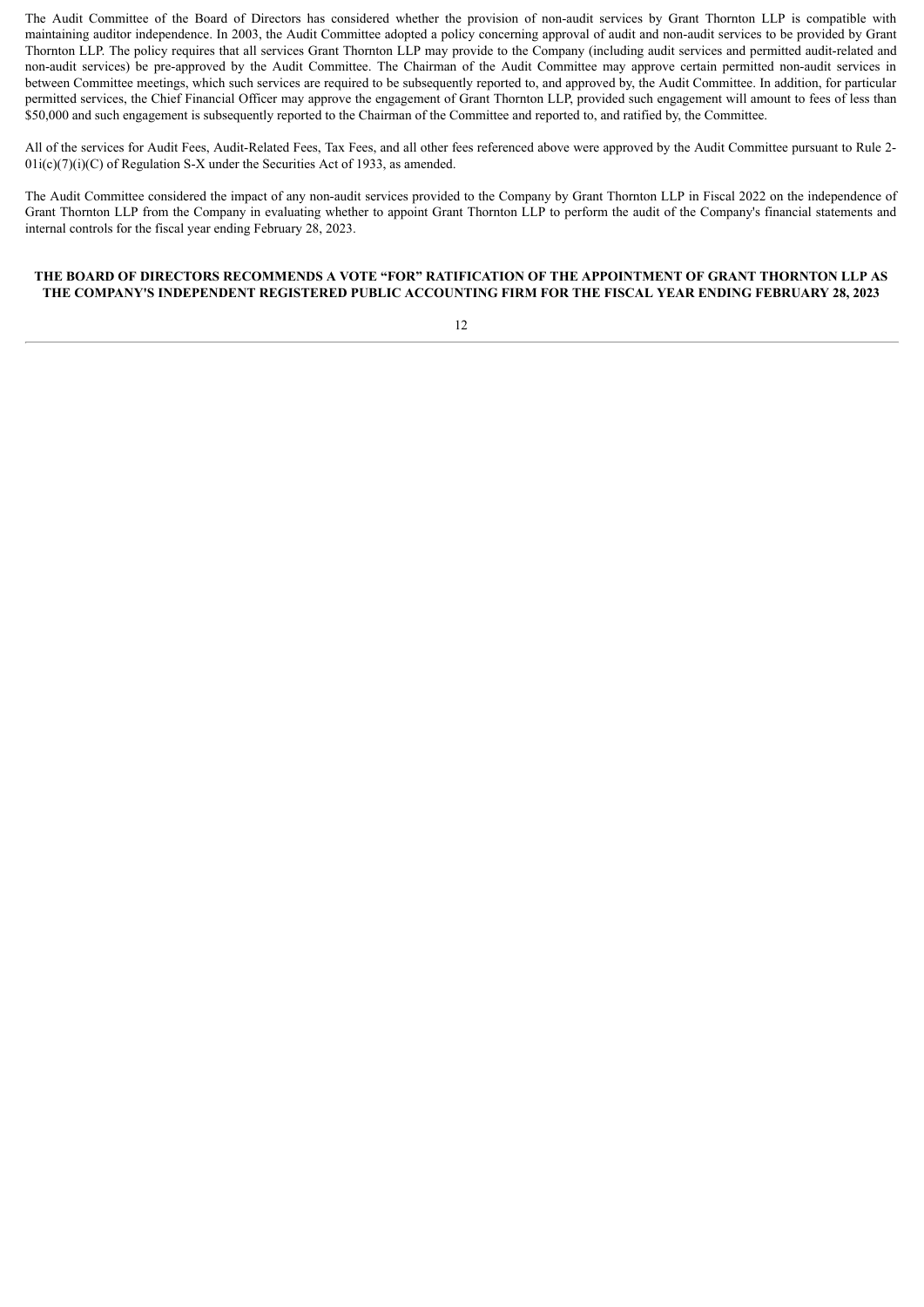# **REPORT OF THE AUDIT COMMITTEE OF THE BOARD OF DIRECTORS**

<span id="page-15-0"></span>The following Audit Committee Report does not constitute soliciting material and shall not be deemed filed or incorporated by reference into any Company filing under the Securities Act of 1933, as amended, or the Securities Exchange Act of 1934, as amended (the "Exchange Act"), except to the extent the Company *specifically incorporates this Audit Committee Report by reference therein.*

The Audit Committee is responsible for the oversight of all aspects of the Company's accounting and financial reporting processes, internal controls, and audit functions. Management has primary responsibility for the integrity of the Company's financial information and the financial reporting process, including the Company's system of internal controls. The Audit Committee has reviewed and discussed the Company's financial statements with management.

Grant Thornton LLP, the Company's independent registered public accounting firm, is responsible for conducting independent audits, in accordance with generally accepted auditing standards, of the Company's financial statements and management's assessment and effectiveness of internal controls. Grant Thornton LLP also has the responsibility of expressing an opinion on the financial statements of the Company.

In connection with the preparation and filing of the Company's Annual Report on Form 10-K for the fiscal year ended February 28, 2022 (the "2022 Annual Report on Form 10-K"):

- the Audit Committee discussed with Grant Thornton, LLP, with and without management present, the integrity of the Company's accounting policies, internal controls, financial statements, and the quality of the Company's financial reporting practices;
- the Audit Committee reviewed and discussed the audited financials included in the 2022 Annual Report on Form 10-K with the Company's management and Grant Thornton LLP;
- the Audit Committee discussed with Grant Thornton, LLP the matters required to be discussed by Public Company Accounting Oversight Board Accounting Standard No. 1301, *Communications with Audit Committees*; and
- the Audit Committee received and reviewed the written disclosures and the letter from Grant Thornton LLP required by Independence Standards Board Standard No. 1 (Independence Discussions with Audit Committees) and has discussed with Grant Thornton LLP the independence of Grant Thornton LLP and satisfied itself as to Grant Thornton LLP's independence.

Based on the reviews and discussions referred to above, the Audit Committee recommended to the Board of Directors of the Company that the February 28, 2022 audited financial statements and assessment of the effectiveness of internal control over financial reporting be included in the Company's Annual Report on Form 10-K filed with the Securities and Exchange Commission.

> Respectfully submitted, The Audit Committee:

John Adamovich, Jr., Chairman Peter A. Lesser Denise Waund Gibson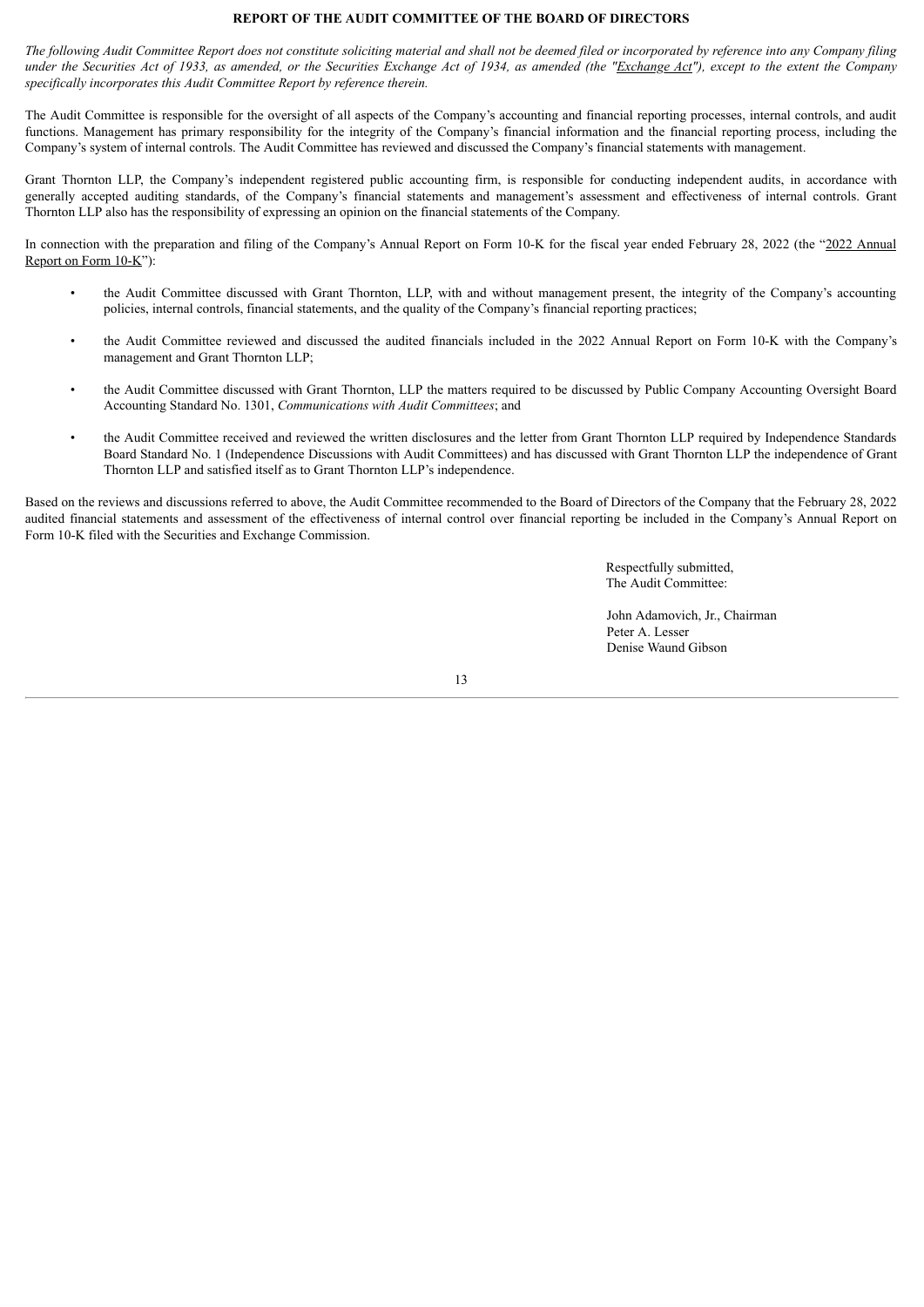# **CERTAIN RELATIONSHIPS AND RELATED TRANSACTIONS**

<span id="page-16-0"></span>The Affiliate Transaction Committee of the Board of Directors reviews all related party transactions involving aggregate consideration of more than \$1 million between the Company and any of the Company's controlling shareholders or members of the Board or officers or affiliates. All facts and circumstances surrounding each related party transaction may be considered. If the Affiliate Transaction Committee determines that any such related party transaction creates a conflict of interest or would require disclosure under Item 404 of Regulation S-K, as promulgated by the SEC, the transaction must be approved by the Committee prior to the Company entering into such transaction, or ratified thereafter. Transactions or relationships previously approved by the Committee or in existence prior to the formation of the Committee do not require approval or ratification.

Michael Lavelle, the son of Patrick M. Lavelle, has served as Vice President of Expeditor Sales since April 1, 2019. From March 2017 to March 2019, he served as Assistant Vice President of Expeditor Sales. He has been with the Company since 2003, and previously was an Expeditor Group Manager. Michael Lavelle's annual aggregate compensation was \$226,564 for the fiscal year ended February 28, 2022.

Thomas P. Jacobs II, the son of T. Paul Jacobs, has served as Senior Vice President of Klipsch Group, Inc. since March 2011. Thomas P. Jacobs II's aggregate annual compensation was \$743,061 for the fiscal year ended February 28, 2022.

Jeremy Stoehr, the son of Charles M. Stoehr, serves as Vice President of Web Services and has been with the Company since 2003. Jeremy Stoehr's aggregate annual compensation was \$151,082 for the fiscal year ended February 28, 2022.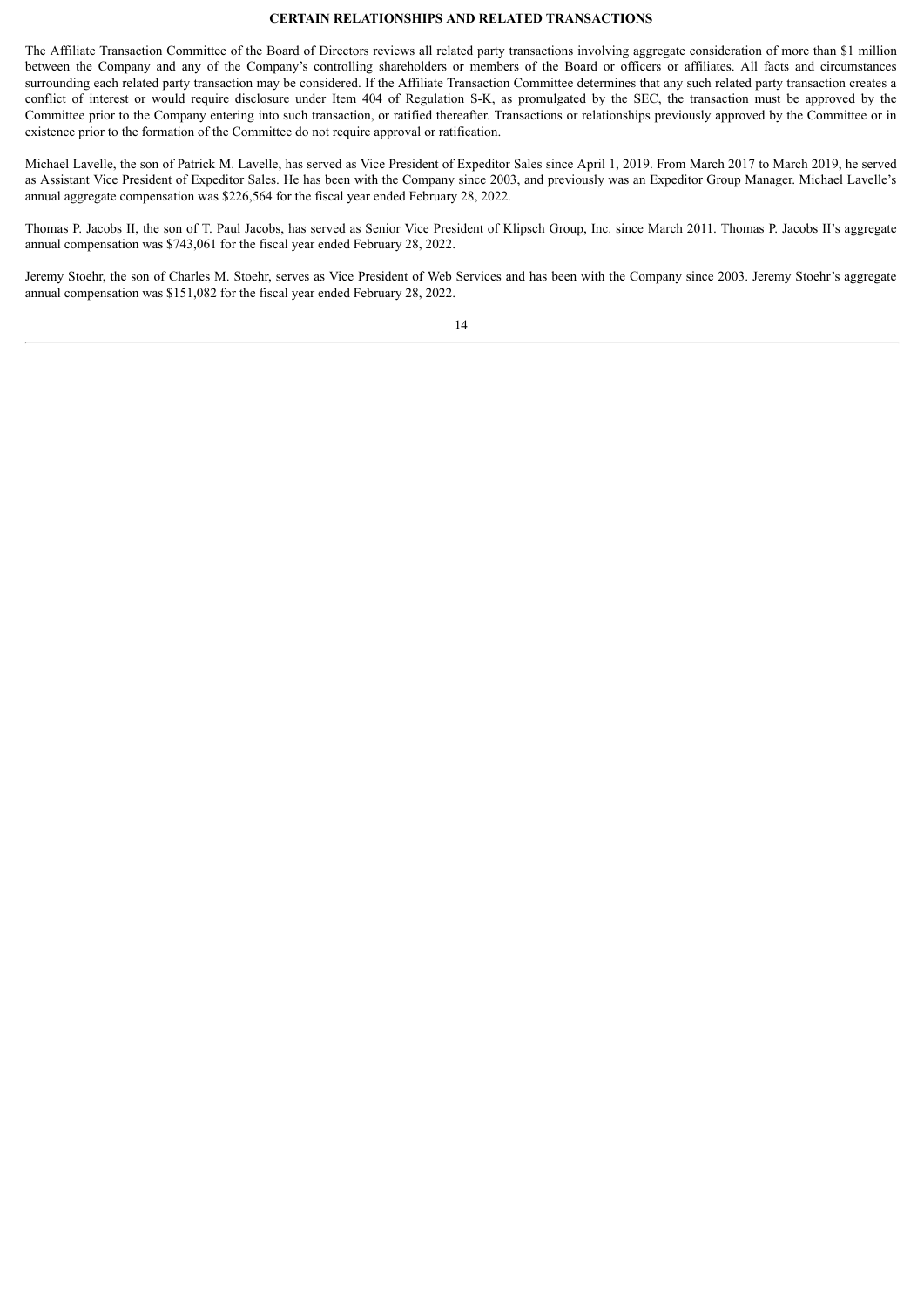# **SECURITY OWNERSHIP OF CERTAIN BENEFICIAL OWNERS AND MANAGEMENT**

<span id="page-17-0"></span>The following table sets forth information regarding ownership of the Company's common stock by all directors, nominees for election as directors, executive officers named in the Summary Compensation Table, and all directors, nominees, and executive officers as a group. Unless otherwise indicated, the principal address of each of the shareholders below is c/o VOXX International Corporation, 2351 J Lawson Blvd., Orlando, Florida 32824. Except as otherwise provided, the table below relates to shares of the Company's Class A and Class B Common Stock. The content of the table is based upon information supplied by the Company's Named Executive Officers, directors, and nominees for election as directors, and represents the Company's understanding of circumstances in existence as of June 2, 2022.

|                                                                            | <b>Class A Common Stock</b> |            | <b>Class B Common Stock</b> |                 |  |  |
|----------------------------------------------------------------------------|-----------------------------|------------|-----------------------------|-----------------|--|--|
| Name and Address (1)                                                       | # of Shares                 | % of Class | # of Shares                 | % of Class      |  |  |
| John J. Shalam                                                             | $1,915,373$ (2)             | 8.96%      | $2,144,152$ (2)             | 94.83%          |  |  |
| Patrick M. Lavelle                                                         | 459,540                     | 2.13%      |                             | $- \frac{9}{6}$ |  |  |
| Denise Waund Gibson                                                        | 32,100                      | $\ast$     |                             | $- \frac{9}{6}$ |  |  |
| Beat Kahli (3)                                                             | 5,135,001                   | 23.76%     |                             | $- \frac{9}{6}$ |  |  |
| Ari Shalam                                                                 | 19.057                      | $\ast$     | 38,934                      | $1.72\%$        |  |  |
| Loriann Shelton                                                            | 14,674                      | $\ast$     |                             | $- \frac{9}{6}$ |  |  |
| Charles M. Stoehr                                                          | 13,673                      | $\ast$     |                             | $-$ %           |  |  |
| John Adamovich, Jr.                                                        | 11,000                      | $\ast$     |                             | $- \frac{9}{6}$ |  |  |
| Peter A. Lesser                                                            | 9,000                       | $\ast$     |                             | $-$ %           |  |  |
| T. Paul Jacobs                                                             |                             | $\ast$     |                             | $- \frac{9}{6}$ |  |  |
| Oscar Bernardo                                                             |                             | $\ast$     |                             | $-$ %           |  |  |
| All directors, nominees for director, and officers as a group (15 persons) | 7,614,577                   | 35.23%     | 2,183,086                   | 96.55%          |  |  |

Less than one percent  $(1\%)$ .

(1) Except as otherwise indicated by footnote, each named person claims sole voting and investment power with respect to the shares indicated.

(2) Shares indirectly owned by Mr. Shalam through Shalvoxx A LLC and Shalvoxx B LLC, respectively, and excludes 2,202 shares of Class A Common Stock

and 116,802 shares of Class B Common Stock (which are entitled to 10 votes per share), held by Mr. Shalam's three sons, including Mr. Ari Shalam (3) Mr. Kahli's principal address is c/o Avalon Park Group, 3680 Avalon Park Blvd., Suite 300, Orlando, FL 32828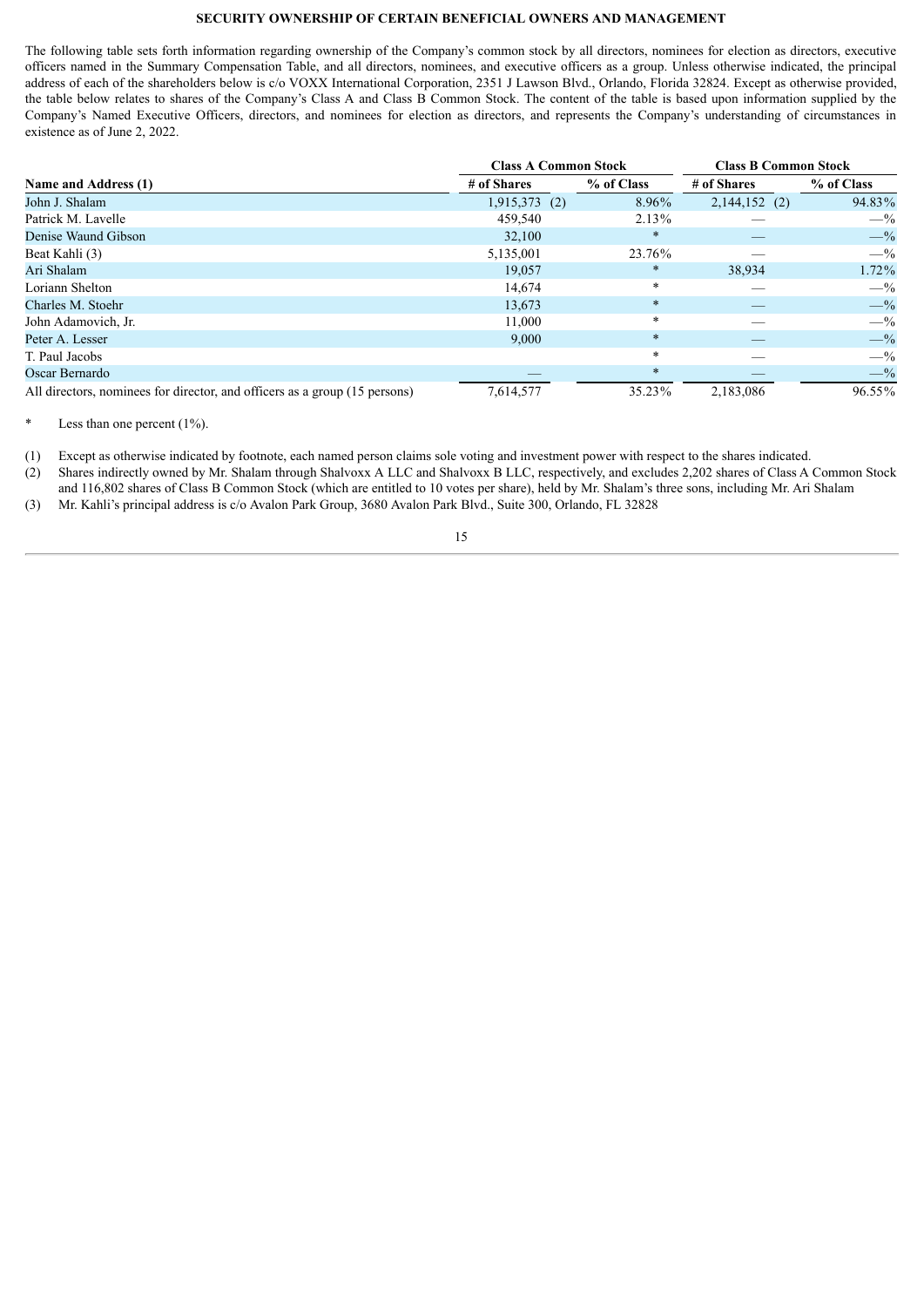# **Security Ownership of More than Five Percent**

The following table contains information with respect to ownership of the Company's common stock by persons or entities that are beneficial owners of more than five percent (5%) of the Company's Class A Common Stock. The information contained in this table is based solely on statements in filings made with the Securities and Exchange Commission (the "SEC") or other reliable information.

|                                                              | <b>Number</b><br>of Shares<br><b>Beneficially</b> | Percent of<br>Outstanding |
|--------------------------------------------------------------|---------------------------------------------------|---------------------------|
| Name and Address of Other 5% Holders of Class A Common Stock | Owned                                             | <b>Shares</b>             |
| Kahn Brothers LLC (1)                                        | 2,326,470                                         | $10.76\%$                 |
| 555 Madison Avenue, 22nd Floor                               |                                                   |                           |
| New York, NY 10022                                           |                                                   |                           |
| Dimensional Fund Advisors LP (2)                             | 1,328,385                                         | 6.30%                     |
| Palisades West, Building One                                 |                                                   |                           |
| 6300 Bee Cave Road                                           |                                                   |                           |
| Austin, TX 78746                                             |                                                   |                           |
| BlackRock Inc. (3)                                           | 1,078,355                                         | $4.96\%$                  |
| 55 East 52nd Street                                          |                                                   |                           |

New York, NY 10055

(1) Information reported is derived from a Schedule 13G/A of Kahn Brothers LLC dated and filed with the SEC on May 2, 2022.

(2) Information reported is derived from a Schedule 13G/A of Dimensional Fund Advisors LP dated February 14, 2022, but filed with the SEC on February 8, 2022.

(3) Information reported is derived from a Schedule 13G of BlackRock Inc. dated July 10, 2021 and filed with the SEC on July 12, 2021.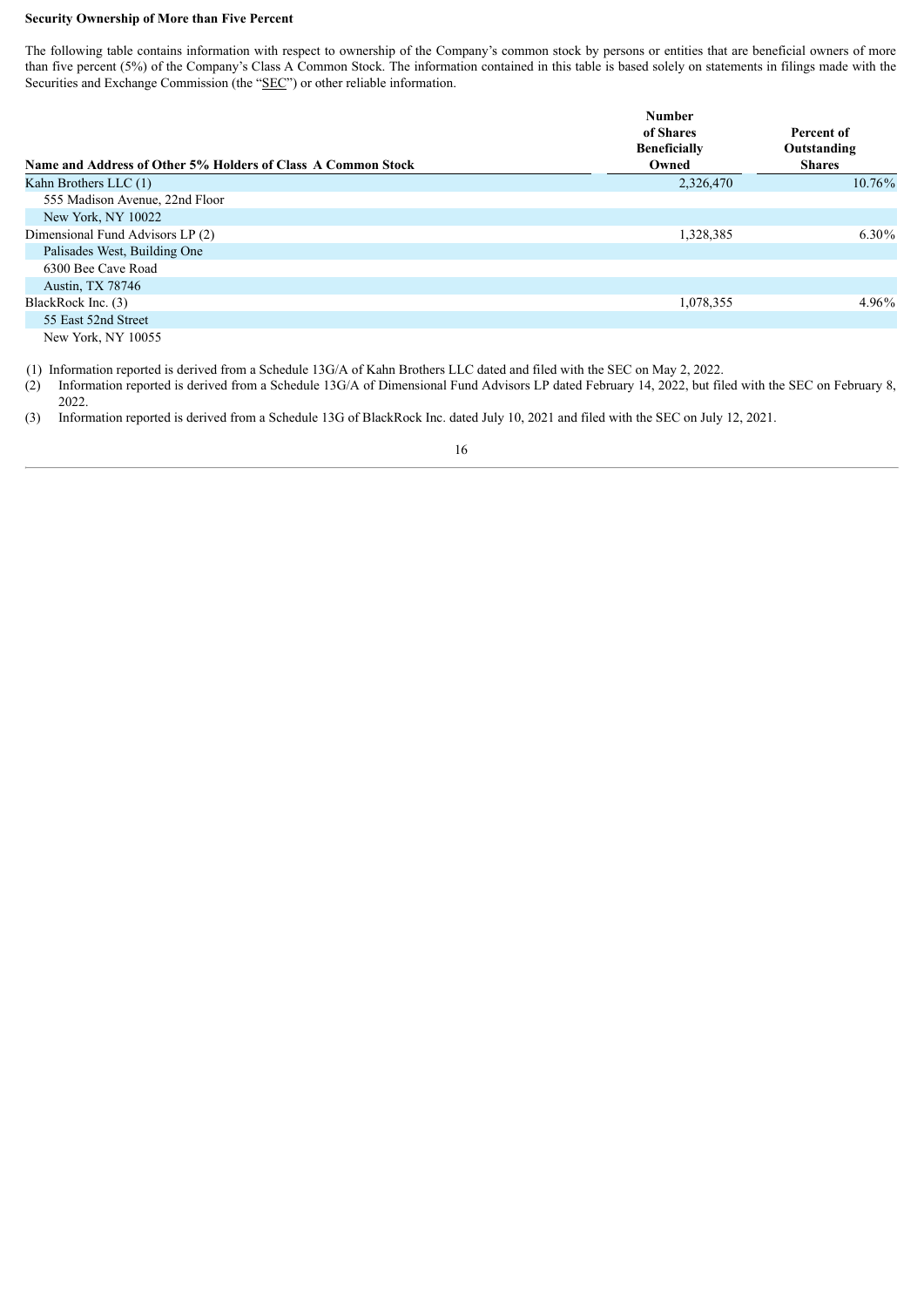# **EXECUTIVE OFFICERS OF THE COMPANY**

<span id="page-19-0"></span>The following is a list of our executive officers as of February 28, 2022:

|                    |     | <b>Date First</b>      |                                                              |
|--------------------|-----|------------------------|--------------------------------------------------------------|
| <b>Name</b>        | Age | <b>Elected Officer</b> | <b>Title</b>                                                 |
| Patrick M. Lavelle | 70  | 1980                   | President and Chief Executive Officer                        |
| Charles M. Stoehr  | 76  | 1978                   | Senior Vice President and Chief Financial Officer            |
| Loriann Shelton    | 65  | 1994                   | Senior Vice President and Chief Operating Officer            |
| Ian Geise          | 50  | 2016                   | President, VOXX Accessories Corp.                            |
| T. Paul Jacobs     | 64  | 2011                   | President & Chief Executive Officer, Klipsch Group, Inc.     |
| Edward D. Mas      | 61  | 2018                   | President and Chief Executive Officer, VOXX Automotive Corp. |
| Oscar Bernardo     | 61  | 2015                   | Chief Operating Officer, Klipsch Group, Inc.                 |
| Richard A. Maddia  | 63  | 1991                   | Vice President, Management Information Systems               |
| Janine Russo       | 60  | 2018                   | Corporate Secretary                                          |

Mr. Patrick M. Lavelle was elected President and Chief Executive Officer of the Company in May 2005. From 1991 to 2005, Mr. Lavelle served as Senior Vice President of the Company. From 1980 to 1991, Mr. Lavelle held the position of Vice President. In 1993, Mr. Lavelle was elected to the Board of Directors and serves as a Director of most of the Company's operating subsidiaries.

Mr. Charles M. Stoehr has been the Chief Financial Officer of the Company since 1978. In 1990, he was elected Senior Vice President of the Company. Mr. Stoehr was elected to the Board of Directors in 1987 and serves as a Director of most of the Company's operating subsidiaries.

Ms. Loriann Shelton was appointed Chief Operating Officer in January 2016. She had previously held the position of Chief Accounting Officer since 2012 and Senior Vice President since 2006. During these periods, Ms. Shelton also served as the Chief Financial Officer of each of VOXX Electronics Corp. and VOXX Accessories Corp. (both subsidiaries of Voxx). From 1994 to 2006, Ms. Shelton was Vice President of Finance and Controller for VOXX Electronics Corp.

Mr. Ian Geise has been with VOXX Accessories Corp. since 2008 and has served as President since 2016. Prior thereto, he served as Senior Vice President of Marketing and Product Management, and prior to that, as Vice President of Marketing. Before joining VOXX Accessories, Mr. Geise worked for Sirius Satellite Radio and Direct TV.

Mr. T. Paul Jacobs was elected President and CEO of Klipsch Group, Inc. ("KGI") in July 2011. Prior thereto, he served as the President of both Klipsch Audio Technologies and Jamo International, and as Executive Vice President, Chief Operating Officer and Vice President of Worldwide Sales for KGI. Mr. Jacobs also serves on the Audio Board of the Consumer Electronics Association.

Mr. Edward D. Mas has been with VOXX Automotive Corp. since 2010, and has served as President and Chief Executive Officer since March 1, 2018. He most recently served as Executive Vice President at VOXX Automotive Corp., and prior thereto he was employed for 11 years at Invision Automotive Systems. Before joining Invision, Mr. Mas worked for 16 years at Panasonic Automotive Systems as Head of Manufacturing.

Mr. Oscar Bernardo has been with Klipsch Group, Inc. ("KGI") since 2006, prior to the Company's acquisition of KGI in 2011, and has served as Chief Operating Officer of KGI since 2015. Prior thereto, he had served as President of Global Operations since 2014, and prior to that, as Senior Vice President of Sales and Operations. Before joining KGI, Mr. Bernardo worked for Audio Products International, Fineline Circuits Limited and Campeau.

Mr. Richard A. Maddia has held the position of Vice President of Management Information Systems of the Company since 1991. From 1996 to 2005, he was a member of the Board of Directors. Prior to joining the Company in 1986, Mr. Maddia held positions at Upjohn Healthcare Services, Associated Merchandise Corporation and Executive Life Insurance Company.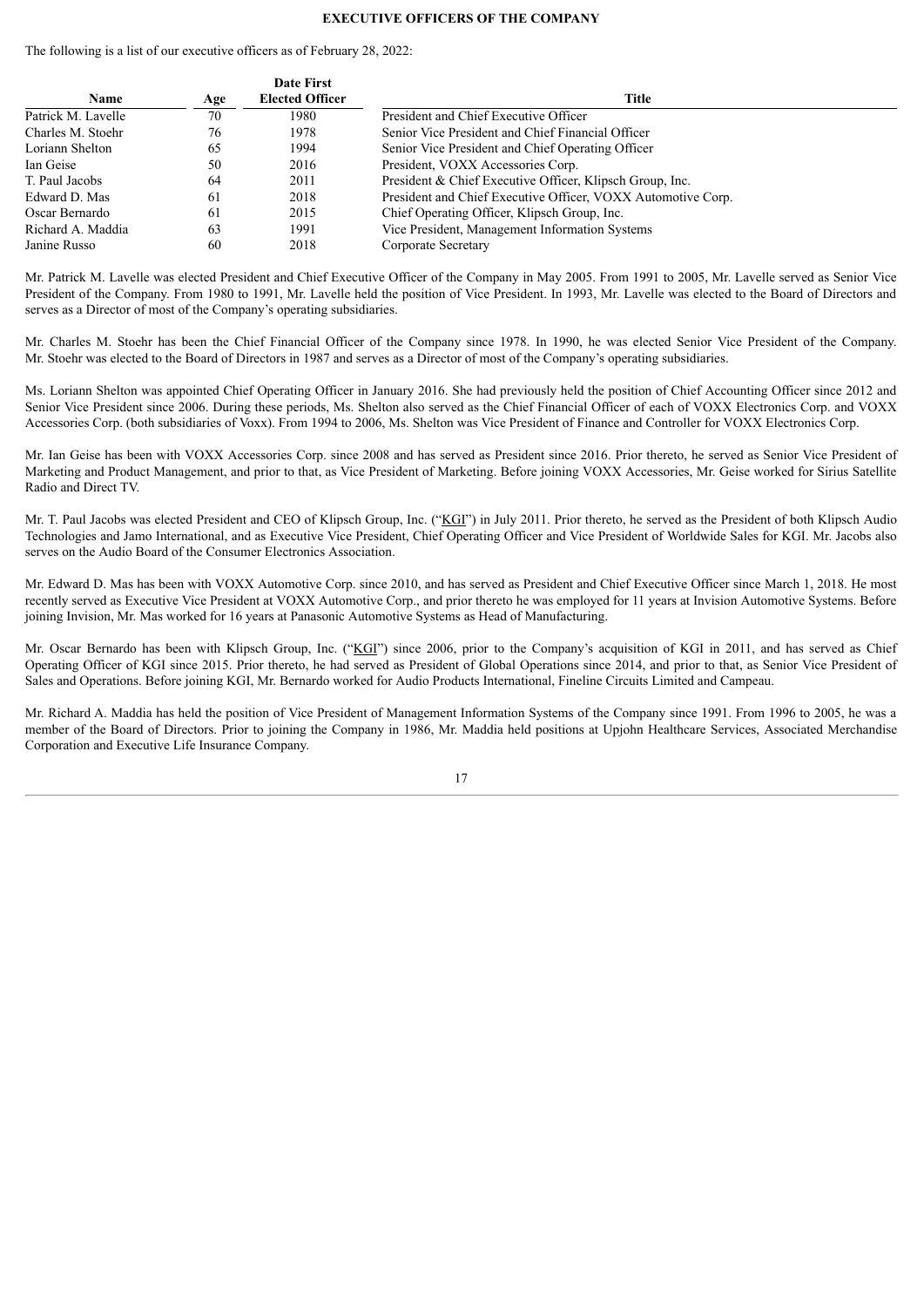Ms. Janine Russo has held the position of Corporate Secretary of the Company since August 2018. She has been the Operations Support Administrator since 2017. She previously held the position of Administrative Assistant to the CFO and one of the Company's senior vice presidents since her employment began with the Company in 2001. From 2004 to 2017, she also held the position of Building Coordinator.

Under the Company's By-Laws, the officers of the Company hold office until their respective successors are chosen and qualified or until they have resigned, retired, or been removed by the affirmative vote of a majority of the Board of Directors. There are no family relationships between any of the executive officers, and there is no arrangement or understanding between any executive officer and any other person pursuant to which the executive officer was elected.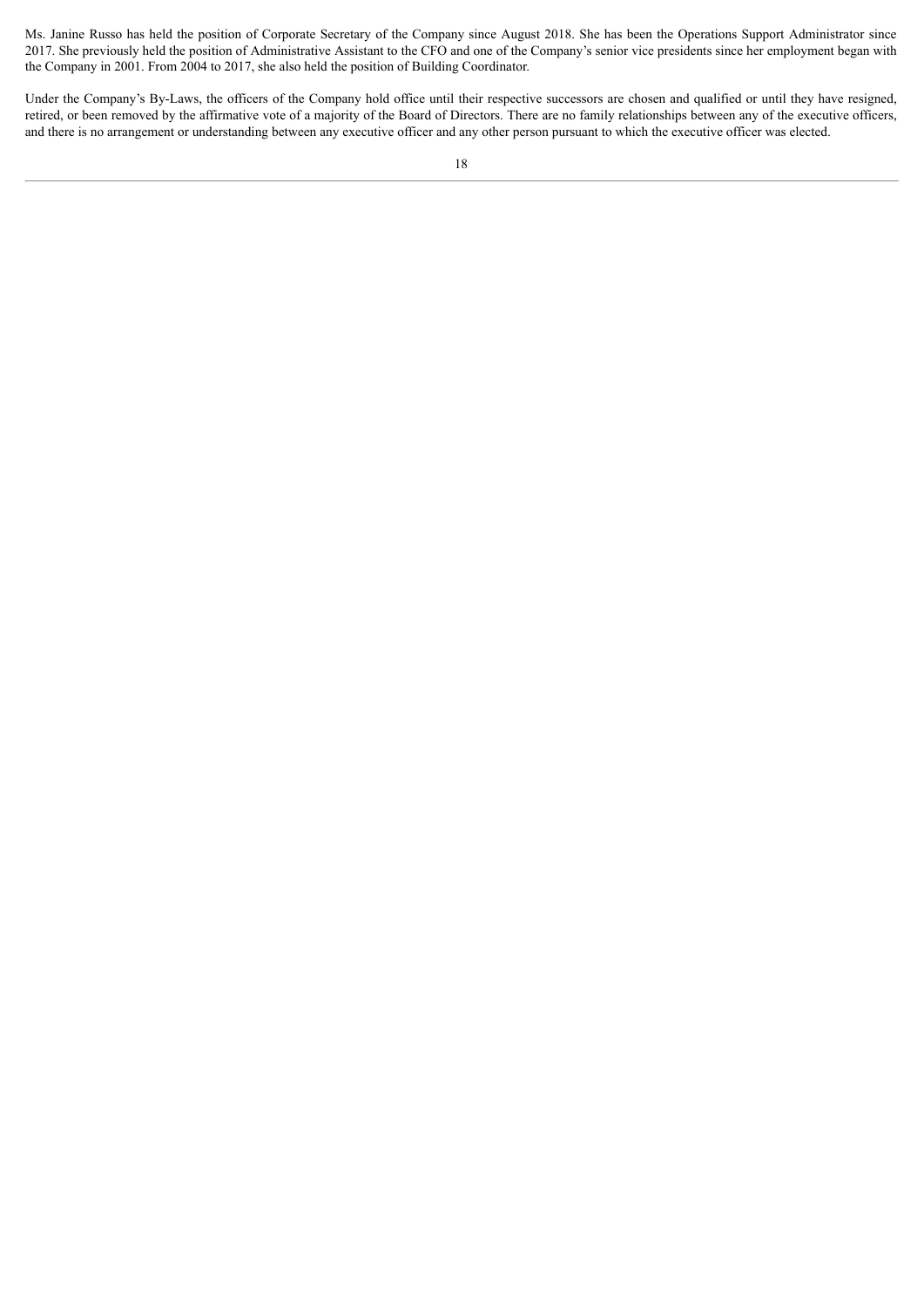# **REPORT OF THE COMPENSATION COMMITTEE OF THE BOARD OF DIRECTORS**

The following Compensation Committee Report does not constitute soliciting material and shall not be deemed filed or incorporated by reference into any Company filing under the Securities Act of 1933, as amended, or the Securities Exchange Act of 1934, as amended, except to the extent the Company specifically *incorporates this Compensation Committee Report by reference therein.*

The Compensation Committee has reviewed and discussed with management the following Compensation Discussion and Analysis section of this Proxy Statement required by Item 402(b) of Regulation S-K. Based on its review and discussion with management, the Compensation Committee has recommended to the Board of Directors that the Compensation Discussion and Analysis be included in this Proxy Statement.

Respectfully submitted,

The Compensation Committee:

Peter A. Lesser, Chairman Denise Waund Gibson John Adamovich, Jr.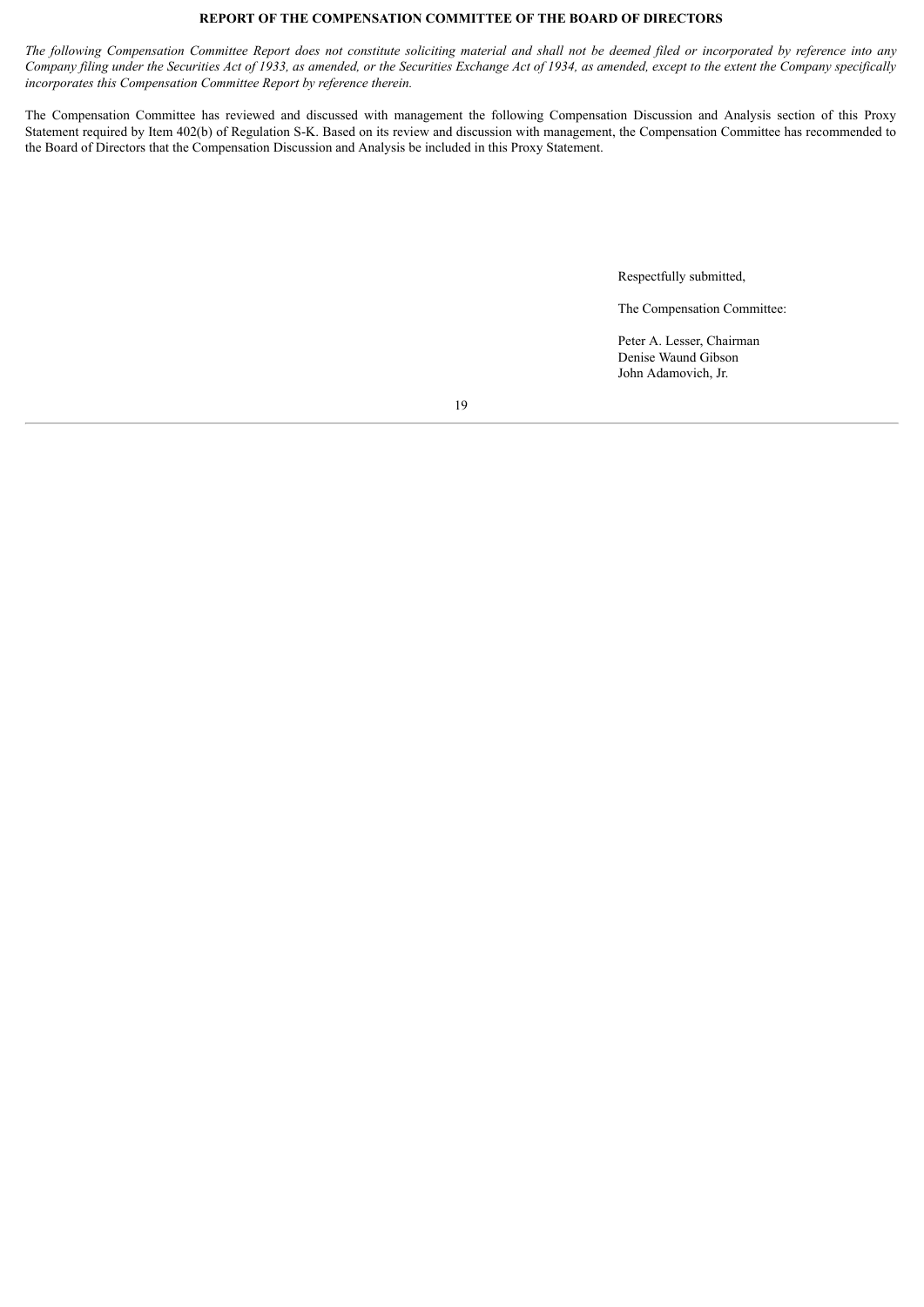# **EXECUTIVE COMPENSATION**

#### **Compensation Discussion and Analysis**

<span id="page-22-0"></span>This Compensation Discussion and Analysis (the "CD&A") describes the Company's compensation philosophy, policies, and practices with respect to our Chief Executive Officer ("CEO"), Chief Financial Officer ("CFO"), and the other individuals named in the "Summary Compensation Table" below, all of which are collectively referred to herein as the "Named Executive Officers". This CD&A includes information regarding the Company's overall compensation objectives and each element of compensation that it provides. The Company's compensation policies and practices were evaluated to ensure that they do not encourage excessive risk taking. It should be noted that performance-based compensation plans require participants to take on normal business risks to grow the business and maintain and/or increase its profitability. Management's internal review included consideration of all employees of the Company based on classification, location, and operating unit. We do not structure performance-based programs to incentivize any employee, location, or operating unit to exceed a reasonable level of business risk. Based on this assessment, the Company concluded that it has a balanced pay and performance program.

The principal elements of our executive compensation programs are base salary, annual performance-based non-equity incentives and cash bonuses, equity incentive awards in the form of Restricted Stock Units, a supplemental executive retirement plan, a deferred compensation program, supplemental executive term life insurance and disability plans, Cash Bonus Profit Sharing Plan, certain perquisites and other benefits such as a 401(k) and Profit Sharing Plan with employer matching contributions and health and welfare plans that are generally available to all of our full-time employees. The Company's objective is for the total compensation paid to executive officers and other employees to be competitive with the compensation provided to other persons with similar levels of responsibility at companies of similar size, complexity, revenue, and growth potential. The Company's executive compensation practices recognize the caliber, level of experience and performance of management, and include meaningful incentives to maximize long term shareholder value while achieving the Company's short-term financial objectives.

The Compensation Committee, which we will refer to in this CD&A as the "Committee", reviews and approves compensation for the Company's CEO, CFO, other Named Executive Officers, and its directors, subject to Board of Director approval. Periodically, the Committee reviews relevant competitive data provided by third party compensation professionals, its internal human resource department, and the observations and recommendations of the Company's executive management. In addition, the CEO submits recommended compensation levels for other executive officers of the Company to the Committee for its review and approval. The Committee has the discretion to modify any compensation recommendations by management.

#### **The Role of Company Executives in the Compensation Process**

Although the compensation process is managed and driven by, and decisions are made by, the Committee, the recommendations of certain executive officers are considered in connection with setting the compensation of other executive officers. As described above, the CEO makes initial recommendations with respect to executive officers other than himself. Executive officers also participate in the preparation of materials requested by the Committee for use and consideration at Committee meetings. The Company bases its compensation plan on the Company's performance. The Company conducted an internal study of the compensation plans for each of its CEO, CFO, Named Executive Officers, and other senior vice presidents and vice presidents to determine whether its compensation plans created risks that would be reasonably likely to have material adverse effects on the Company. In a report submitted to the Committee, the Company concluded that the Company's compensation plans and framework of internal controls ensure that its compensation policies and practices will not create risks that are reasonably likely to have a material adverse effect on the Company.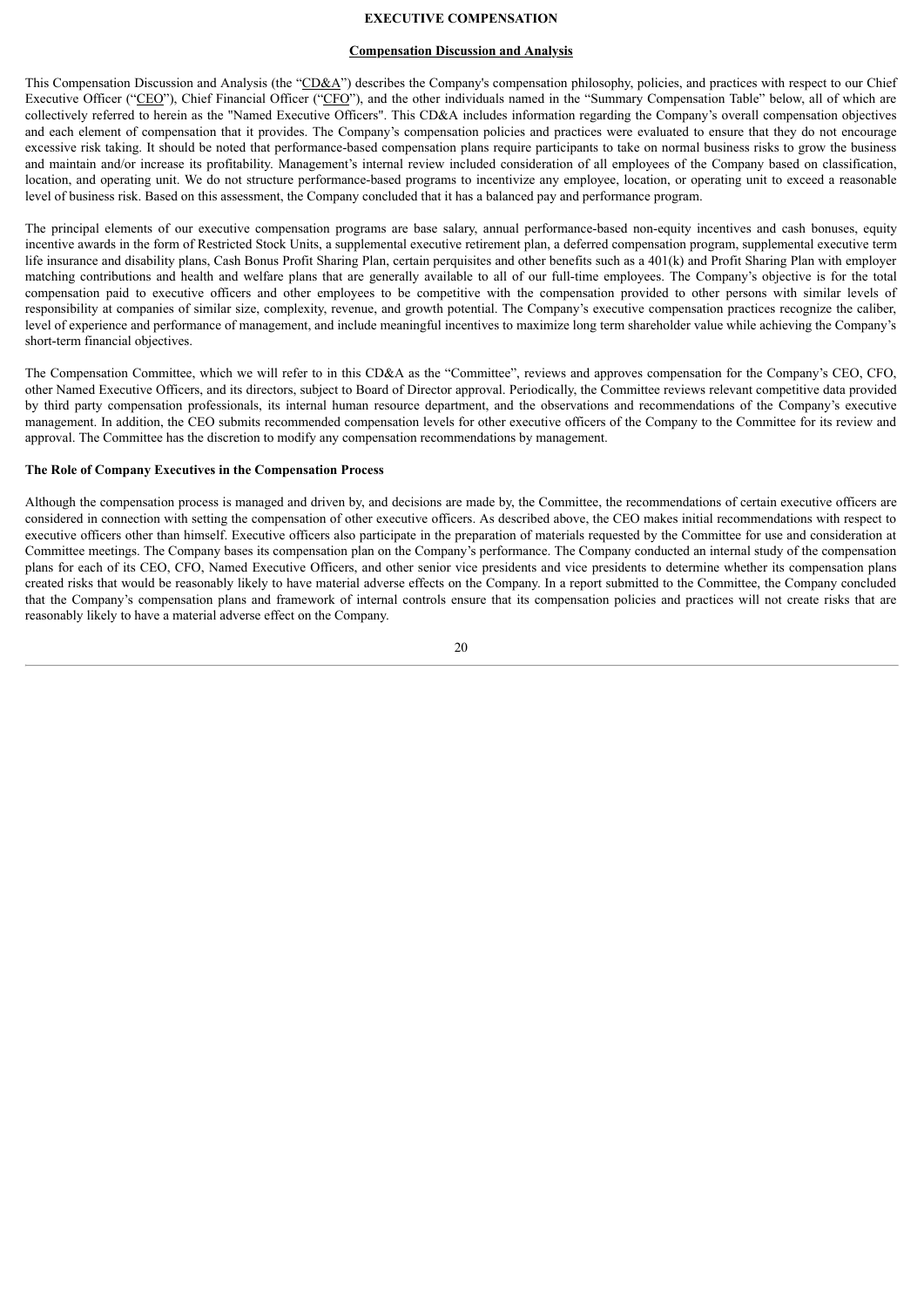# **Compensation Philosophy and Policies**

The Committee has designed the Company's compensation program to promote individual performance and to be competitive with market practices in order to attract, retain, and motivate talented individuals in the Company's industries, taking into account relative size, performance, and geographic location as well as individual responsibilities and performance. The Company's compensation program also seeks to hold its executives accountable and reward them appropriately for the success of the Company. Accordingly, the Committee strives to create an executive compensation program that is competitive as well as reflective of Company-wide strategic objectives and individual performance.

The Committee recognizes that certain elements of compensation are better suited to achieving different compensation objectives. The Committee believes that: (i) base salaries, which are based on market practices of similar companies, are designed to attract and retain our executives; (ii) bonuses are designed to motivate our executives to achieve specific corporate and personal performance goals and to share in the Company's profits; (iii) equity incentive awards are designed to align the interests of our executive officers and shareholders by motivating and rewarding executive officers when shareholder value increases and rewarding executive officers for continued future service; (iv) deferred compensation plans are designed to provide our executives with supplemental retirement benefits by permitting the deferral salary and bonuses with a limited employer matching contribution; (v) supplemental executive term life insurance and disability plans are designed to provide our executives and their families with supplemental benefits in accordance with market practices; and (vi) other elements of compensation are primarily based on market practices.

The Company's executive compensation programs are designed to achieve the following objectives:

- Offer a total compensation package that is competitive with the compensation levels and practices of peer companies;
- Motivate and reward executives whose performance is important to the Company's continued growth, profitability, and success;
- Align a portion of executive compensation to the Company's financial strategic objectives and the executive's individual contributions toward those objectives;
- Align the interests of the Company's executives with the long-term interests of its shareholders;
- Motivate executives to work together to achieve corporate goals by linking annual cash incentives to the achievement of those corporate goals; and
- Provide incentives that promote executive retention.

The Company's compensation philosophy is designed to structure executive compensation so that it is dependent on the achievement of corporate objectives and long-term increases in shareholder value. The Company accounts for employee compensation in accordance with ASC 718 ("ASC 718"). In determining equity compensation awards for Fiscal 2022, we generally considered the potential expense of our compensation awards under ASC 718 and the impact on earnings per share. We concluded that the award levels are in the best interests of our shareholders given competitive compensation practices among our peer companies, the awards' potential expense, our performance, and the impact of the awards on executive motivation and retention.

The Company's philosophy for all general Company-wide benefits, such as retirement and health and welfare benefits, is to make these benefits available to employees on a non-discriminatory basis.

# **Principal Elements of our Executive Compensation Programs**

This subsection describes the various elements of our compensation programs for our Named Executive Officers, with a discussion of the Committee's reasons for including a particular item in the compensation program. The Company's executive compensation program has six principal components that are discussed below.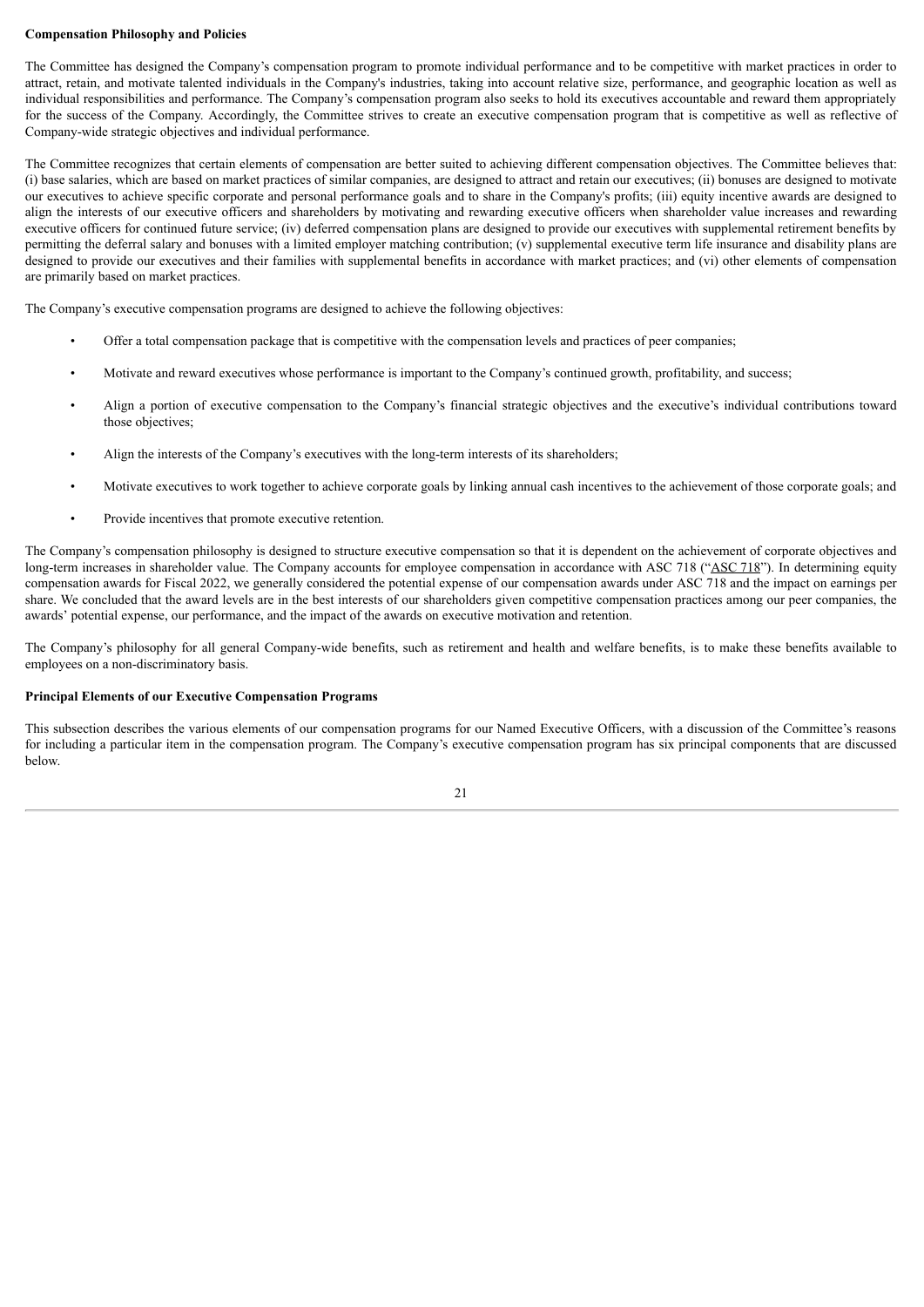Annual base salary ranges are determined for each executive on a case-by-case basis based on position, the individual's level of responsibility and performance, and the unique value and historical contributions made to the Company's success. The Committee reviews salaries each year as part of the Company's annual performance review process, as well as upon a promotion or other change in job responsibility. The Committee reviews base salary recommendations from the CEO for executive officers other than the CEO. The Committee uses this review process in approving base salaries for our executive officers. The Committee believes that the base salaries for our executive officers are based on levels commensurate with amounts paid to executives with comparable qualifications at companies engaged in similar businesses or in the same region and are of similar size.

# *2022 Executive Incentive Bonus Plan*

Executive bonuses are used to motivate individuals and to reward our executives for the achievement of the Company's financial objectives and their individual performance goals. Bonus formulas are approved by the Committee at the beginning of the fiscal year and are paid on an annual basis after the completion of the fiscal year, with the exception of the put options earned by the KGI executives described below, which are deferred in accordance with the related employment contract.

For Fiscal 2022, Mr. Shalam's bonus was 3% of consolidated pre-tax earnings of the Company (including certain adjustments). In accordance with this calculation, Mr. Shalam's bonus for Fiscal 2022 was \$608,044. The bonus calculations for Mr. Lavelle, Mr. Stoehr and Ms. Shelton for Fiscal 2022 are set forth in their respective employment agreements, the discussion of which is set forth below under the caption "Employment Agreements". In accordance with these calculations, Mr. Lavelle's bonus, based on a percentage of Adjusted EBITDA, was \$686,251; Mr. Stoehr's bonus, which is also based on a percentage of Adjusted EBITDA, was \$257,344; and Ms. Shelton's bonus, which is likewise based on a percentage of Adjusted EBITDA was \$294,844.

Mr. Jacobs' bonus is determined by the achievement of performance goals (as determined by the Company's CEO and the Committee), plus an EBITDA target for KGI (as determined by the Company's CEO and the Committee). Mr. Jacobs is also entitled to a put option, which is determined by multiplying the cumulative after-tax net profit or loss of KGI (commencing March 1, 2011 (the "Jacobs Commencement Date")) by 1.6%, and bearing interest at the same per annum rate the Company receives from its lead bank. For Fiscal 2022, Mr. Jacobs earned a bonus of \$250,000 and \$288,183 for the put option.

Mr. Bernardo's bonus was determined by the achievement of performance goals (as determined by the CEO and the Committee), plus an EBITDA target for KGI (as determined by the Company's CEO and the Committee). Mr. Bernardo is also entitled to a put option, which is determined by multiplying the cumulative after-tax net profit or loss of KGI (commencing March 1, 2011 (the "Bernardo Commencement Date")) by 0.25%, and bearing interest at the same per annum rate the Company receives from its lead bank. For Fiscal 2022, Mr. Bernardo earned a bonus of \$114,458 and \$44,247 for the put option.

Non-equity incentives or bonuses for other executive officers are based upon targets considering various pre-tax profit or EBITDA thresholds and/or individual performance goals. Targets achieved may result in payments of specific dollar amounts awarded or up to 20% of the executive's base salary. For those executives whose bonuses are based on 20% of his or her base salary, the Committee bases 50% of the executive's bonus on the achievement of corporate profitability targets during the fiscal year and 50% of the bonus on achievement of individual performance targets. The Committee believes that incentive cash bonuses should have an individual component that an executive directly contributes to and a corporate component that an executive indirectly contributes to. Individual performance objectives are determined by the executive to which the potential bonus recipient reports. At times, the Committee will approve additional discretionary cash bonus awards that the CEO recommends for certain executives based upon individual performance levels that exceed expectations or the successful completion of special strategic projects or events.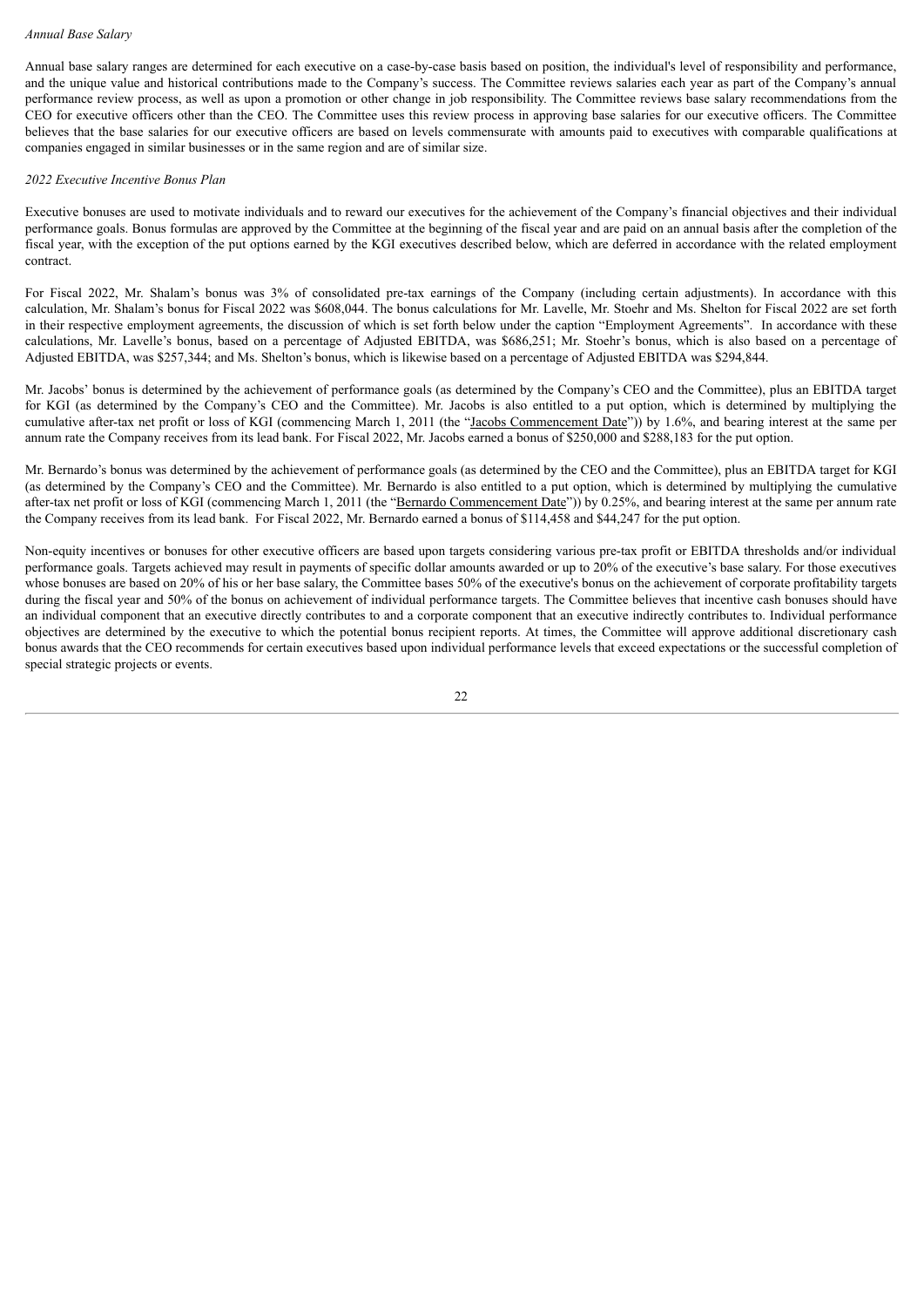The Committee also reviews the unique circumstances involved in the recruitment of the Company's executive officers and will approve the payment of hiring bonuses if, in the judgment of the Committee, such payments are necessary to successfully recruit certain executives.

#### *Executive Stock-Based Compensation Awards*

The Company's Stock-Based Compensation Incentive Plan (the "Stock-Based Incentive Plan") encourages participants to focus on long-term Company performance and provides an opportunity for our executives and designated key employees to increase their ownership in the Company through grants of Restricted Stock Units. The Stock-Based Incentive Plan provides for restricted stock grants and/or option grants to executive officers, employees, and outside directors. The purpose of the Company's Stock-Based Incentive Plan is to provide additional incentive to individuals whose substantial contributions are essential to the continued growth and success of the Company's business. Grants of Restricted Stock Units are designed to strengthen the recipients' commitment to the Company, to motivate such persons to perform their responsibilities faithfully and diligently, and to attract and retain competent and dedicated individuals whose efforts will result in the long-term growth and profitability of the Company. Additionally, the purpose of the Stock-Based Incentive Plan is to secure, for the Company and its shareholders, the benefits of the incentive inherent in increased common stock ownership by our executives and non-employee members of the Board who drive, direct, and execute the Company's strategic objectives.

The Committee administers the Company's Stock-Based Incentive Plan for our executive officers, employees, and outside directors. Stock-Based compensation for our executive officers is primarily composed of restricted stock grants and is intended to focus our executives on creating long-term shareholder value. The Committee may grant stock options and stock awards to executives who are responsible for designing and implementing the Company's long-range strategic plan. At its discretion, the Committee may also grant options and stock awards based on individual and corporate achievements. The Committee has the authority to grant options to purchase common stock, with an exercise price equal to or above the fair market value of the common stock on the date of grant. To date, the Committee has never elected to re-price outstanding options. For grants of Restricted Stock Units, on the settlement date of the awards, the Restricted Stock Units may be settled (at the sole discretion of the Company) in shares of the Company's Class A Common Stock or settled in cash based upon the closing price of the Company's Class A Common Stock on the settlement date. The Committee believes that the ability to provide stock options and stock awards to the Company's executive officers responsible for its management and growth may better align their interests with the interests of the Company's shareholders. The Stock-Based Incentive Plan also can promote the retention of our executives through the vesting provisions of the option and stock award grants and the potential upside for stock price appreciation. For these reasons, the Committee considers equity awards as an element of compensation when it reviews the Company's executive officer compensation programs.

The Committee has the authority to approve grants made to the CEO, CFO, other executive officers and directors and, in certain cases, recommends grants to the entire Board for approval. The Committee determines the number of shares underlying each stock option grant or stock award based upon the level and years of service, the Company's performance and an individual's role and responsibilities. As discussed above, the Company typically reviews salaries, bonuses, equity awards, and other benefits on an annual basis. This process typically begins during the fourth quarter and is completed before the fiscal year-end (or shortly thereafter). In addition, if an executive officer or a designated key employee is hired during the year, the Committee may make a discretionary grant at the commencement of employment.

No stock options were awarded by the Company in Fiscal 2022 under the Stock-Based Incentive Plan and there were no outstanding stock options at the end of Fiscal 2022.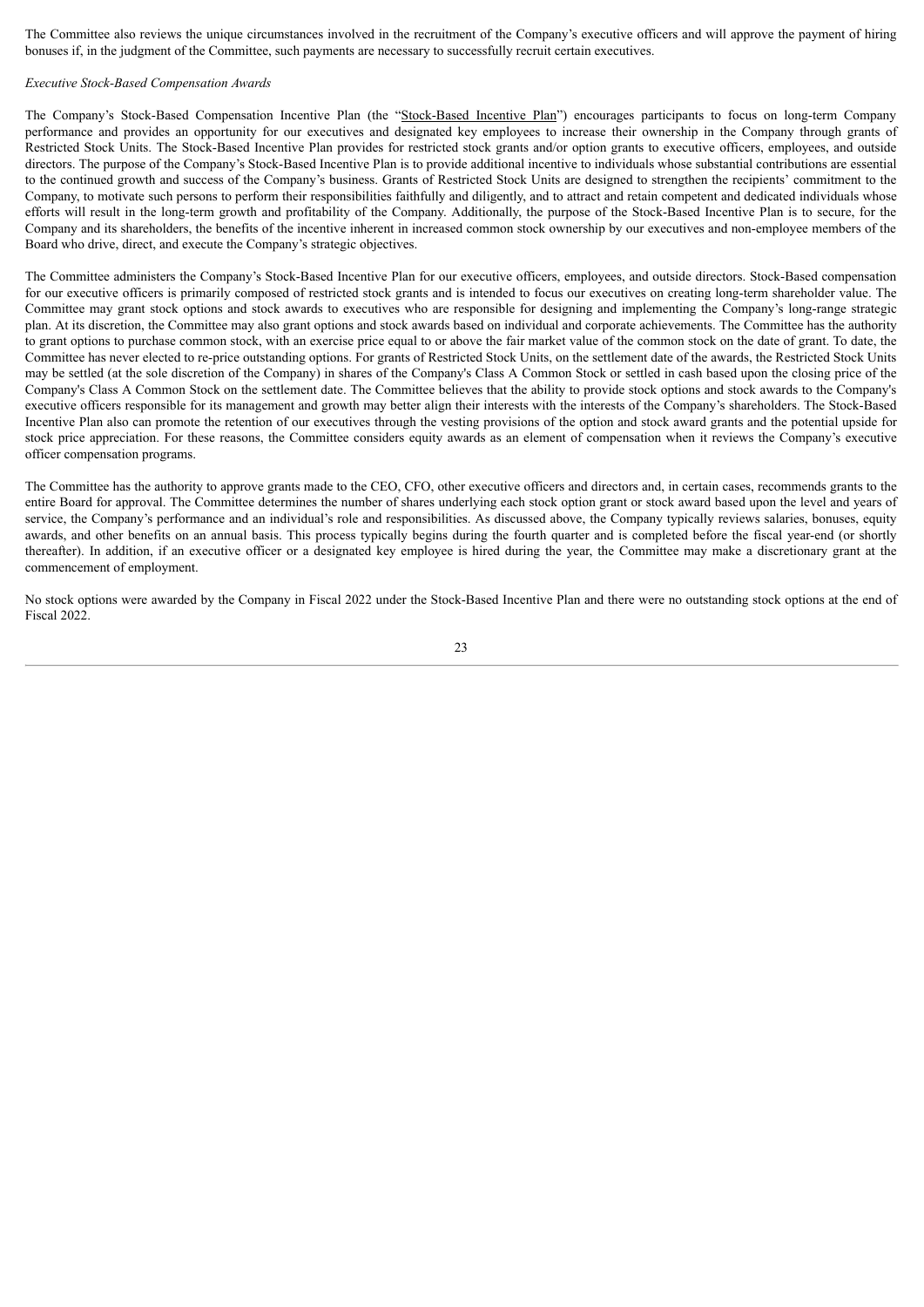# *Supplemental Executive Retirement Plan*

In 2014, the Board of Directors, upon the recommendation of the Compensation Committee, adopted the 2014 Omnibus Equity Incentive Plan (the "Plan"). which was approved by the Company's stockholders. Pursuant to the Plan, the Company may provide supplemental retirement income to the Chairman, executive officers, other employees and directors of the Company or its affiliates. Subject to certain performance criteria, service requirements and age restrictions, eligible employees may be eligible to receive restricted stock awards. Restricted Stock Unit awards vest on the later of three years from the date of grant or the grantee reaching the age of 65 years.

During the fiscal year ended February 28, 2022, the Company awarded a total of 48,527 Restricted Stock Units under the Plan to the Company's five Named Executive Officers (including the Chairman and excluding the CEO, who did not receive an award) and the Company's non-management directors, collectively. The outstanding Restricted Stock Units for the Chairman and each Named Executive Officer are set forth in the "Outstanding Equity Awards at 2022 Fiscal Year End" table below.

# *Executive Deferred Compensation Plan*

The Company has a non-qualified Deferred Compensation Plan for a select group of executives, including the Named Executive Officers. The Deferred Compensation Plan is intended to provide certain executives the ability to defer salary and bonuses in addition to those amounts that are permitted to be deferred under the Company's 401(k) and Profit-Sharing Plan. The Deferred Compensation Plan provides for an employer matching contribution equal to 25% of an employee's deferrals up to \$20,000 or a maximum employer matching contribution of \$5,000 per year, which vests immediately. For Fiscal 2022, the Company continued its suspension of employer matching contributions to the Deferred Compensation Plan. The Company is under no obligation to set aside any additional funds for the purpose of making payments thereunder.

The Deferred Compensation Plan is not intended to be a qualified plan under the provisions of the Internal Revenue Code. All compensation deferred under the Deferred Compensation Plan is held by the Company in a "Rabbi" investment trust and invested by the participant among several mutual funds. Earnings and losses are allocated to the participant's individual account. Company contributions are vested immediately. The Committee has the option of amending or terminating the Deferred Compensation Plan at any time. Contributions and earnings on those contributions and total account balances as of the end of the 2022 fiscal year are shown for our Named Executive Officers in the Nonqualified Deferred Compensation table on page 33 of this Proxy Statement.

### *Perquisites and Other Benefits*

Our executives are eligible to participate in all of our employee benefit plans, such as medical, dental, group life and disability insurance plans, 401(k) and profit sharing plan, and Cash Bonus Profit Sharing Plan, in each case, on the same terms as all other Company employees. In addition, certain executives, including our Named Executive Officers, receive additional benefits, such as supplemental life insurance, supplemental short-term and long-term disability benefits, car allowances or mileage reimbursements, and reimbursement of business-related expenses.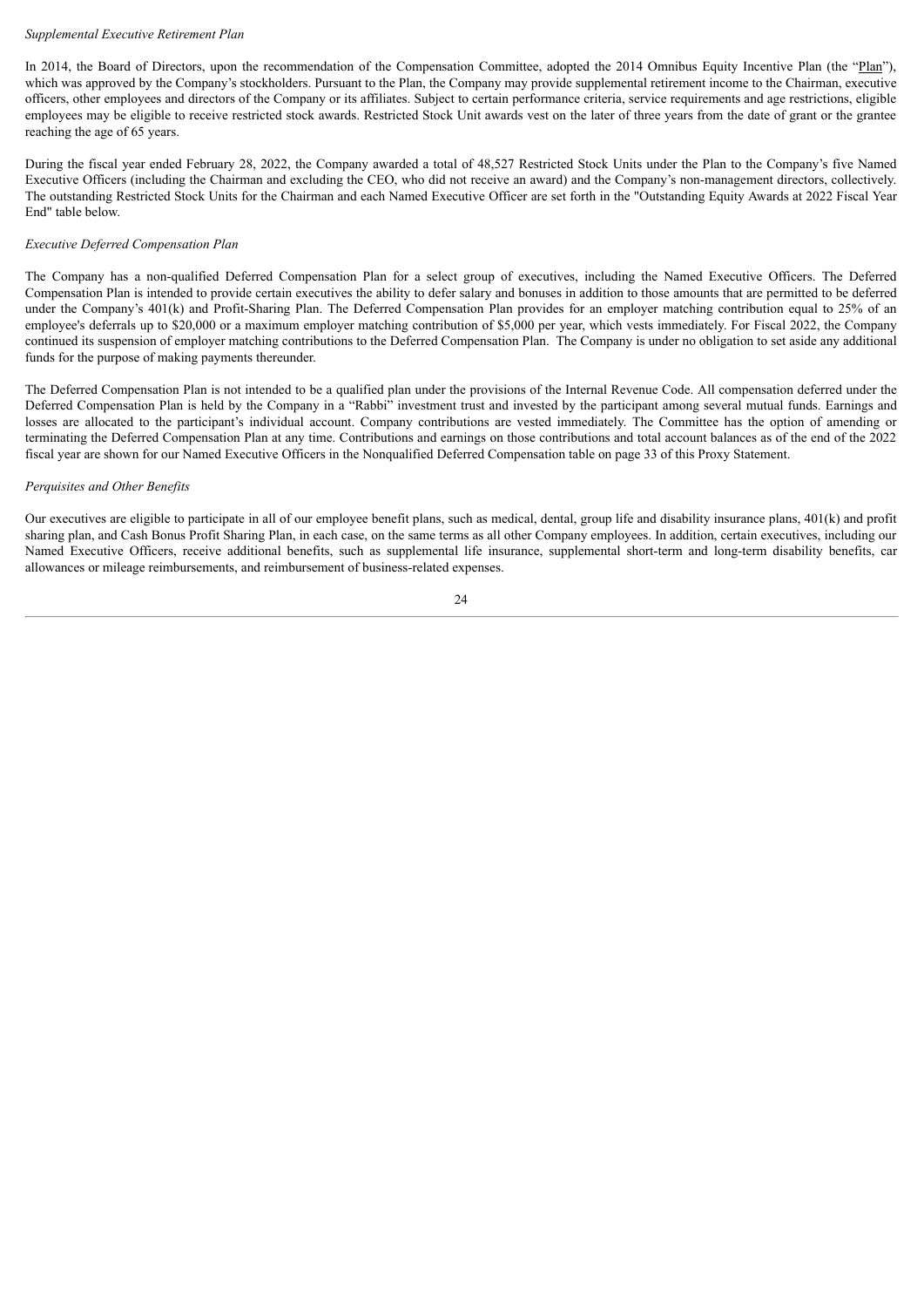# **Tax and Accounting Implications of the Executive Compensation Program**

It is the Committee's goal for the Company's executive compensation programs to maximize the benefit of tax laws and accounting requirements while meeting the Company's compensation policies and objectives. Section 162(m) of the Internal Revenue Code imposes a \$1 million limit on the amount that a public company may deduct for compensation paid to the company's covered employees. Prior to 2018, if certain requirements were met, Section 162(m) exempted qualifying performance-based compensation from the \$1 million limitation. However, for taxable years beginning after December 31, 2017, the Tax Cuts and Jobs Act ("TCJA") eliminated the exception from the \$1 million annual limit for qualified performance-based compensation and commissions, other than with respect to certain compensation "grandfathered" under the TCJA if the compensation is paid pursuant to a written binding contract which was in effect on November 2, 2017, and is not materially modified on or after that date. While the Company's incentive plans were structured to qualify as performance-based compensation, an exemption will no longer be available for future tax years for any compensation not "grandfathered" under the TCJA.

The TCJA also broadened the definition of a "covered employee". The term "covered employee" now includes: (1) any person who served as Chief Executive Officer or the Chief Financial Officer, or acted as such at any point during the taxable year, (2) the three highest-paid officers other than the Chief Executive Officer or the Chief Financial Officer, and (3) any employee who was formerly a covered employee for any prior tax year beginning after December 31, 2016.

The Committee may in the future authorize compensation in excess of \$1,000,000 to Named Executive Officers that will not be deductible under Section 162(m) when it believes doing so is in the best interests of the Company and its shareholders.

#### **Employment Agreements**

Each Named Executive Officer, with the exception of John J. Shalam, the Chairman of the Board, has an employment agreement with either the Company or one of its wholly-owned subsidiaries. Each such employment agreement provides for severance pay and other benefits upon a termination of employment. Each Named Executive Officer's employment agreement requires the payment of compensation to the executive when employment terminates under certain circumstances.

# *Patrick M. Lavelle*

On July 8, 2019, the Company's Board of Directors, upon the recommendation of the Compensation Committee, authorized and approved a five-year employment contract effective March 1, 2019 with Mr. Lavelle (the "CEO Employment Agreement"). A copy of the CEO Employment Agreement was filed as Exhibit 10.1 to the Company's Report on Form 8-K filed with the SEC on July 12, 2019. All capitalized terms set forth in the below discussion of the CEO Employment Agreement are defined therein.

The CEO Employment Agreement will terminate at the end of five years, unless the Company, at least six (6) months prior to the expiration of the CEO Employment Agreement, notifies Mr. Lavelle in writing of its intent to extend the term beyond the original term. Such written notice shall set forth the proposed length of Mr. Lavelle's continued employment, which he may accept or reject. If rejected, the CEO Employment Agreement shall expire at the end of the Employment Period.

During the term of the CEO Employment Agreement, the Company will pay Mr. Lavelle an annual base salary of One Million Dollars (\$1,000,000) per annum. Pursuant to the CEO Employment Agreement, Mr. Lavelle shall also be paid an annual bonus calculated as one percent (1%) of the Company's Adjusted EBITDA up to and including \$10.0 million, and two percent (2%) of the Company's Adjusted EBITDA in excess of \$10.0 million, with such \$10.0 million threshold subject to adjustment for an acquisition, divestiture, or investment by the Company in excess of \$5.0 million. In addition, Mr. Lavelle will receive stock grants to further align his interests with those of the Company's shareholders. On March 1, 2019, Mr. Lavelle received a stock grant (in lieu of further participation in any of the Company's stock incentive plans) of 200,000 shares of the Company's Class A Common Stock, a grant of 100,000 shares of the Company's Class A Common Stock was made on each of March 1, 2020, and March 1, 2021, and on

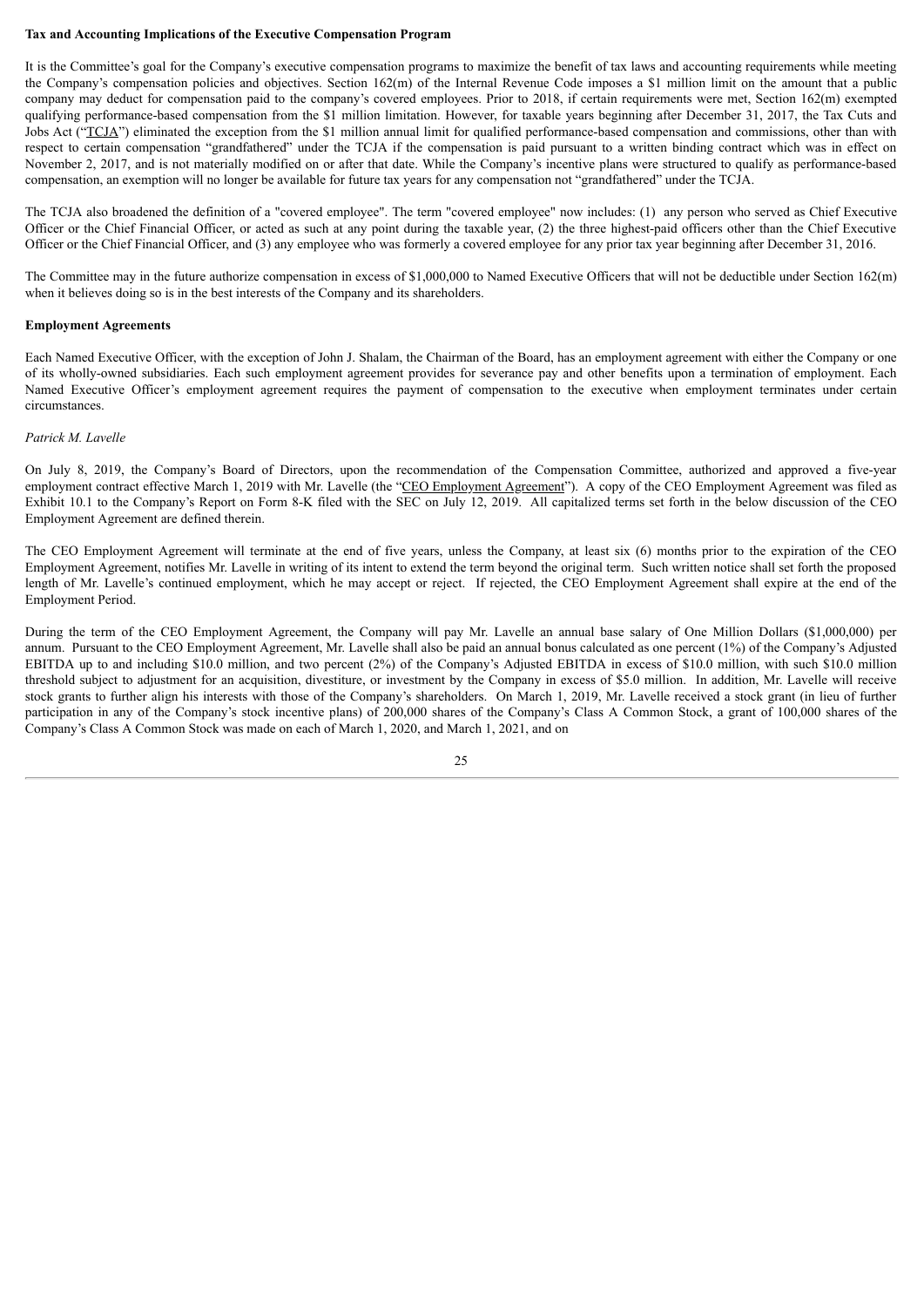March 1, 2022, Mr. Lavelle received an additional grant of 100,000 shares of the Company's Class A Common Stock. All such grants are subject to a hold requirement equal to one year's base salary of \$1.0 million and subject to the terms of the CEO Employment Agreement.

The CEO Employment Agreement provides that Mr. Lavelle shall also receive from the Company a grant of the Company's Class A Common Stock, or the equivalent in cash, up to a maximum value of \$5.0 million based on the closing Nasdaq price of the Company's Class A Common Stock exceeding \$5.00/share ("Market Stock Units" or "MSUs") during the five-year term of the CEO Employment Agreement in accordance with Schedule A to the CEO Employment Agreement. The amount of MSUs to which Mr. Lavelle is entitled shall be determined based on the highest average closing Nasdaq price for any 90 consecutive calendar day period preceding each of the Third and Fifth Anniversary Dates. On the Third Anniversary Date, Mr. Lavelle became vested in MSUs equal to 80% of the value determined under Schedule A, which was distributed to him on March 1, 2022, in the amount of \$4,000,000. On the Fifth Anniversary Date, Mr. Lavelle shall become vested in MSUs equal to 20% of the value determined under Schedule A, which shall be distributed to him as soon as administratively practicable following the Fifth Anniversary Date.

If Mr. Lavelle's employment terminates upon expiration of the CEO Employment Agreement, in addition to all Accrued Obligations, upon execution of mutual releases, Mr. Lavelle shall be entitled to receive a lump sum payment of One Million Dollars (\$1,000,000), all stock-based compensation previously awarded shall be fully vested and distributed, and any vested MSUs shall be distributed.

If Mr. Lavelle's employment is terminated by the Company without "Cause" or by Mr. Lavelle for "Good Reason" (which is defined to include, among other things, a Change of Control), the CEO Employment Agreement provides for post-employment benefits including payment of Accrued Obligations and, upon execution of mutual releases, a cash payment equal to two times his base salary as of the Date of Termination, a pro rata portion of the Average Bonus calculated as set forth in the CEO Employment Agreement, an amount equal in cash to the average of the Annual Cash Bonuses awarded in the two years immediately preceding the year in which the Date of Termination occurs, all stock-based compensation Mr. Lavelle would have been entitled to had his employment not been terminated will 100% vest and be distributed, and all MSUs which have not previously vested or been distributed shall become 100% vested and distributed to Mr. Lavelle.

Mr. Lavelle is subject to non-compete and non-solicitation restrictions during his employment and for 24 months following termination. Mr. Lavelle and the Company are also subject to a mutual non-disparagement clause during the Employment Period and thereafter.

The above is a summary of the terms of the CEO Employment Agreement and is qualified in its entirety by reference to the CEO Employment Agreement.

#### *Charles M. Stoehr*

On July 8, 2019, the Company's Board of Directors, upon the recommendation of the Compensation Committee, authorized and approved a five-year employment contract with Mr. Stoehr effective March 1, 2019 (the "CFO Employment Agreement"). A copy of the CFO Employment Agreement was filed as Exhibit 10.2 to the Company's Report on Form 8-K filed with the SEC on July 12, 2019. All capitalized terms set forth in the below discussion of the CFO Employment Agreement are defined therein.

In accordance with the CFO Employment Agreement, the Company will pay Mr. Stoehr an annual base salary of Four Hundred Thousand Dollars (\$400,000). In addition, Mr. Stoehr will be paid a bonus calculated and paid at .375% of the Company's Adjusted EBITDA up to and including \$10.0 million, and .75% of the Company's Adjusted EBITDA in excess of \$10.0 million, with such \$10.0 million threshold subject to adjustment for an acquisition, divestiture, or investment by the Company in excess of \$5.0 million.

In the event of the termination of Mr. Stoehr's employment by the Company without "Cause" or by Mr. Stoehr for "Good Reason", Mr. Stoehr shall be entitled to certain payments and continuation of benefits depending on the reason for termination, as more specifically set forth in the CFO Employment Agreement. If his employment is terminated by the Company without "Cause" or by Mr. Stoehr for "Good Reason" which is defined to include a Change in Control,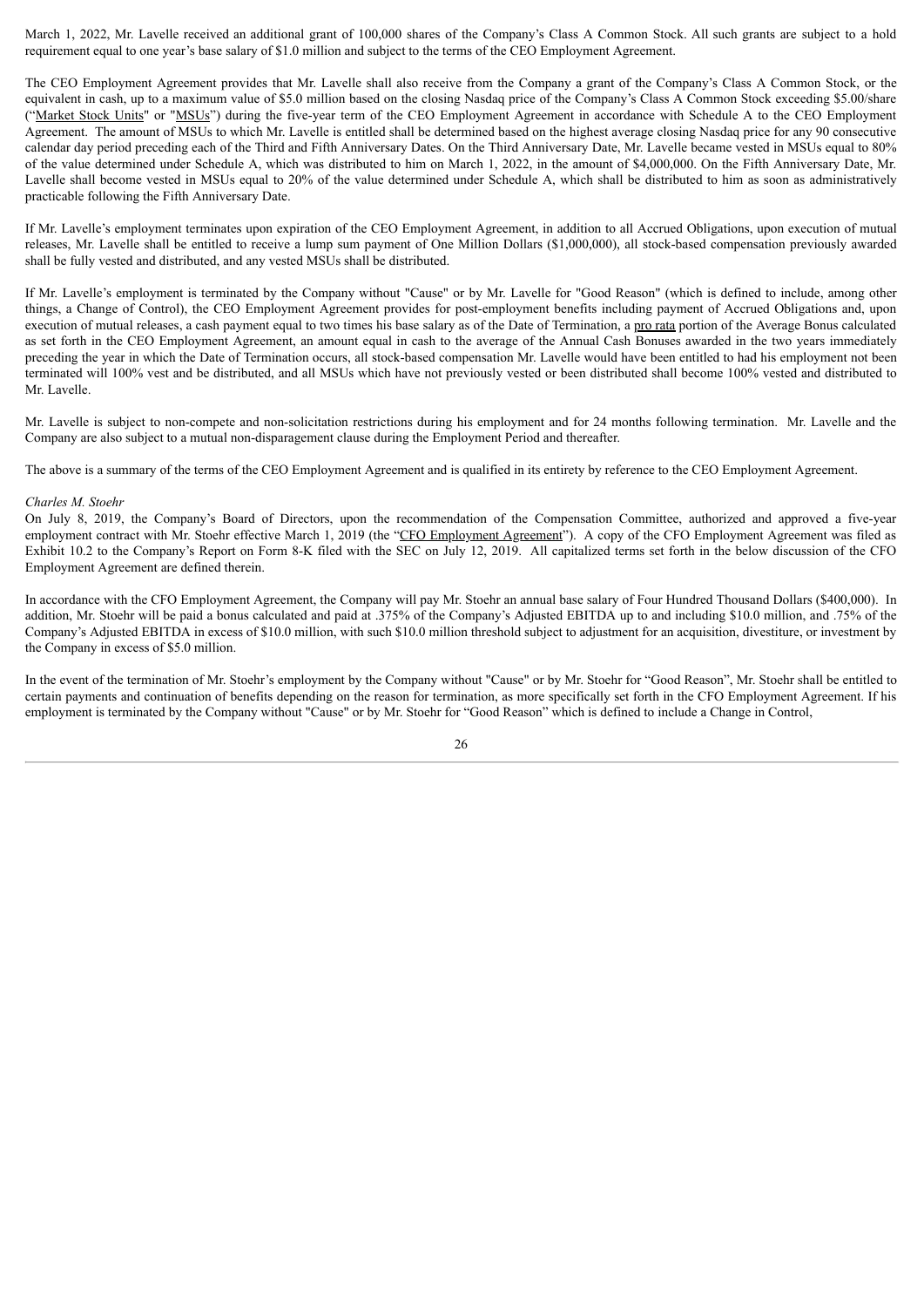Mr. Stoehr shall be paid all Accrued Obligations, and upon execution of a mutual release, a pro rata portion of the Average Bonus, an amount in cash equal to the average of the Annual Cash Bonuses awarded in the two (2) years immediately preceding the year in which the Date of Termination occurs, all stock-based compensation shall become 100% vested and distributed, one year of Base Salary in twelve (12) equal monthly installments, and rights to indemnification and continuation of certain benefits.

Mr. Stoehr is subject to non-compete and non-solicitation restrictions during employment and for one year following termination and to non-disparagement during his employment and following termination.

The above is a summary of the terms of the CFO Employment Agreement and is qualified in its entirety by reference to the CFO Employment Agreement.

#### *Loriann Shelton*

On July 8, 2019, the Company's Board of Directors, upon the recommendation of the Compensation Committee, authorized and approved a five-year employment contract with Ms. Shelton effective March 1, 2019 (the "COO Employment Agreement"). A copy of the COO Employment Agreement was filed as Exhibit 10.3 to the Company's Report on Form 8-K filed with the SEC on July 12, 2019. All capitalized terms set forth in the below discussion of the COO Employment Agreement are defined therein.

In accordance with the COO Employment Agreement, the Company will pay Ms. Shelton an annual base salary of \$450,000. In addition, Ms. Shelton will be paid a bonus calculated and paid at .375% of the Company's Adjusted EBITDA up to the Threshold (initially \$10.0 million) minus \$10.0 million (but never less than Zero); plus .75% of the Company's Adjusted EBITDA in excess of the Threshold, as adjusted by the Board of Directors for acquisitions, divestitures and investments by the Company in excess of \$5.0 million, minus \$10.0 million, with no minimum Adjusted EBITDA required for the annual bonus to accrue and become payable and with no maximum cap on the annual bonus payable based upon the Company's Adjusted EBITDA.

In the event of the termination of Ms. Shelton's employment by the Company without "Cause" or by Ms. Shelton for "Good Reason", which includes a voluntary retirement at any time after she attains 65 years of age, Ms. Shelton shall be entitled to certain payments and continuation of benefits depending on the reason for termination as more specifically set forth in the COO Employment Agreement. Additionally, if Ms. Shelton's employment is terminated by the Company without "Cause" or by Ms. Shelton for "Good Reason" (which is defined to include a Change in Control), Ms. Shelton shall be paid all Accrued Obligations and, upon execution of a mutual release, a pro rata portion of the Average Bonus, an amount in cash equal to the average of the Annual Cash Bonuses awarded in the two (2) years immediately preceding the year in which the Date of Termination occurs, all stock-based compensation shall become 100% vested and distributed, one year of Base Salary in twelve (12) equal monthly installments, and rights to indemnification and continuation of certain benefits. Upon expiration of the COO Employment Agreement, upon execution of a mutual release, Ms. Shelton shall receive all Accrued Obligations plus a lump sum payment of \$450,000 and all stock-based compensation (including RSUs granted under the Plan) previously rewarded shall vest and be distributed.

Ms. Shelton is subject to non-compete and non-solicitation restrictions during employment and for twelve months following termination, and to non-solicitation and non-interference restrictions during her employment and for two years following termination.

The above is a summary of the terms of the COO Employment Agreement and is qualified in its entirety by reference to the COO Employment Agreement.

# *T. Paul Jacobs*

On February 3, 2011, KGI entered into an employment agreement with Mr. Jacobs, which agreement was authorized and approved by the Company's Board of Directors in conjunction with the Company's acquisition of KGI (the "KGI Agreement"). A copy of the KGI Agreement was filed as Exhibit 10.5 to the Company's Report on Form 10-K filed with the SEC on May 16, 2011. The KGI Agreement is effective until any of the parties notifies the other of his or its intention to terminate employment according to the terms outlined therein.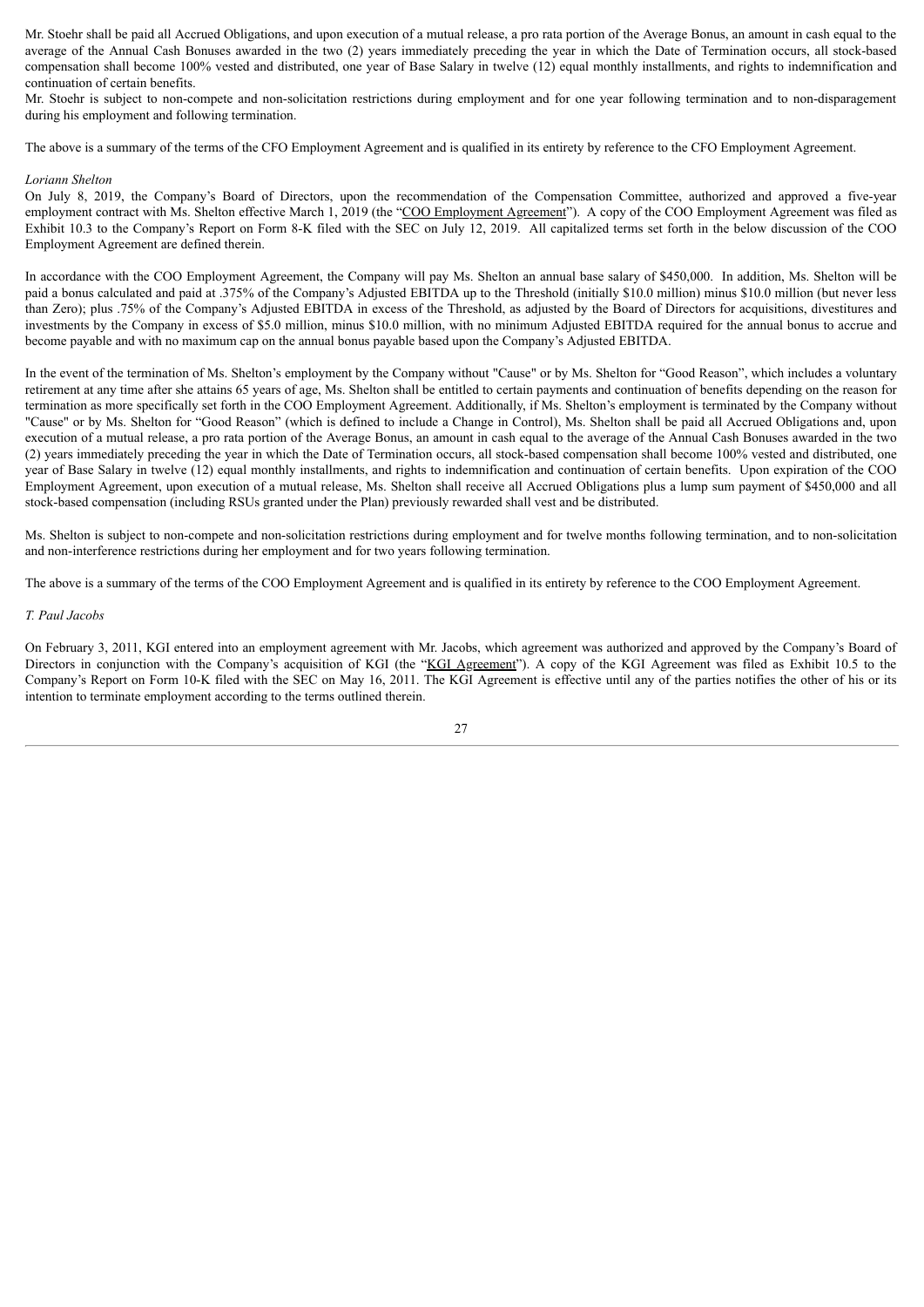During the term of the KGI Agreement, KGI will pay Mr. Jacobs an annual base salary, subject to review and potential upward adjustment annually as authorized and approved by the CEO and the Committee.

The KGI Agreement provides for KGI to pay Mr. Jacobs an annual bonus equal to a maximum of fifty percent (50%) of his base salary based on achievement of EBITDA goals (as determined by the Company's CEO) and other goals established at the beginning of each year, which are designed to promote the growth of KGI. In addition, the KGI Agreement, as amended on March 1, 2011, provides for a put option for Mr. Jacobs determined by multiplying the cumulative after tax net profit or loss of KGI by 1.6%, and bearing interest at the same per annum rate the Company receives from its lead bank. Mr. Jacobs was entitled to begin requesting cash payment of his accumulated put option balances beginning 30 months from March 1, 2011, and at no less than 60-month intervals, thereafter, at each request.

In the event of the termination of Mr. Jacobs' employment by the Company without "Cause", by Mr. Jacobs with "Good Reason", or by virtue of Mr. Jacobs' death or disability, he is entitled to certain payments and continuation of benefits depending on the reason for termination, as more specifically set forth in the KGI Agreement. The KGI Agreement does not provide for a payment in the event of a change in control.

Mr. Jacobs is subject to confidentiality restrictions during his employment and thereafter, and to non-compete, non-solicitation, and non-disparagement restrictions during his employment and for 12 months following termination.

The above is a summary of the terms of the KGI Agreement and is qualified in its entirety by reference to the KGI Agreement.

#### *Oscar Bernardo*

On August 8, 2006, Audio Products International Corp. ("API"), a wholly-owned subsidiary of KGI, entered into an employment agreement with Mr. Bernardo, which was amended on July 1, 2009 and further amended on March 1, 2011, and which agreement was assumed in conjunction with the Company's acquisition of KGI (the "API Agreement"). The API Agreement was most recently amended effective as of April 6, 2020. The API Agreement, as amended, was filed with the SEC as an exhibit to the Company's 10-Q for the quarter ended May 31, 2020.

The API Agreement is effective until either party notifies the other of his or its intention to terminate Mr. Bernardo's employment with API according to the terms outlined in the API Agreement.

During the term of the API Agreement, API will pay Mr. Bernardo an annual base salary, subject to review and a potential annual increase as determined by the CEO of KGI.

Mr. Bernardo is eligible to earn an annual bonus of thirty percent (30%) of his base salary based on the achievement of goals established prior to the start of each fiscal year. In addition, the API Agreement, as amended on March 1, 2011, provides for a put option for Mr. Bernardo determined by multiplying cumulative after-tax net profit or loss of KGI by 0.25% and bearing interest at the same per annum rate the Company receives from its lead bank. Mr. Bernardo was entitled to begin requesting cash payment of his accumulated put option balance beginning 30 months from March 1, 2011, and at no less than 60-month intervals, thereafter, at each request.

In the event of the termination of Mr. Bernardo's employment by API without "Cause", by Mr. Bernardo with "Good Reason", or by virtue of Mr. Bernardo's death or disability, he is entitled to certain payments and continuation of benefits depending on the reason for termination, as more specifically set forth in the API Agreement. The API Agreement does not provide for a payment in the event of a change in control.

The above is a summary of the terms of the API Agreement and is qualified in its entirety by reference to the API Agreement, which was filed by the Company with the SEC with the Company's Form 10-Q for the quarter ended May 31, 2020.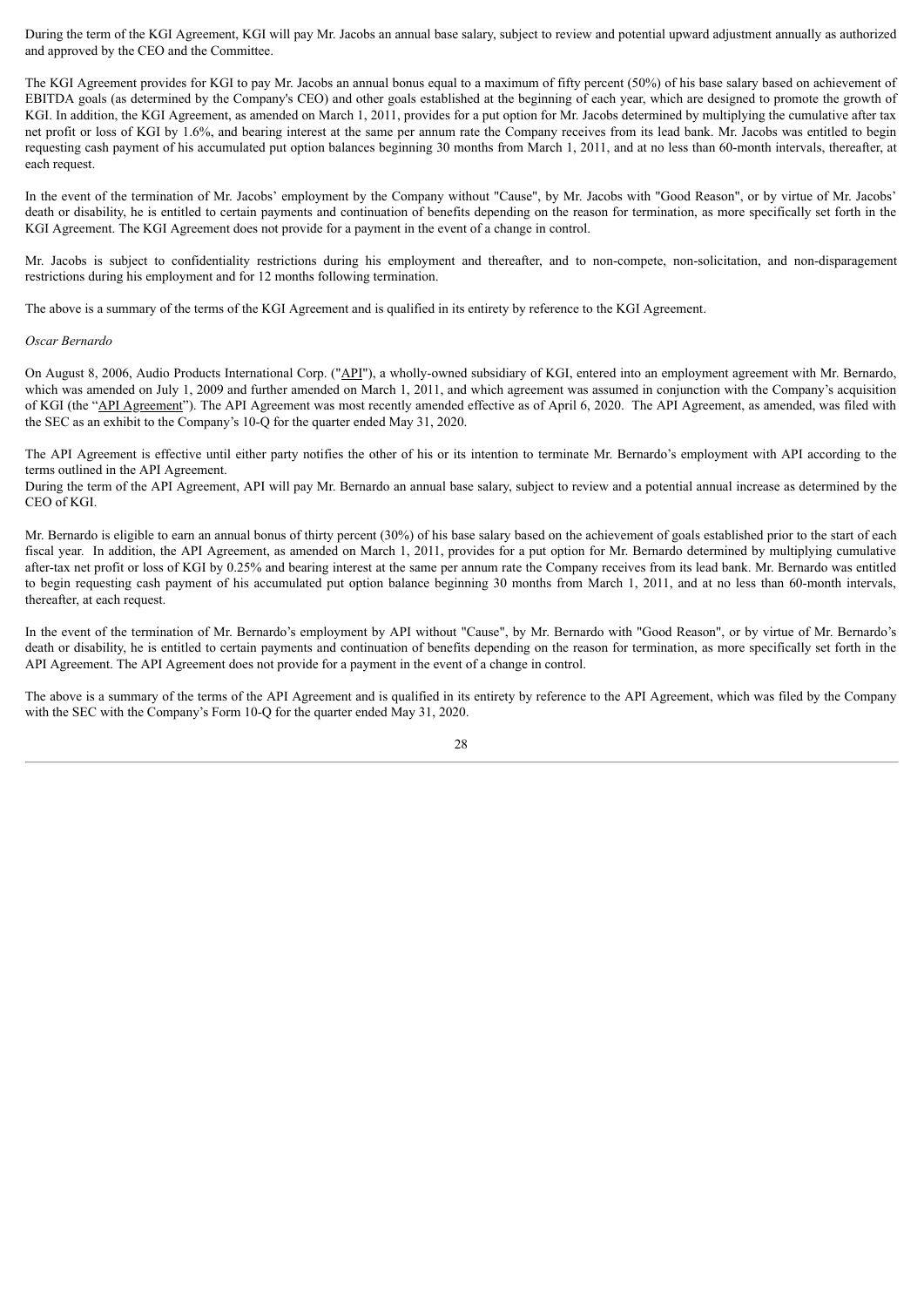# **401(k) and Profit Sharing Plan**

The Company has a 401(k) plan for eligible employees. The Company matches a portion of participant contributions. From March 1, 2018 to December 31, 2018, the match amount was 40% of elective deferrals, up to a maximum of 4% of eligible compensation, after three months of service. Effective January 1, 2019, the company match amount was changed to 33% of elective deferrals up to a maximum of 6% of eligible compensation. Shares of the Company's common stock are not an investment option under the 401(k) plan and the Company does not use such shares to match participant contributions. The Company contributed approximately \$688,691 to the 401(k) plan during Fiscal 2022.

The Company also has a Profit Sharing Plan that allows the Company to make discretionary profit sharing contributions for the benefit of participating employees, including the Named Executive Officers, for any fiscal year in an amount determined by the Board of Directors. When the Board of Directors elects to make a discretionary contribution, the size of the contribution is dependent upon the performance of the Company. A participant's share of the discretionary contribution is determined pursuant to the participant's eligible wages for the fiscal year as a percentage of eligible wages for all participants for the fiscal year. During Fiscal 2022, the Board did not make a discretionary profit-sharing contribution to the Plan.

# **Cash Bonus Profit Sharing Plan**

The Company has a Cash Bonus Profit Sharing Plan that allows the Company to make profit sharing contributions for the benefit of eligible employees, including Named Executive Officers, for any fiscal year in an amount not to exceed 3.5% of pre-tax profits or \$2.5 million. If pre-tax profits in any given fiscal year do not exceed \$3 million, there will be no contribution to the Cash Bonus Profit Sharing Plan for that fiscal year. The size of the contribution is dependent upon the performance of the Company. A participant's share of the contribution is determined pursuant to the participant's eligible wages for the fiscal year as a percentage of eligible wages for all participants for the fiscal year. The Company elected not to make a cash bonus profit sharing contribution for Fiscal 2022.

# **Measuring Company Performance for Compensation Purposes**

The value of our stock awards is based upon the Company's performance, as reflected in the price of its stock, and is believed to best reflect the longer-term performance of the Company. Bonuses and other performance-based incentives are based on revenue, operating income targets or the Company's adjusted EBITDA established in connection with the annual budgeting process, or upon achieving certain strategic goals and are believed to best reflect the short-term performance of the Company.

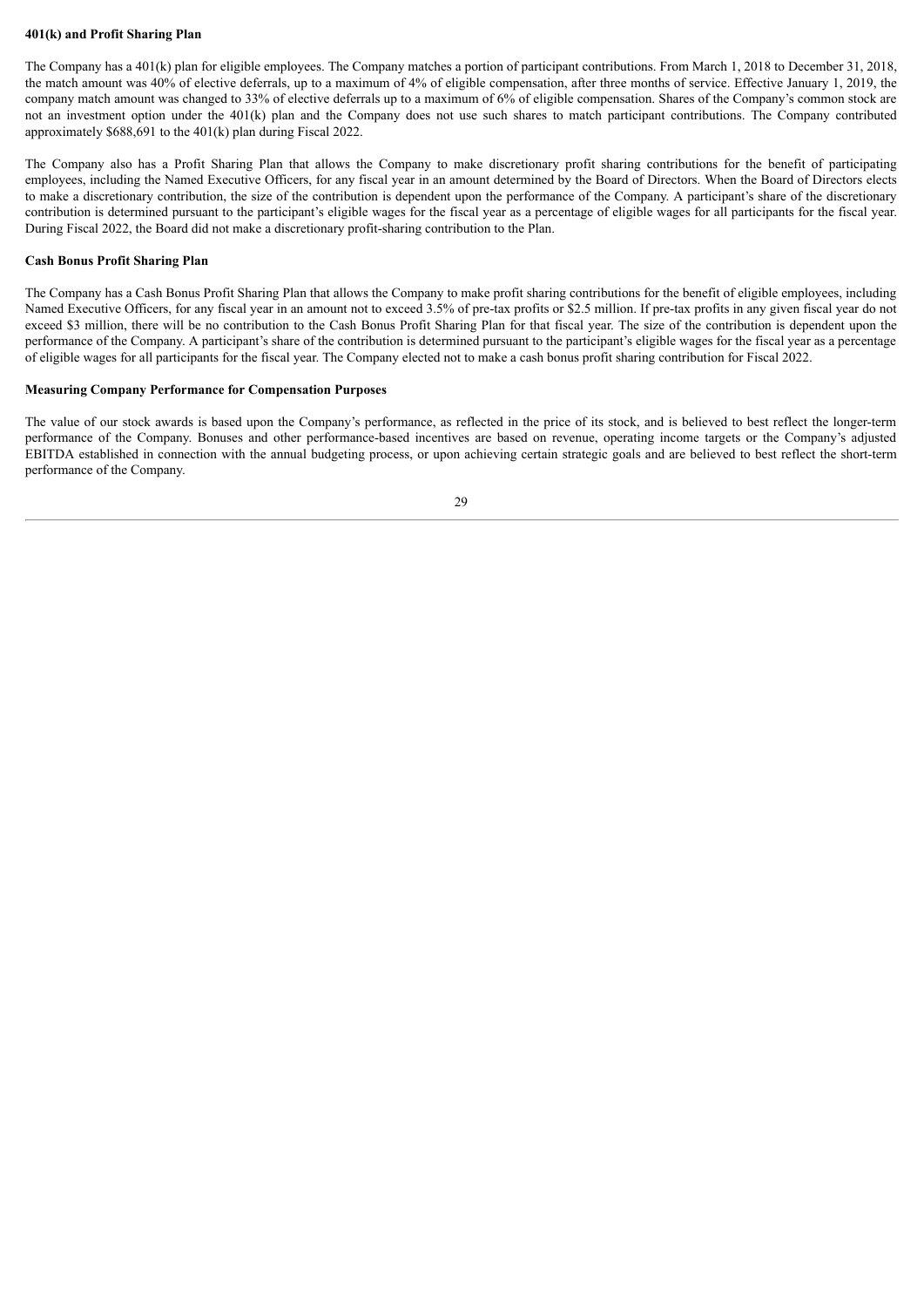# **Fiscal 2022 Summary Compensation Table**

| <b>Name and Principal Position</b> | Year |               | <b>Salary</b> |    | <b>Stock</b><br>Awards<br>(1) |               | <b>Non-Equity</b><br><b>Incentive Plan</b><br>Compensation<br>(2) |    | Change in<br><b>Pension Value</b><br>& Nonqualified<br><b>Deferred</b><br>Compensation<br><b>Earnings</b> | All Other<br>Compensation<br>(3) |     | Total     |
|------------------------------------|------|---------------|---------------|----|-------------------------------|---------------|-------------------------------------------------------------------|----|-----------------------------------------------------------------------------------------------------------|----------------------------------|-----|-----------|
| Patrick M. Lavelle                 | 2022 | S             | 1,000,000     | \$ | 2,177,500                     | <sup>\$</sup> | 686,251                                                           | \$ |                                                                                                           | \$<br>39,896                     | \$  | 3,903,647 |
| President and Chief                | 2021 |               | .000,000      | \$ | 355,500                       | S             | 838,740                                                           | \$ |                                                                                                           | \$<br>29,051                     |     | 2,223,291 |
| <b>Executive Officer</b>           | 2020 | S             | 1,000,000     | \$ | 876,000                       | <sup>\$</sup> | 64,527                                                            | \$ |                                                                                                           | 30,141                           | \$  | 1,970,668 |
| Charles M. Stoehr                  | 2022 | -S            | 400,000       | \$ | 107,184                       | \$            | 257,344                                                           | \$ |                                                                                                           | 32,804                           | \$  | 797,332   |
| Senior Vice President and          | 2021 | -S            | 400,000       | \$ | 26,448                        | \$            | 314,527                                                           | \$ | —                                                                                                         | \$<br>32,691                     | \$  | 773,666   |
| Chief Financial Officer            | 2020 | -S            | 400,000       | \$ | 20,000                        | \$            | 24,197                                                            | \$ |                                                                                                           | \$<br>29,278                     | \$  | 473,475   |
| <b>Loriann Shelton</b>             | 2022 | <sup>\$</sup> | 450,000       | \$ | 120,299                       | \$            | 294,844                                                           | \$ | 40,958                                                                                                    | \$<br>28,987                     | \$  | 935,088   |
| Senior Vice President and          | 2021 | -S            | 450,000       | \$ | 31,074                        | \$            | 352,027                                                           | \$ | 106,089                                                                                                   | \$<br>25,002                     | S   | 964,192   |
| Chief Operating Officer            | 2020 | $\mathbb{S}$  | 450,000       | \$ | 25,000                        | \$            | 48,395                                                            | \$ |                                                                                                           | \$<br>23,199                     | \$  | 546,594   |
| Oscar Bernardo                     | 2022 | -S            | 333,778       | \$ | 45,948                        | S             | 158,706                                                           | \$ |                                                                                                           | \$<br>38,405                     | S   | 576,837   |
| Chief Operating Officer, KGI       | 2021 | -S            | 336,101       | \$ |                               | S             | 258,819                                                           | \$ |                                                                                                           | \$<br>36,360                     | \$  | 631,280   |
|                                    | 2020 | -S            | 316,220       | \$ |                               | \$            | 127,286                                                           | \$ |                                                                                                           | \$<br>36,476                     | S   | 479,982   |
| T. Paul Jacobs                     | 2022 | <sup>\$</sup> | 500,000       | \$ | 75,003                        | <sup>\$</sup> | 533,183                                                           | \$ |                                                                                                           | \$<br>28,060                     | \$  | 1,136,246 |
| President and                      | 2021 | -S            | 500,000       | \$ | 112,500                       | \$            | 691,498                                                           | \$ |                                                                                                           | \$<br>22,837                     | \$  | 1,326,835 |
| Chief Executive Officer, KGI       | 2020 | $\mathbb{S}$  | 500,000       | \$ | 112,500                       | \$            | 379,095                                                           | \$ |                                                                                                           | \$<br>24,634                     | \$. | 1,016,229 |
| John J. Shalam (4)                 | 2022 | -S            | 450,000       | \$ | 219,859                       | S             | 608,044                                                           | \$ |                                                                                                           | \$<br>54,281                     |     | 1,332,184 |
| Chairman of the Board              | 2021 | -S            | 450,000       | S  | 28,057                        | S             | 1,015,719                                                         | \$ |                                                                                                           | \$<br>47,098                     | \$  | 1,540,874 |
|                                    | 2020 | S             | 450,000       | S  | 22,500                        | \$            | -                                                                 | S  | --                                                                                                        | \$<br>41,766                     | S   | 514,266   |

(1) This column presents the aggregate fair market value of stock awards on the date of grant. The amounts presented do not necessarily represent the actual value that will be recognized by the individuals upon issuance.

(2) Refer to the CD&A for a further discussion of the Company's non-equity incentive plans and bonus methodology.

(3) See the All Other Compensation Table below for additional information.<br>
(4) Mr. Shalam, Chairman of the Board, is not an executive officer of the Co

Mr. Shalam, Chairman of the Board, is not an executive officer of the Company.

**Note:**The columns which present "Bonus" and "Option Awards" have been omitted as there is no information to report in these columns for any fiscal year covered by the table.

# **All Other Compensation Table**

The following table contains each component of the "All Other Compensation" column from the Fiscal 2022 Summary Compensation Table.

|                          |              | Auto              |               | Value of<br>Supplemental<br><b>Life Insurance</b><br><b>Premiums</b> |               | <b>Employer</b><br><b>Contributions</b><br><b>Relating to</b><br><b>Employee</b> |               | Other                    |              |              |
|--------------------------|--------------|-------------------|---------------|----------------------------------------------------------------------|---------------|----------------------------------------------------------------------------------|---------------|--------------------------|--------------|--------------|
| <b>Name of Executive</b> |              | <b>Allowance</b>  |               | (1)                                                                  |               | <b>Savings Plan</b>                                                              |               | (2)                      |              | <b>Total</b> |
| Lavelle                  | D.           | 27,701            | \$            | 6,343                                                                | <sup>S</sup>  | 5,852                                                                            | - \$          | $\qquad \qquad -$        |              | 39,896       |
| Stoehr                   | \$           | 16,842            | <sup>S</sup>  | 10,111                                                               | <sup>S</sup>  | 5,852                                                                            | - \$          |                          | S            | 32,805       |
| Shelton                  | $\mathbb{S}$ | 17,994            | - S           | 5,142                                                                | - S           | 5,852                                                                            | - \$          | $\overline{\phantom{0}}$ | <sup>S</sup> | 28,988       |
| Bernardo                 | \$           | $\hspace{0.05cm}$ | S             | 4,217                                                                | -S            | $\overbrace{\phantom{aaaaa}}$                                                    | \$            | 34,187                   | S            | 38,404       |
| Jacobs                   | \$           | $\hspace{0.05cm}$ | <sup>\$</sup> | 4,915                                                                | - S           | 6,613                                                                            | <sup>\$</sup> | 16,532                   | -S           | 28,060       |
| Shalam                   | S            | 5,518             | S             | 40,739                                                               | <sup>\$</sup> | 8,025                                                                            | -S            | $\hspace{0.05cm}$        | \$           | 54,282       |
|                          |              | 30                |               |                                                                      |               |                                                                                  |               |                          |              |              |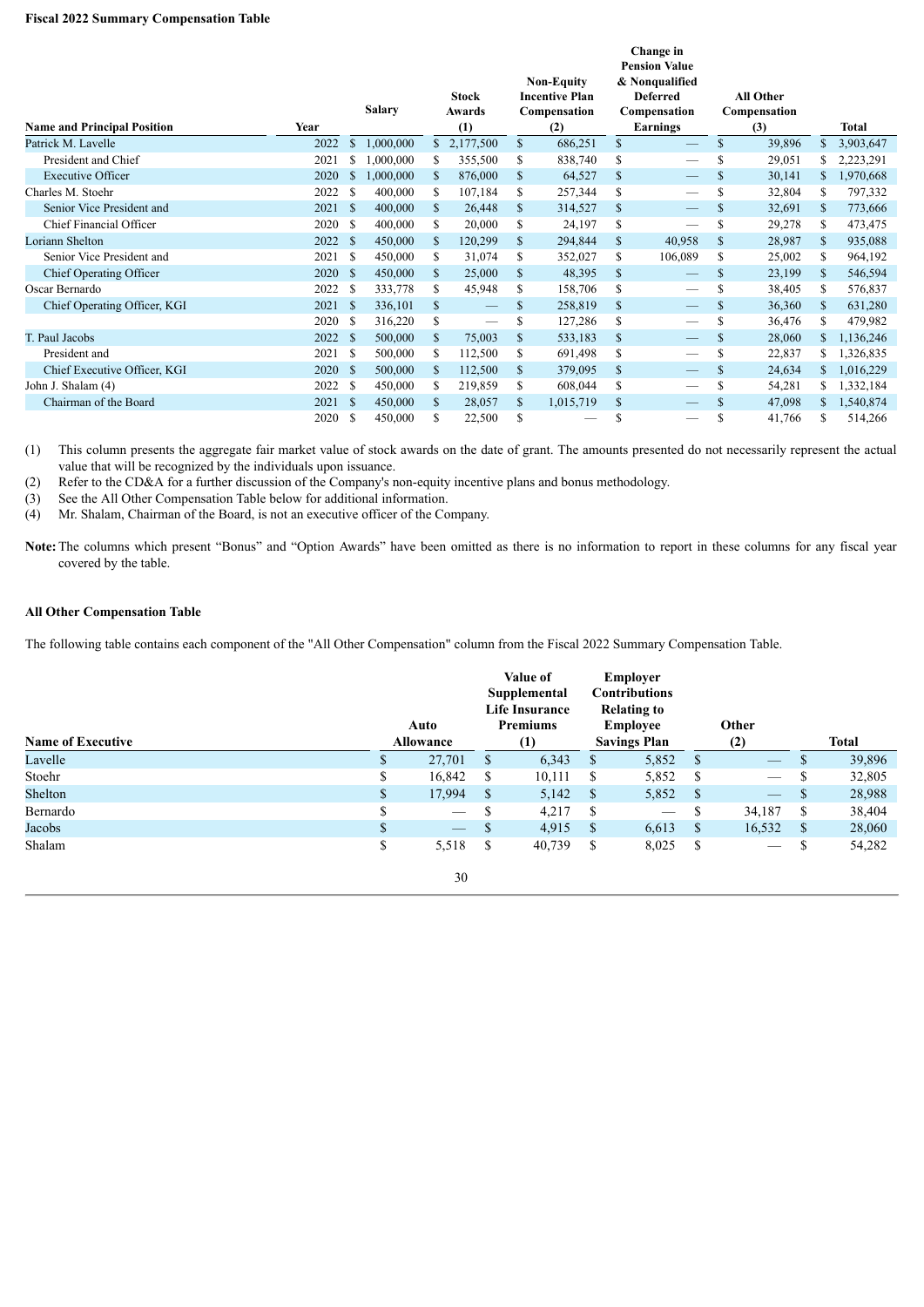- (1) This column presents payments made by the Company for insurance premiums related to a \$1,000,000 life insurance policy (or such reduced amount as may be required by the insurer due to age coverage constraints) and supplemental disability coverage, which are owned by each executive. It does not include premiums for policies where the Company is the owner and beneficiary.
- (2) This column contains continuing education and/or professional subscription fees reimbursed by KGI to Mr. Jacobs and housing costs and/or professional education fees reimbursed by KGI to Mr. Bernardo.
- Note: The column entitled "Employer Contributions Relating to Cash Bonus Profit Sharing Plan" has been omitted because there were no employer contributions to the Cash Bonus Profit Sharing Plan for Fiscal 2022.

# **Grants of Plan Based Awards During Fiscal 2022**

The following table discloses the amount of non-equity incentive plan awards for Fiscal 2022:

#### **Estimated Possible Payouts Under Non-Equity Incentive Plan Awards All Other Stock Awards**

| Name         | Grant<br>Date<br>(1) |   | 'Threshold<br>(\$)              |               | 'Target<br>(S) |               | 'Maximum<br><b>(\$)</b>         | 'Grant<br>Date | Number of<br>Units $(\#)$<br>(2) |              | <b>Closing Price</b><br>on Grant Date<br>(\$)<br>(3) |
|--------------|----------------------|---|---------------------------------|---------------|----------------|---------------|---------------------------------|----------------|----------------------------------|--------------|------------------------------------------------------|
| Lavelle      | 4/7/2021             | S | $\hspace{0.1mm}-\hspace{0.1mm}$ | D             | 930,015        |               |                                 | 7/6/2021       | $\frac{1}{2}$                    |              |                                                      |
| Stoehr       | 4/7/2021             | S | $\hspace{0.05cm}$               | <sup>\$</sup> | 348,756        | <sup>\$</sup> |                                 | 7/6/2021       | 7,887                            | S            | 13.41                                                |
| Shelton      | 4/7/2021             | S | ا سند ا                         | \$            | 386,256        | <sup>\$</sup> | $\hspace{0.05cm}$               | 7/6/2021       | 8,852                            | S            | 13.41                                                |
| Jacobs $(4)$ | 4/7/2021             | S | $\hspace{0.05cm}$               | <sup>\$</sup> | 693,961        | \$            | $\hspace{0.05cm}$               | 7/6/2021       | 5,519                            | S            | 13.41                                                |
| Bernardo (5) | 4/7/2021             | S | $\hspace{0.05cm}$               | S             | 187,209        | \$            | $\hspace{0.1cm}-\hspace{0.1cm}$ | 7/6/2021       | 3,381                            | <sup>S</sup> | 13.41                                                |
| Shalam       | 4/7/2021             | S | $\hspace{0.05cm}$               |               | 1,031,639      | S             | $\hspace{.05cm} -$              | 7/6/2021       | 16,178                           | S            | 13.41                                                |

(1) This column represents the date upon which the Compensation Committee approved the target award amounts under the non-equity incentive plan.

(2) This column represents the number of Restricted Stock Units (each, an "RSU") granted pursuant to the Company's 2014 Omnibus Equity Incentive Plan (the "Plan"). Each RSU grant was approved by the Compensation Committee on July 6, 2021.

(3) This column represents the closing price of the Company's Class A Common Stock on the grant date, July 6, 2021. RSUs are granted based upon the "Fair Market Value" of the Company's Class A Common Stock on the grant date. "Fair Market Value" is defined in the Plan as the mean of the highest and lowest quoted selling price of a share of the Company's Class A Common Stock on the grant date. The Fair Market Value was \$13.59 per share on the grant date.

- (4) As covered in greater detail in the discussion of Mr. Jacobs' employment agreement commencing on page 27, Mr. Jacobs' non-equity incentive award is comprised of a performance-based award (which may not be awarded in an amount greater than fifty percent (50%) of base salary) and a put option (which is not subject to a maximum dollar amount).
- (5) As covered in greater detail in the discussion of Mr. Bernardo's employment agreement commencing on page 28, Mr. Bernardo's non-equity incentive award is comprised of a performance-based award (which may not be awarded in an amount greater than thirty percent (30%) of base salary) and a put option (which is not subject to a maximum dollar amount).

Note: Certain columns have been omitted, as there is no information to report in these columns for Fiscal 2022, including the "estimated future" payouts under equity incentive plan awards" column.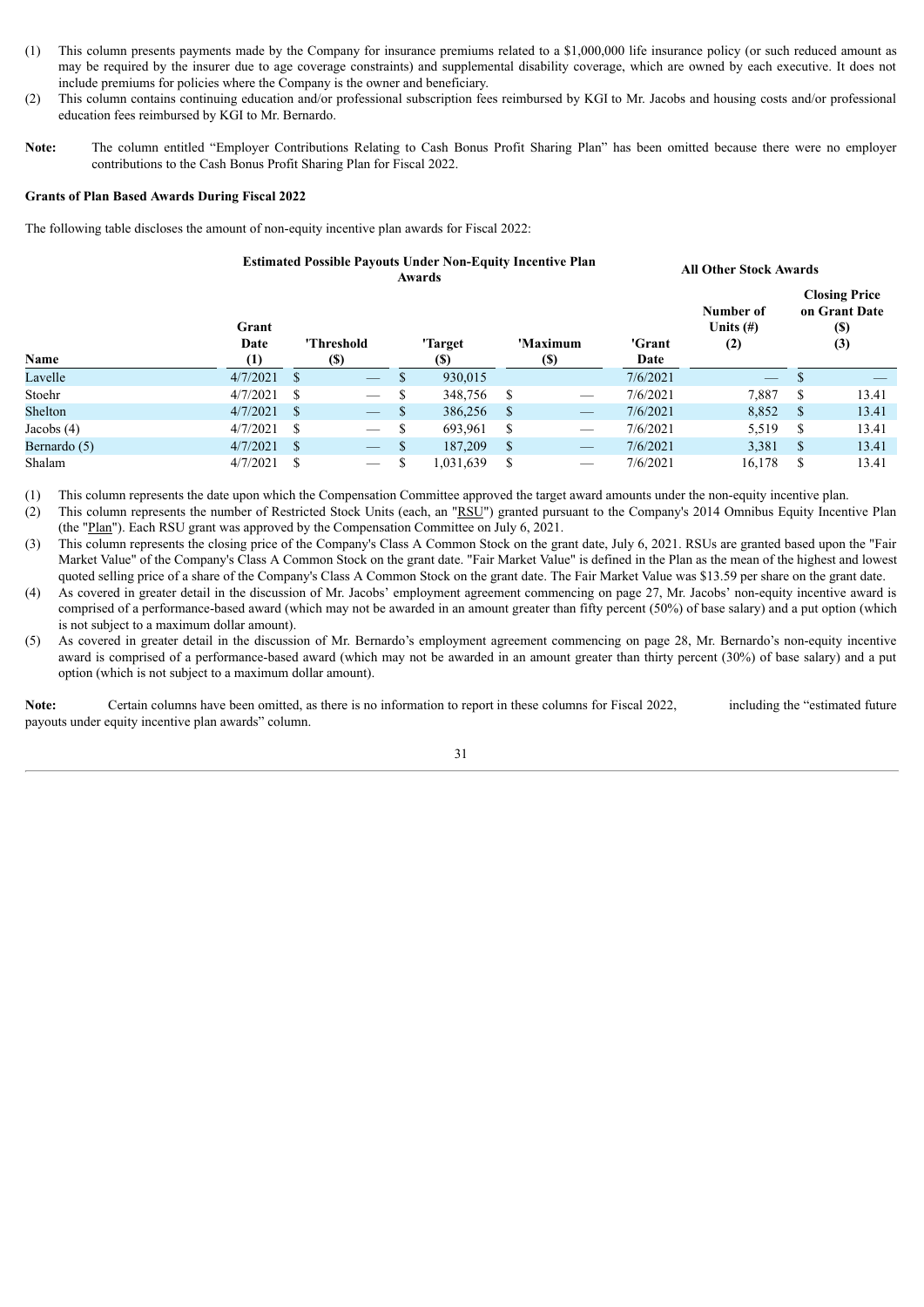# **Outstanding Equity Awards at 2022 Fiscal Year End**

The following table sets forth outstanding restricted stock unit awards not yet vested as of February 28, 2022.

|          |                           | <b>Equity Incentive Plan Awards</b><br>Market or<br><b>Shares That</b><br><b>Have Not Yet</b><br><b>Have Not</b> |                                                                           |  |  |
|----------|---------------------------|------------------------------------------------------------------------------------------------------------------|---------------------------------------------------------------------------|--|--|
| Name     | <b>Vested</b><br>$^{(#)}$ |                                                                                                                  | <b>Payout Value</b><br>of Shares That<br><b>Yet Vested</b><br><b>(\$)</b> |  |  |
| Lavelle  | 10,764                    | <sup>\$</sup>                                                                                                    | 50,000                                                                    |  |  |
| Stoehr   | 16,784                    | \$                                                                                                               | 153,633                                                                   |  |  |
| Shelton  | 19,629                    | <sup>\$</sup>                                                                                                    | 176,373                                                                   |  |  |
| Bernardo | 3,381                     | \$                                                                                                               | 45,948                                                                    |  |  |
| Jacobs   | 104,451                   | \$                                                                                                               | 643,591                                                                   |  |  |
| Shalam   | 25,893                    | \$                                                                                                               | 270,416                                                                   |  |  |

Note: Information regarding Option Awards has been omitted because there were no outstanding unexercised option awards or unexercised options not exercisable at February 28, 2022.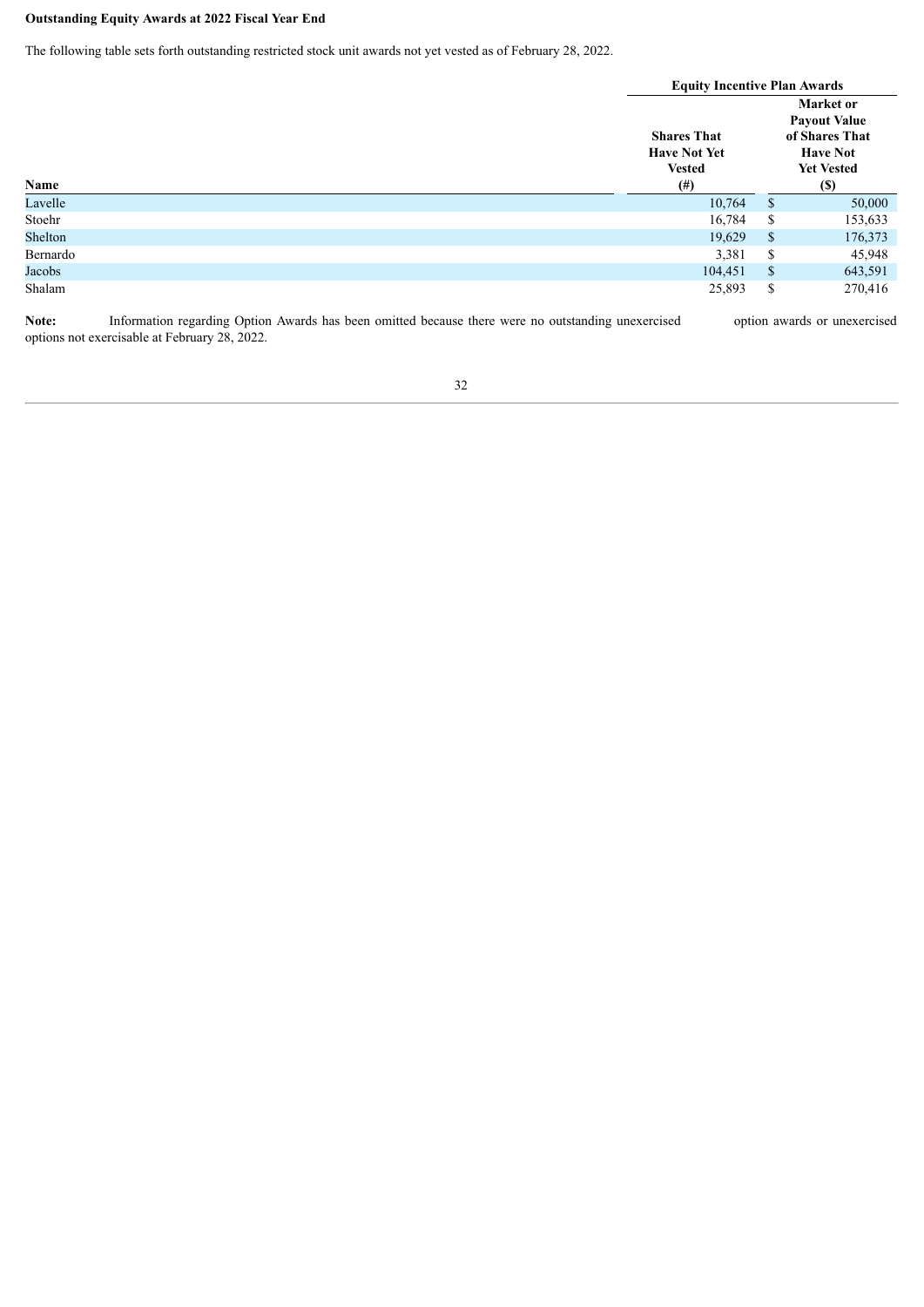# **Option Exercises and Stock Vested at 2022 Fiscal Year End**

The table below provides information regarding the vesting of Restricted Stock Unit Awards during the fiscal year ended February 28, 2022.

|          | <b>Stock Vested</b>                                                      |              |                                                                                 |
|----------|--------------------------------------------------------------------------|--------------|---------------------------------------------------------------------------------|
|          | Number of<br><b>Units</b><br><b>Acquired on</b><br>Vesting (1)<br>$(\#)$ |              | <b>Value</b><br><b>Realized on</b><br>Vesting (2)<br>$\left( \mathbb{S}\right)$ |
| Lavelle  | 75,000                                                                   | \$           | 412,500                                                                         |
| Stoehr   | 18,338                                                                   | \$           | 100,858                                                                         |
| Shelton  | 20,795                                                                   | $\mathbb{S}$ | 114,375                                                                         |
| Jacobs   | 8,958                                                                    | \$           | 49,269                                                                          |
| Bernardo | $\hspace{0.1mm}-\hspace{0.1mm}$                                          | S            |                                                                                 |
| Shalam   | 42,670                                                                   | \$           | 234,687                                                                         |

(1) This column presents Restricted Stock Unit Awards granted pursuant to the Company's 2014 Omnibus Equity Incentive Plan (the "Plan") which have vested but are not settled. When settled, these Awards may be settled in shares of the Company's Class A Common Stock or in cash, at the Company's sole discretion.

(2) The value presented in this column is based upon the "Fair Market Value" of the Company's Class A Common Stock on the related Restricted Stock Unit award grant date(s). "Fair Market Value" is defined in the Plan as the mean of the highest and lowest quoted selling price of a share of the Company's Class A Common Stock on the grant date. The value presented does not necessarily represent the value that will be recognized by the individuals upon settlement of the subject Restricted Stock Units.

# **Nonqualified Deferred Compensation for Fiscal 2022**

The table below provides information on the nonqualified deferred compensation of our Chairman and Named Executive Officers:

| Name     | Executive<br><b>Contributions</b><br>in Fiscal 2022<br>(1) |                          | Registrant<br><b>Contributions</b><br>in Fiscal 2022<br>(2) |                                 | Aggregate<br>Earnings<br>in Fiscal 2022<br>(3) |                           | Aggregate<br><b>Withdrawals/Distributions</b><br>in Fiscal 2022 |                          |  | Fees                     | Aggregate<br><b>Balance at</b><br>February 28,<br>2022 |         |
|----------|------------------------------------------------------------|--------------------------|-------------------------------------------------------------|---------------------------------|------------------------------------------------|---------------------------|-----------------------------------------------------------------|--------------------------|--|--------------------------|--------------------------------------------------------|---------|
| Lavelle  |                                                            | $\hspace{0.05cm}$        |                                                             | $\overline{\phantom{m}}$        |                                                | <u>a shekara ta 1999 </u> |                                                                 | $\overline{\phantom{m}}$ |  | $\qquad \qquad -$        |                                                        |         |
| Stoehr   |                                                            | $\overline{\phantom{a}}$ |                                                             |                                 |                                                |                           |                                                                 |                          |  |                          |                                                        |         |
| Shelton  |                                                            | 90,000                   | - S                                                         | $\hspace{0.1mm}-\hspace{0.1mm}$ |                                                | 40,958                    | - \$                                                            | $(193,679)$ \$           |  | $(9,810)$ \$             |                                                        | 507,185 |
| Bernardo |                                                            |                          |                                                             |                                 |                                                |                           |                                                                 |                          |  |                          |                                                        |         |
| Jacobs   |                                                            | $\overline{\phantom{a}}$ |                                                             |                                 |                                                |                           |                                                                 | $\overline{\phantom{a}}$ |  | $\overline{\phantom{0}}$ |                                                        |         |
| Shalam   |                                                            | $\overline{\phantom{0}}$ |                                                             |                                 |                                                | $\overline{\phantom{a}}$  |                                                                 |                          |  |                          |                                                        |         |

(1) This column represents the contributions made by each individual into the Company's deferred compensation plan. Such amounts are included in the salary or bonus column in the Summary Compensation Table. Employees of KGI did not participate in the Company's deferred compensation plan in Fiscal 2022. (2) For Fiscal 2022, the Company continued its suspension of employer matching contributions.

(3) This column represents the dollar amount of aggregate interest, dividends, stock price appreciation (or depreciation), and other similar items accrued during Fiscal 2022.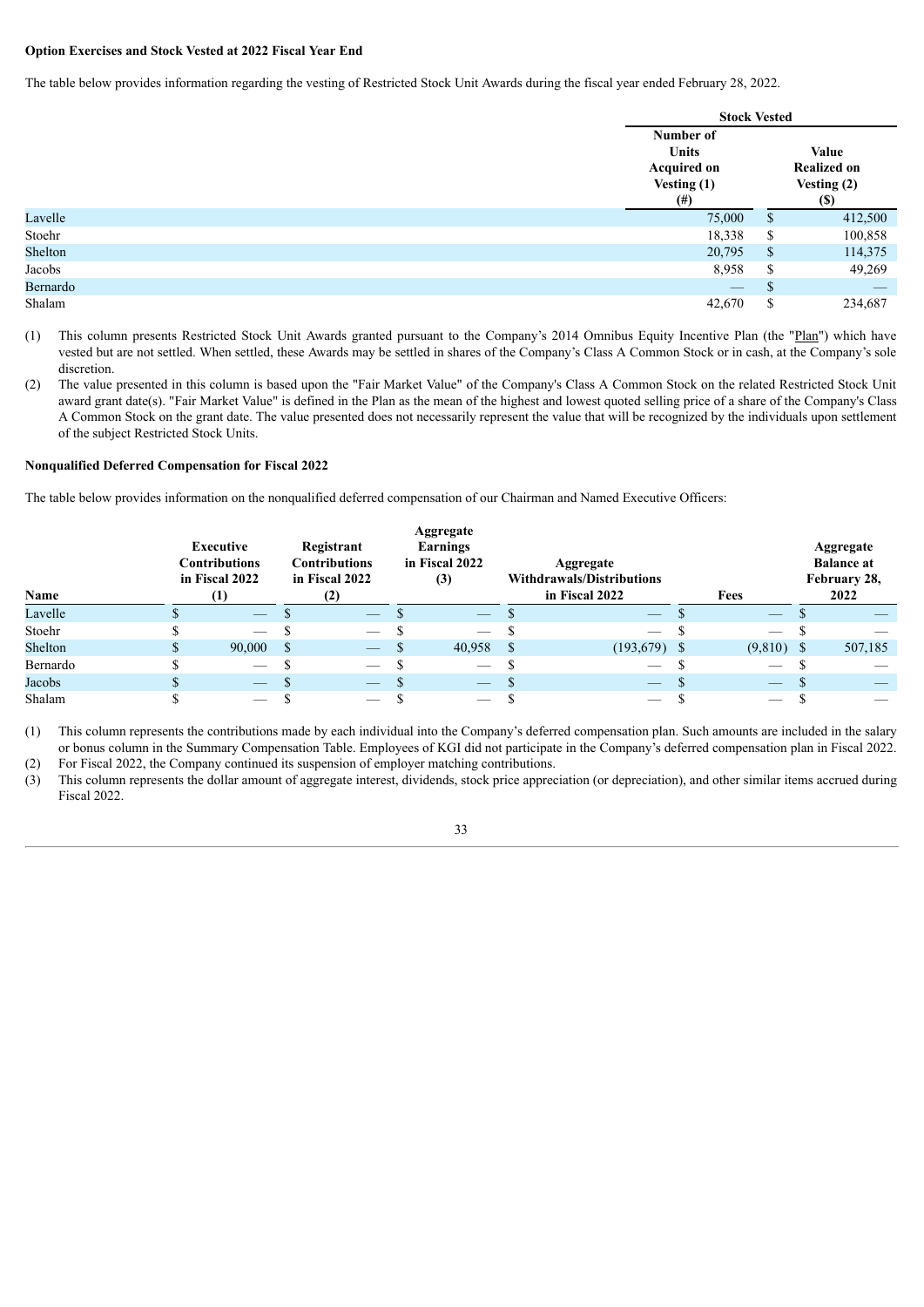#### **CEO Pay-Ratio Disclosure**

In compliance with SEC rules, we are required to provide the relationship of the total annual compensation of the median of our employees (other than the CEO) and the total annual compensation of our CEO, Patrick M. Lavelle. The Company has elected to identify its median employee every three years, unless a significant change in employee population or employee compensation arrangements has occurred. The pay ratio included herein is a reasonable estimate calculated in a manner consistent with Item 402(u) of Regulation S-K.

In determining our "median employee", we used a consistently applied compensation measure with the following methodology, material assumptions, adjustments, and estimates:

- The Company selected December 31, 2020, which was within the last three months of the 2021 fiscal year end, as the date for determining the employees to be considered in computing the pay ratio, and the twelve months ended December 31, 2020 as the measurement period.
- We utilized the entire global population of 886 employees, including full-time, part-time, seasonal, and foreign employees, without exercising the *de minimis* exception for any of our foreign or U.S. personnel. Local amounts were converted to U.S. dollars using the applicable rate of exchange in effect on December 31, 2020.
- The Company chose "total taxable earnings" reported to the respective federal taxing authority for the calendar year 2020 as our consistently applied compensation measure. No cost-of-living adjustments were made. Earnings were annualized for employees who were employed on December 31, 2020, but did not work for the Company for the full year.
- The "Total Annual Compensation" of the CEO and the median employee was based on the applicable instructions and interpretations used to calculate compensation to be reported in the Summary Compensation Table included within this Proxy Statement.

The Company has not undergone any significant change in employee population or employee compensation in fiscal 2022, so the median employee salary for fiscal year 2022 was not recalculated for the purpose of this analysis. In fiscal 2021, the median employee was identified as an administrative employee in one of our domestic locations, and the total annual compensation of the median compensated of all our employees (other than the CEO) was \$53,287. In fiscal 2022, the total annual compensation of our CEO was \$3,903,647, as indicated in the Summary Compensation Table within the Compensation Discussion and Analysis above. Therefore, in relying on our median employee compensation from fiscal 2021 and comparing it to the total annual compensation of our CEO as listed above, our median employee to CEO pay ratio for fiscal 2022 was estimated to be approximately 1 to 72.

This pay ratio is a reasonable estimate calculated in a manner consistent with SEC rules, based on our payroll and employment records and the methodology described above. The SEC rules for identifying the median compensated employee and calculating the pay ratio based on that employee's total annual compensation allow companies to adopt a variety of methodologies, to apply certain exclusions, and to make reasonable estimates and assumptions based upon their compensation practices. Therefore, the ratio we report may not be comparable to the ratio reported by other companies.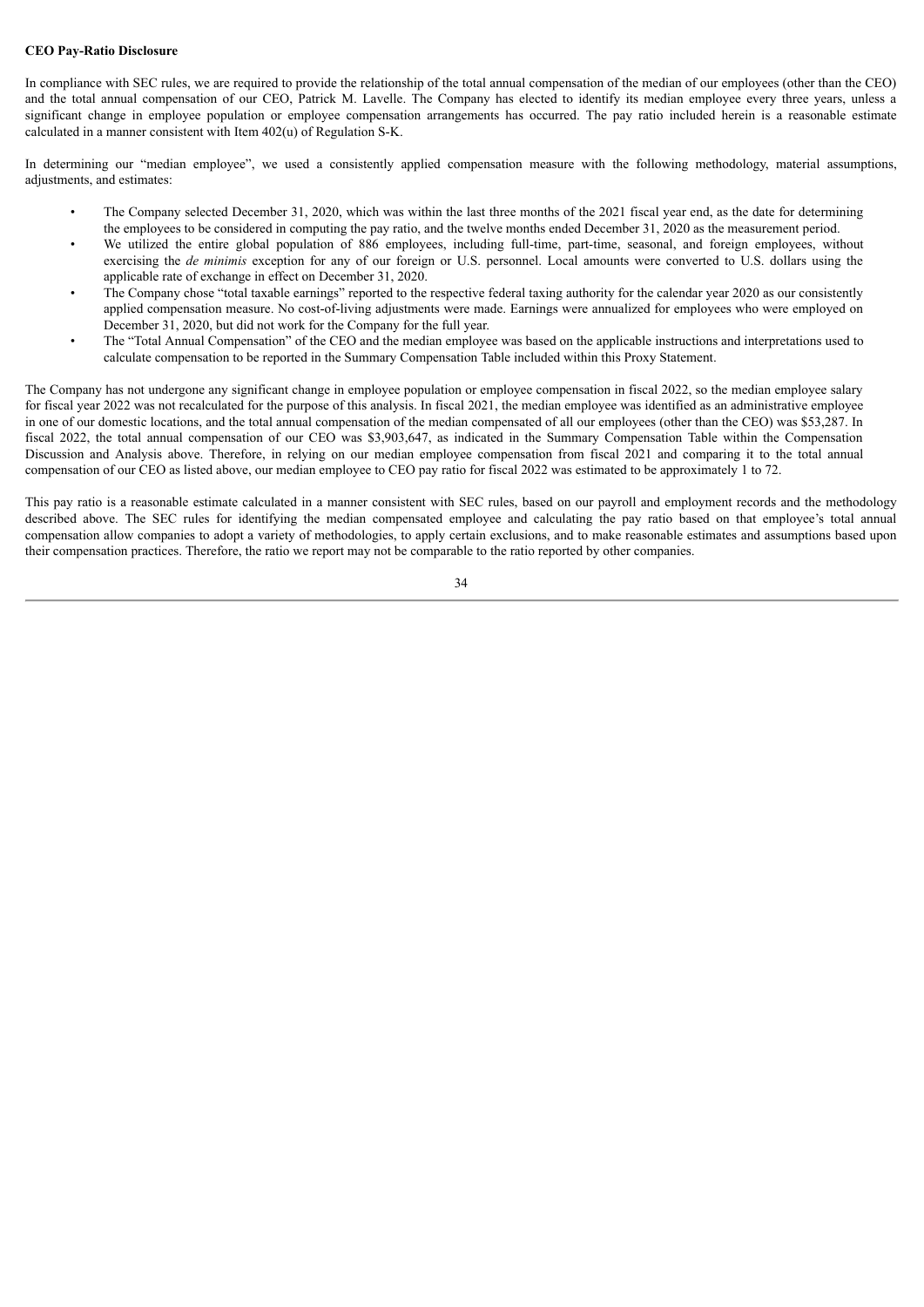# **SECTION 16(A) BENEFICIAL OWNERSHIP REPORTING COMPLIANCE**

<span id="page-37-0"></span>Section 16(a) of the Exchange Act requires our executive officers, directors and persons who own more than ten percent of a registered class of our equity securities (collectively, the "Reporting Persons") to file reports of ownership and changes in ownership on Forms 3, 4, and 5 with the SEC and the Nasdaq Stock Market (the "Nasdaq"). These Reporting Persons are required by SEC regulation to furnish the Company with copies of all Forms 3, 4, and 5 filed with the SEC and Nasdaq. To the Company's knowledge, based solely upon a review of the copies of the forms received by the Company with respect to the fiscal year ended February 28, 2022, or written representations from Reporting Persons, the Company believes that its directors and executive officers have complied, on a timely basis, with all filing requirements applicable to them, except for T. Paul Jacobs who filed a Form 5 on May 5, 2022 to report the transfer of his 23,500 Class A shares on April 30, 2016 pursuant to a marital settlement agreement and Patrick M. Lavelle who filed a Form 4 on March 16, 2021 to report the receipt of 60,653 Class A shares on March 1, 2021 pursuant to the terms of his employment agreement.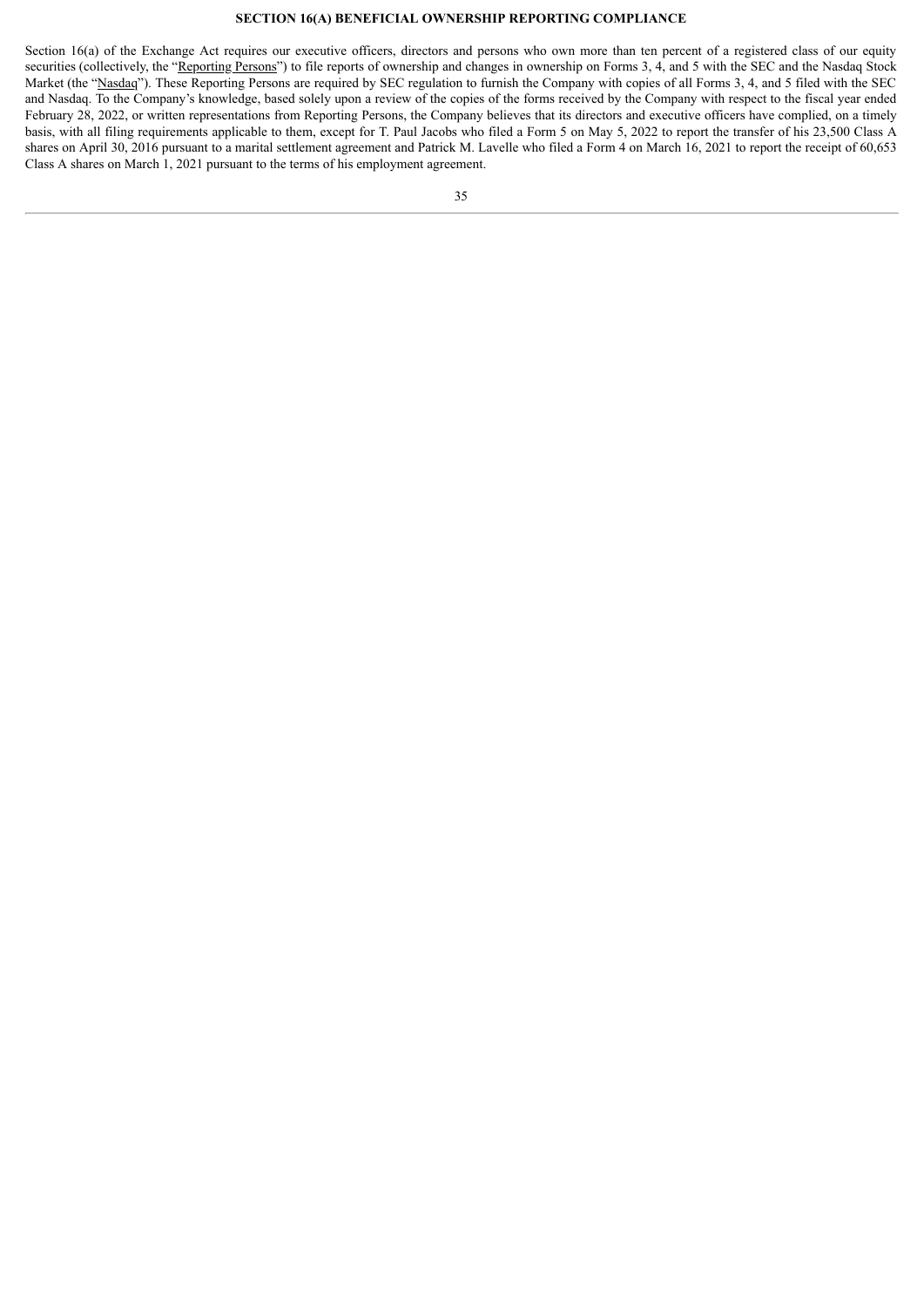# **OTHER MATTERS**

<span id="page-38-0"></span>At the time of preparation of this Proxy Statement, neither the Board of Directors nor management know of any matters to be presented for action at the meeting other than as set forth in Proposals 1 and 2 of the Notice of Annual Meeting and this Proxy Statement. However, as to any other business which may properly come before the Annual Meeting, it is intended that proxies, in the form enclosed, will be voted in respect thereof in accordance with the judgment of the persons voting such proxies.

By order of the Board of Directors,

/s/ Janine Russo

JANINE RUSSO *Corporate Secretary* VOXX International Corporation

Hauppauge, New York June 7, 2022

#### **YOUR VOTE IS IMPORTANT**

You are cordially invited to attend the Annual Meeting. However, to ensure that your shares are represented at the meeting, please submit your proxy or voting instructions (1) over the internet, (2) by telephone, or (3) by mail. Please see the instructions on the proxy and voting instruction card. Submitting a proxy or voting instructions will not prevent you from attending the Annual Meeting and voting, if you so desire, but will help the Company secure a **quorum and reduce the expense of additional proxy solicitation.**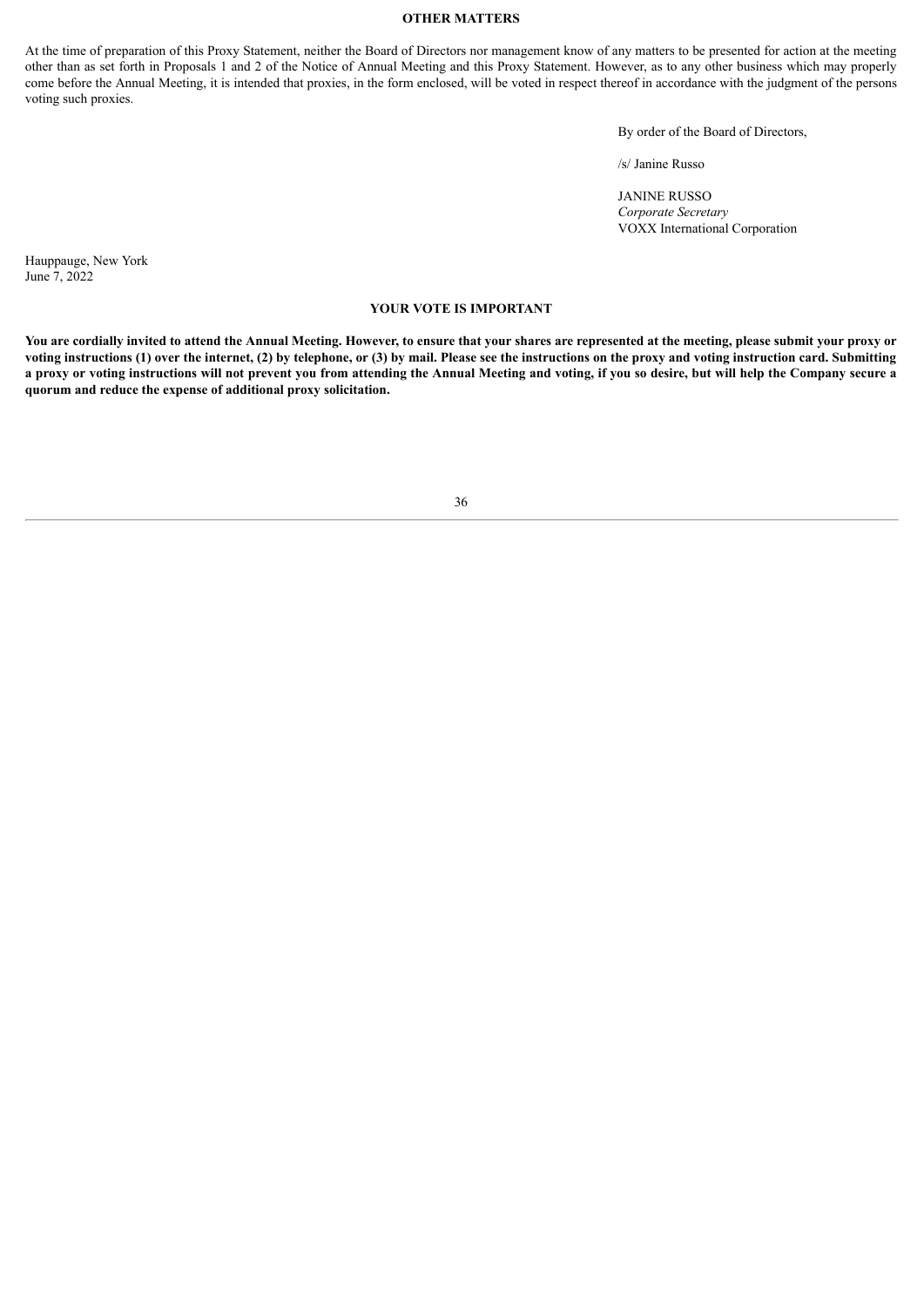# **VOXX INTERNATIONAL CORPORATION 2351 J LAWSON BLVD. ORLANDO, FL 32824 ATTN: JANINE RUSSO**

**VOTE BY INTERNET** – *Before the Meeting* – Go to www.proxyvote.com<br>Use the internet to transmit your voting instructions and for electronic delivery of information. Vote by 11:59 p.m.<br>Eastern Time on July 20, 2022 for

*During the Meeting* - Go to **www.virtualshareholdermeeting.com/VOXX2022**

You may attend the meeting via the internet and vote during the meeting. Have the information that is printed in the box marked by the arrow available and follow the instructions.

**VOTE BY PHONE - 1-800-690-6903**<br>Use any touch-tone telephone to transmit your voting instructions. Vote by 11:59 p.m. Eastern Time on July 20, 2022<br>for shares held directly. Have your proxy card in hand when you call and

#### **VOTE BY MAIL**

Mark, sign and date your proxy card and return it in the postage-paid envelope we have provided or return it to Vote Processing, c/o Broadridge, 51 Mercedes Way, Edgewood, NY 11717.

TO VOTE, MARK BLOCKS BELOW IN BLUE OR BLACK INK AS FOLLOWS:

KEEP THIS PORTION FOR YOUR RECORDS

DETACH AND RETURN THIS PORTION ONLY

| THIS PROXY CARD IS VALID ONLY WHEN SIGNED AND DATED                                                             |                                                                                                                                                                      |         |                 |                   |                                                                                                                                                          |     |         |         |
|-----------------------------------------------------------------------------------------------------------------|----------------------------------------------------------------------------------------------------------------------------------------------------------------------|---------|-----------------|-------------------|----------------------------------------------------------------------------------------------------------------------------------------------------------|-----|---------|---------|
| VOXX INTERNATIONAL CORPORATION<br>THIS PROXY IS SOLICITED BY THE BOARD OF DIRECTORS<br><b>Vote on Directors</b> |                                                                                                                                                                      | For All | Withhold<br>All | For All<br>Except | To withhold authority to vote for any<br>individual nominee(s), mark "For All Except"<br>and write the number(s) of the nominee(s) on<br>the line below. |     |         |         |
|                                                                                                                 | 1. ELECTION OF DIRECTORS. To elect our board of eight directors                                                                                                      | □       | $\Box$          | $\Box$            |                                                                                                                                                          |     |         |         |
| Nominees:                                                                                                       |                                                                                                                                                                      |         |                 |                   |                                                                                                                                                          |     |         |         |
|                                                                                                                 | Class A Shareholders vote:                                                                                                                                           |         |                 |                   |                                                                                                                                                          |     |         |         |
| 01) Peter A. Lesser                                                                                             |                                                                                                                                                                      |         |                 |                   |                                                                                                                                                          |     |         |         |
|                                                                                                                 | 02) Denise Waund Gibson                                                                                                                                              |         |                 |                   |                                                                                                                                                          |     |         |         |
|                                                                                                                 | 03) John Adamovich, Jr.                                                                                                                                              |         |                 |                   |                                                                                                                                                          |     |         |         |
| 04) John J. Shalam                                                                                              |                                                                                                                                                                      |         |                 |                   |                                                                                                                                                          |     |         |         |
|                                                                                                                 | 05) Patrick M. Lavelle                                                                                                                                               |         |                 |                   |                                                                                                                                                          |     |         |         |
|                                                                                                                 | 06) Charles M. Stoehr                                                                                                                                                |         |                 |                   |                                                                                                                                                          |     |         |         |
| 07) Ari M. Shalam<br>08) Beat Kahli                                                                             |                                                                                                                                                                      |         |                 |                   |                                                                                                                                                          |     |         |         |
|                                                                                                                 | THE BOARD OF DIRECTORS RECOMMENDS YOU VOTE FOR THE FOLLOWING PROPOSAL:                                                                                               |         |                 |                   |                                                                                                                                                          | For | Against | Abstain |
|                                                                                                                 | 2. Ratification of the appointment of Grant Thornton LLP as the Company's independent registered public accounting firm for the fiscal year ending February 28, 2023 |         |                 |                   |                                                                                                                                                          | □   | □       | $\Box$  |
|                                                                                                                 | NOTE: Such other business as may properly come before the meeting or any adjournment thereof.                                                                        |         |                 |                   |                                                                                                                                                          |     |         |         |

Please sign exactly as your name(s) appear(s) hereon. When signing as attorney, executor, administrator, or other fiduciary, please give full title as such.<br>Joint owners should each sign personally. All holders must sign.

Signature [PLEASE SIGN WITHIN BOX] Date Signature (Joint Owners) Date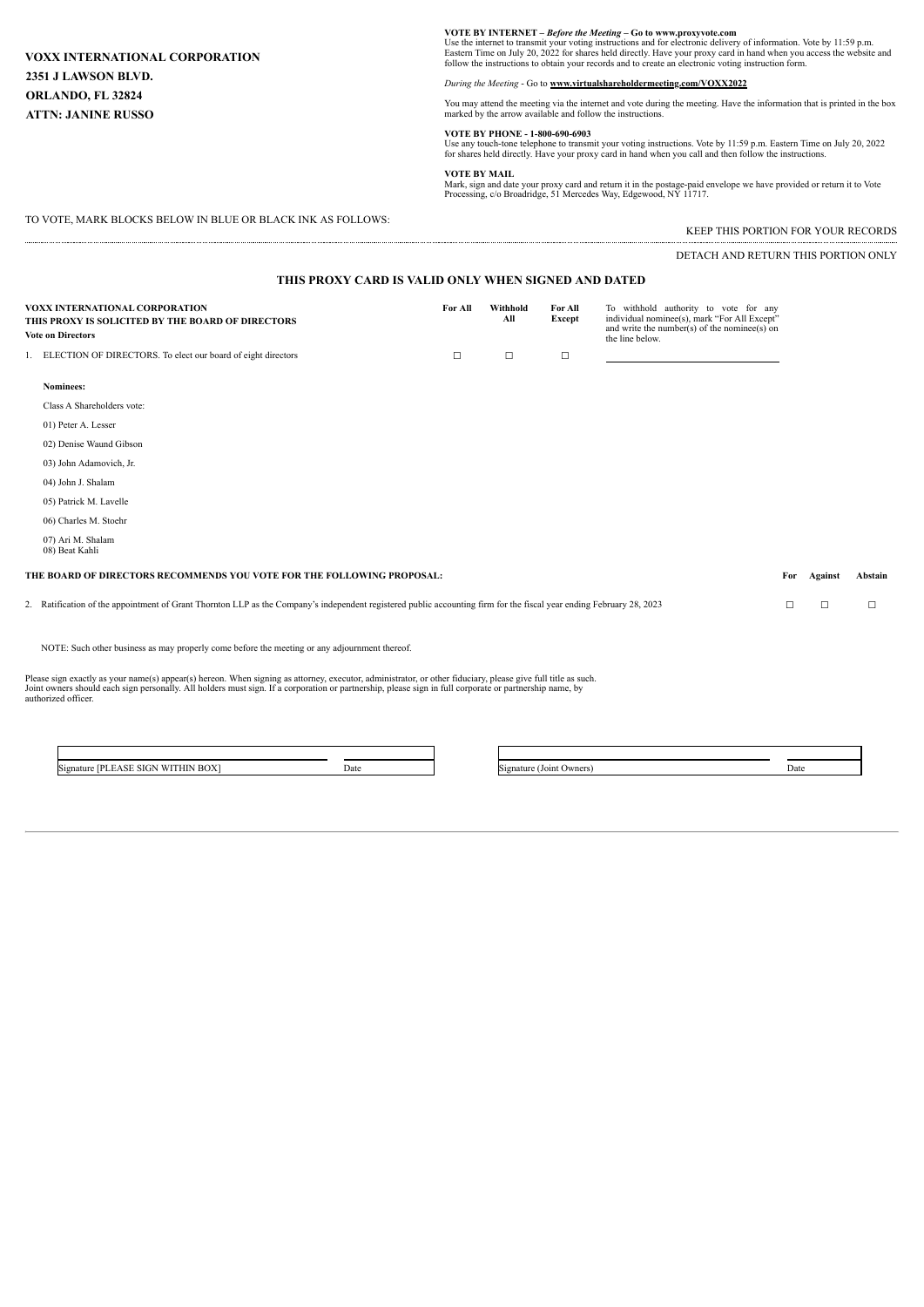The Notice and Proxy Statement and Annual Report on Form 10-K are available at www.proxyvote.com.

# **VOXX INTERNATIONAL CORPORATION 2351 J Lawson Blvd. Orlando, FL 32824**

The undersigned appoints Patrick M. Lavelle and Charles M. Stoehr, each as proxies with power to act without the other and with power of substitution, and hereby authorizes them to represent and vote, as designated on the other side, all the shares of stock of VOXX International Corporation standing in the name of the undersigned with all powers which the undersigned would possess if present at the Annual Meeting of Shareholders of the Company to be held July 21, 2022, at 10:00 a.m., via a live webcast at www.virtualshareholdermeeting.com/VOXX2022, or any adjournment or postponement thereof.

This proxy, when properly executed, will be voted in the manner directed herein. If no such direction is made, this proxy will be voted in accordance with the Board of Directors' recommendations.

**Continued and to be signed on the reverse side**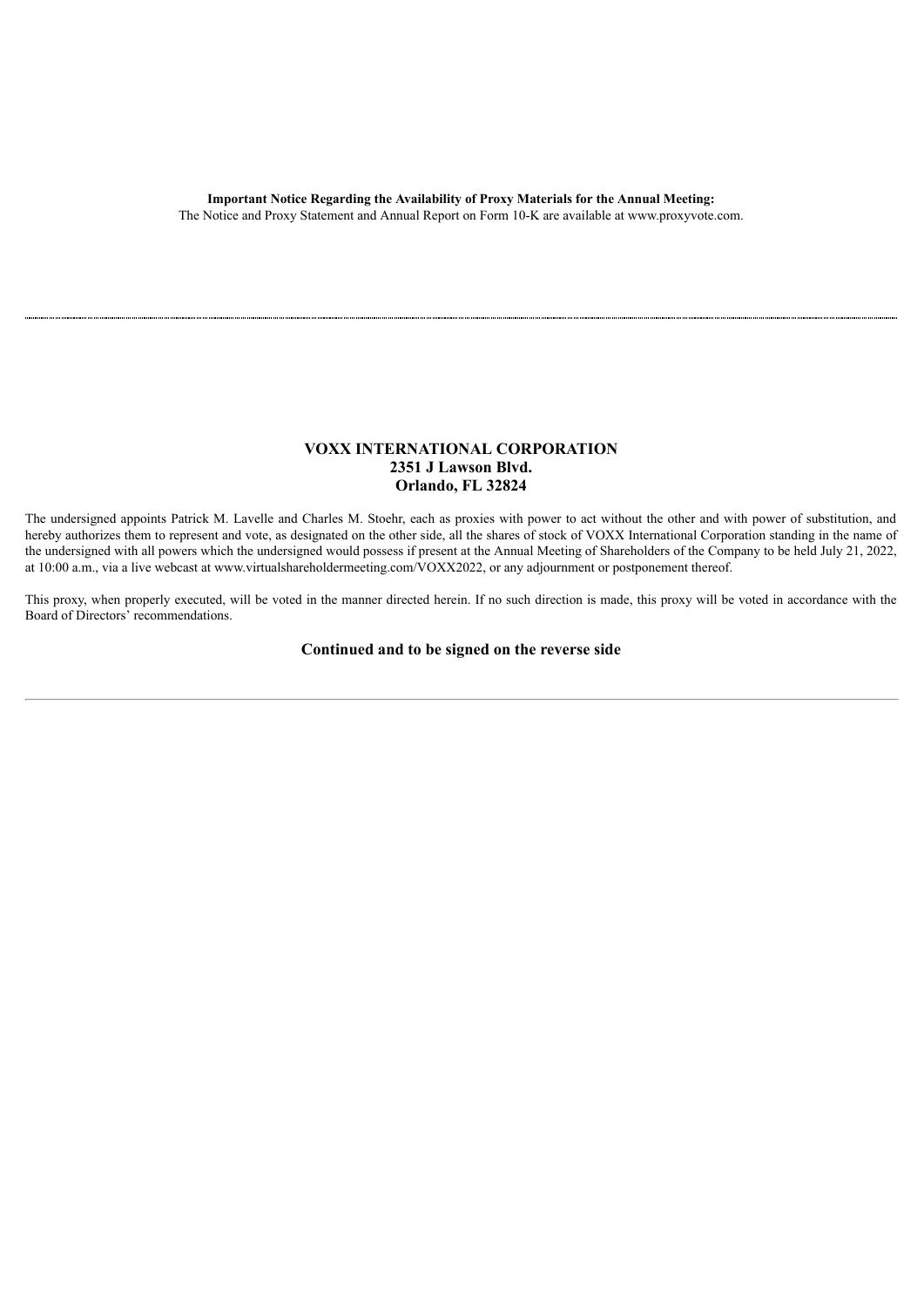$\sim$ 

**VOTE BY INTERNET** – *Before the Meeting* **– Go to www.proxyvote.com**<br>Use the internet to transmit your voting instructions and for electronic delivery of information. Vote by 11:59 p.m.<br>Eastern Time on July 20, 2022 for

*During the Meeting* - Go to **www.virtualshareholdermeeting.com/VOXX2022**

You may attend the meeting via the internet and vote during the meeting. Have the information that is printed in the box marked by the arrow available and follow the instructions.

#### **VOTE BY PHONE - 1-800-690-6903**

Use any touch-tone telephone to transmit your voting instructions. Vote by 11:59 p.m. Eastern Time on July 20, 2022 for shares held directly. Have your proxy card in hand when you call and then follow the instructions.

**VOTE BY MAIL**

Mark, sign and date your proxy card and return it in the postage-paid envelope we have provided or return it to Vote Processing, c/o Broadridge, 51 Mercedes Way, Edgewood, NY 11717.

TO VOTE, MARK BLOCKS BELOW IN BLUE OR BLACK INK AS FOLLOWS:

KEEP THIS PORTION FOR YOUR RECORDS

DETACH AND RETURN THIS PORTION ONLY

# **THIS PROXY CARD IS VALID ONLY WHEN SIGNED AND DATED**

| VOXX INTERNATIONAL CORPORATION<br>THIS PROXY IS SOLICITED BY THE BOARD OF DIRECTORS<br><b>Vote on Directors</b> | For All | Withhold<br>All | For All<br>Except | To withhold authority to vote for any individual<br>nominee(s), mark "For All Except" and write the<br>$number(s)$ of the nomine $(s)$ on the line below. |
|-----------------------------------------------------------------------------------------------------------------|---------|-----------------|-------------------|-----------------------------------------------------------------------------------------------------------------------------------------------------------|
| 1. ELECTION OF DIRECTORS. To elect to our board of five of eight directors                                      |         |                 |                   |                                                                                                                                                           |

| Nominees:                                                              |             |         |
|------------------------------------------------------------------------|-------------|---------|
| Class B Shareholders vote:                                             |             |         |
| 01) John J. Shalam                                                     |             |         |
| 02) Patrick M. Lavelle                                                 |             |         |
| 03) Charles M. Stoehr                                                  |             |         |
| 04) Ari M. Shalam<br>05) Beat Kahli                                    |             |         |
| THE BOARD OF DIRECTORS RECOMMENDS YOU VOTE FOR THE FOLLOWING PROPOSAL: | For Against | Abstain |
|                                                                        |             |         |

2. Ratification of the appointment of Grant Thornton LLP as the Company's independent registered public accounting firm for the fiscal year ending February 28, 2023 □ □

NOTE: Such other business as may properly come before the meeting or any adjournment thereof.<br>Please sign exactly as your name(s) appear(s) hereon. When signing as attomey, executor, administrator, or other fiduciary, plea

Signature [PLEASE SIGN WITHIN BOX] Date Signature (Joint Owners) Date